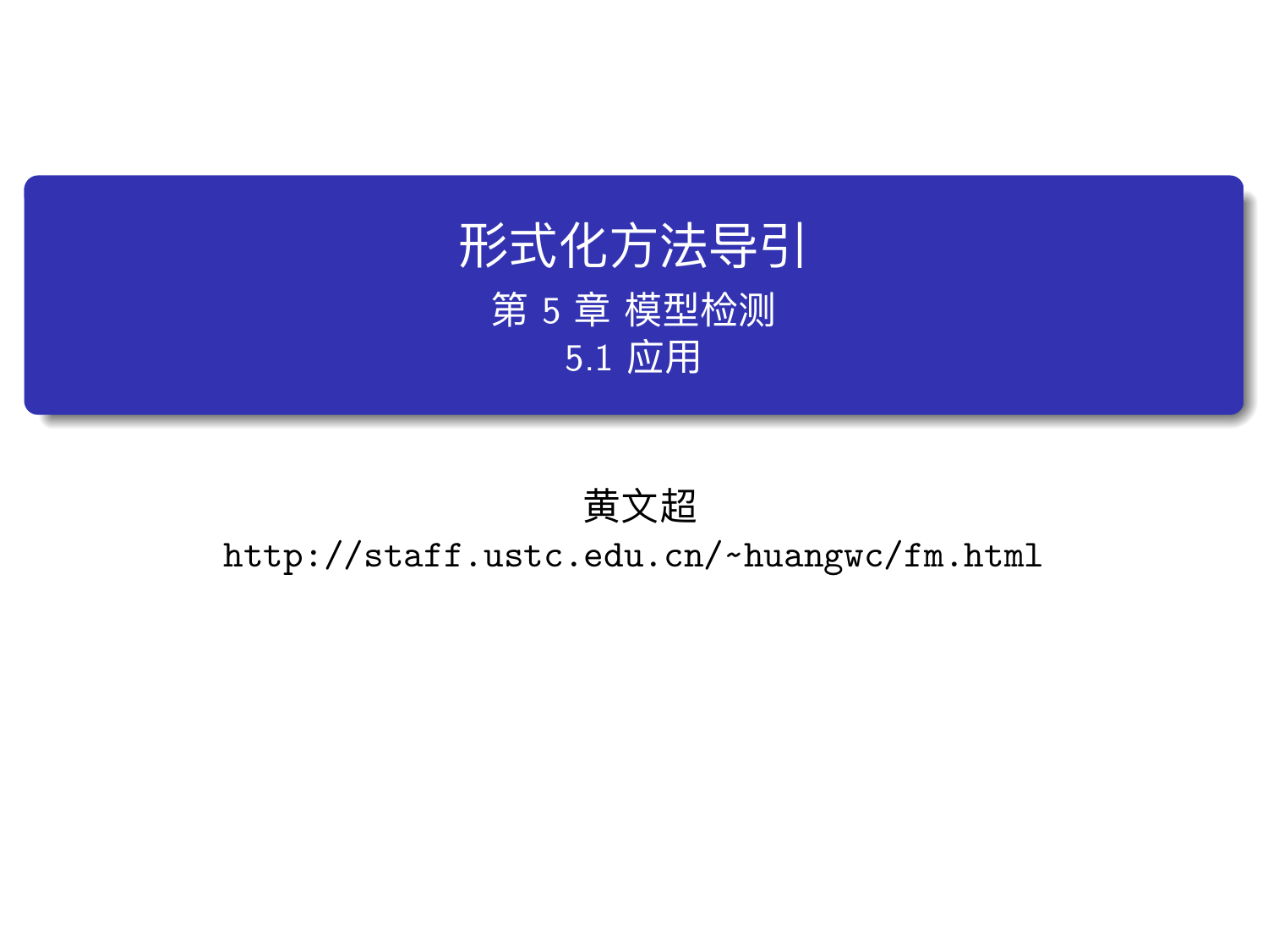1.1. Model Checking | 回顾

#### 回顾: 定义: Verification in Logics

Most logics used in the design, specification and verification of computer systems fundamentally deal with a *satisfaction relation*:

#### *M* ⊨ *ϕ*

- *M* is some sort of situation or *model* of a system
- *ϕ* is a *specification*, a formula of that logic, expressing what should be true in situation *M*.
- At the *heart* of this set-up is that one can often *specify and implement algorithms* for computing ⊨.

#### 回顾: 下一个问题:

- 问: 如何统一化定义 *M* 和 *ϕ*? 答: 一种方案: *M* 和 *ϕ* 均用 *Logics* Propositional logic, First-order logic, Higher-order logic
- 黄文超 http://staff.ustc.edu.cn/~huang 形式化方法导引 2 / 47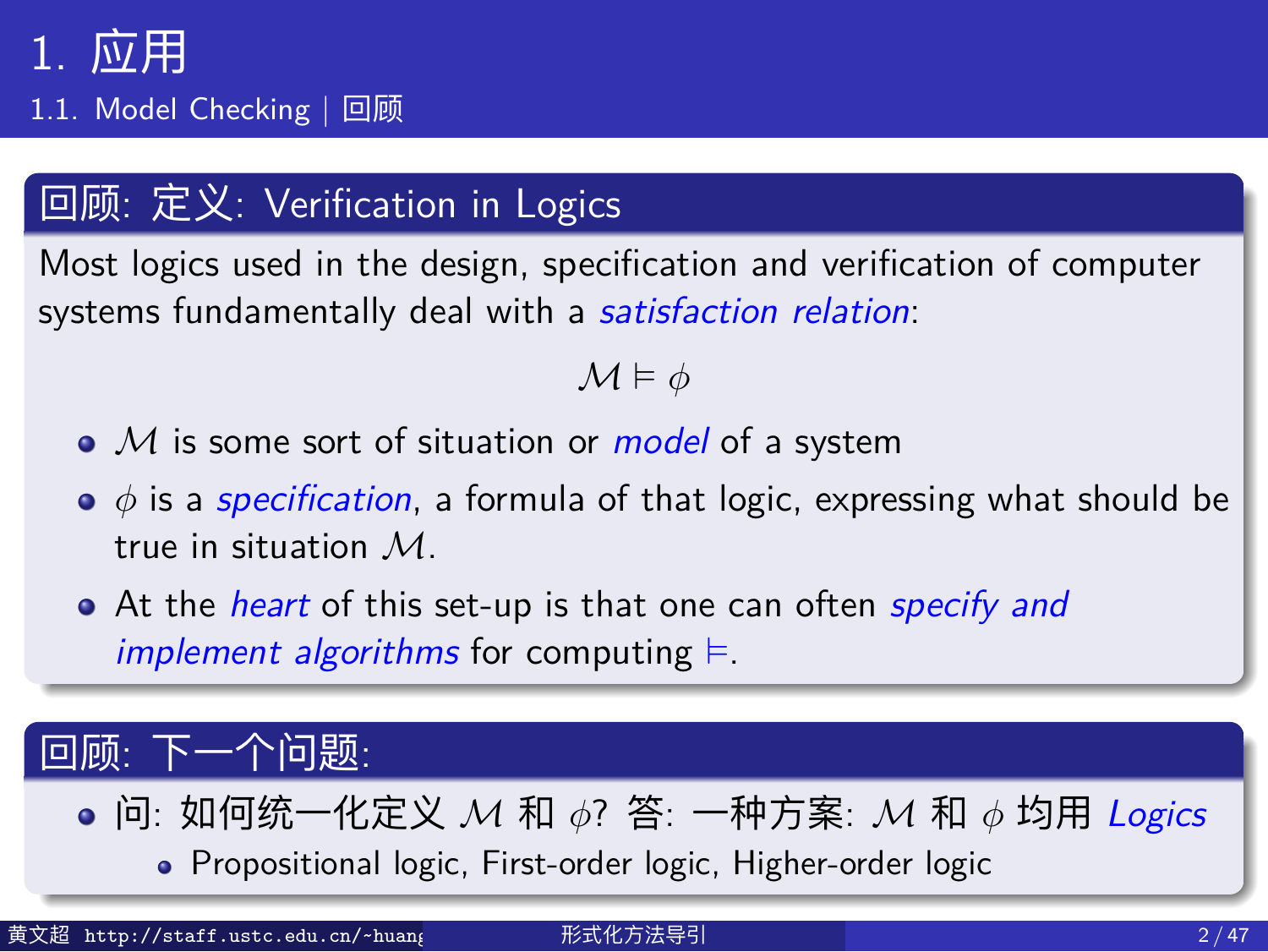1.1. Model Checking | 回顾 | Limitation of first-order logic 1378 Particle 1378 Pa



#### **Figure 2.5.** A directed graph, which is a model *M* for a predicate sym-bol *R* with two arguments. A pair of nodes (*n, n*! 反例: How to define Reachability as *ϕ* \_\_\_\_\_\_\_\_\_\_\_\_\_\_\_\_

Given nodes  $n$  and  $n'$  in a directed graph, is there a finite path of  $\frac{1}{2}$  transitions from *n* to *n*<sup>'</sup>?

?

## path of transitions from *n* to *n*! 反例:一种答案

 $\sum_{i=1}^{\infty} \frac{D(a_i, a_i)}{D(a_i, a_i)}$  $(u = v) \forall \exists x (R(u, x) \land R(x, v)) \forall \exists x_1 \exists x_2 (R(u, x_1) \land R(x_1, x_2) \land R(x_2, v)) \forall ...$ 

- 0. State *s*3, however, is not reachable from *s*0; only states *s*0, *s*1, and *s*<sup>2</sup> This is infinite, so it's *not* a well-formed formula.
- $m$  we find a well formed formula with the came meaning? Can we find a well-formed formula with the same meaning? *No!*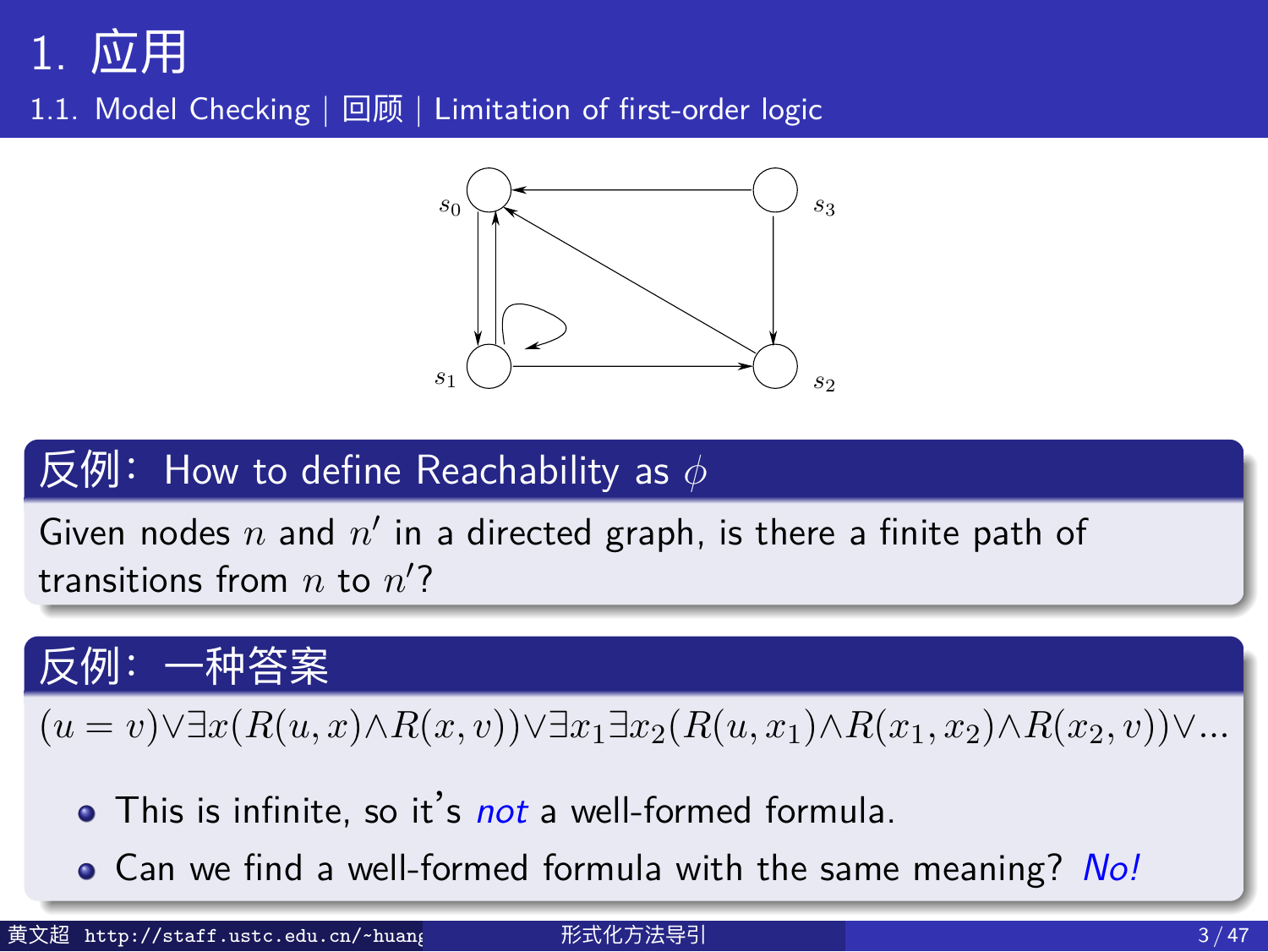1.1. Model Checking | 回顾 | Limitation of higher-order logic

#### 回顾: 另一种答案: Second-order Logic

$$
\neg \exists P \forall x \forall y \forall z (C_1 \land C_2 \land C_3 \land C_4)
$$

where

$$
C_1 \stackrel{\text{def}}{=} P(x, x)
$$
  
\n
$$
C_2 \stackrel{\text{def}}{=} P(x, y) \land P(y, z) \to P(x, z)
$$
  
\n
$$
C_3 \stackrel{\text{def}}{=} P(u, v) \to \bot
$$
  
\n
$$
C_4 \stackrel{\text{def}}{=} R(x, y) \to P(x, y)
$$

问题:

- 难以理解<sup>*ϕ*, 难以构建*ϕ*</sup>
- 如何自动验证?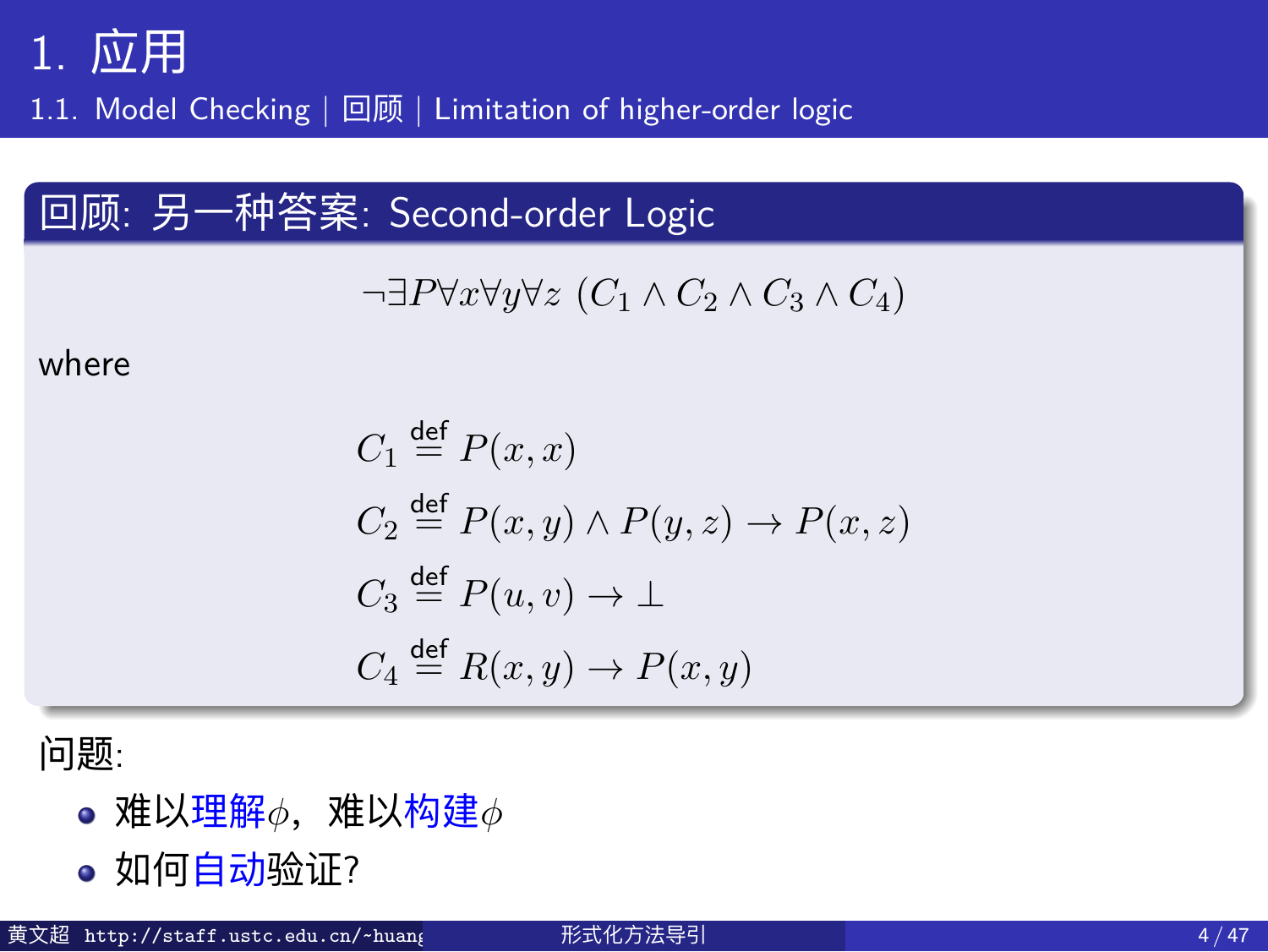1.1. Model Checking | 回顾 | Limitation of Logics

#### 回顾: 下一个问题:

问: 如何统一化定义 *M* 和 *ϕ*? 答: 一种方案: *M* 和 *ϕ* 均用 *Logics* Propositional logic, First-order logic, Higher-order logic

#### 还有一个**大问题**:

用 Logics 来直接构建 *M* 的缺点?

- 不够直观
- 怎样自动化?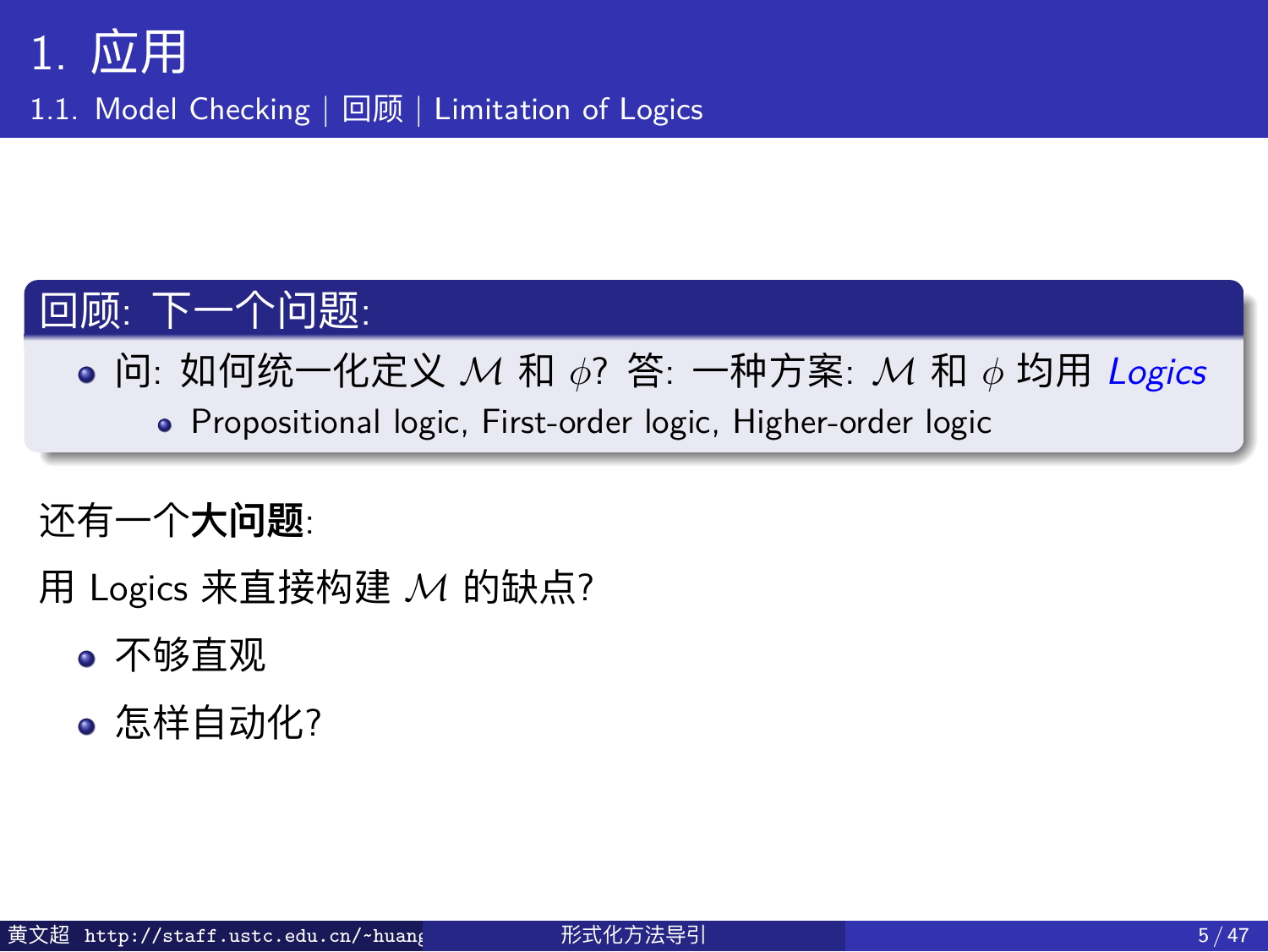1.1. Model Checking | 本章内容

本章内容: (本节-1. 应用)

- 模型检测 (重新定义问题):
	- 重新定义*ϕ*: LTL, CTL, ...
	- 重新定义*M*: Transition System 等
- NuSMV 语言的使用
- 下一节 (预告) (2. 理论)
	- 如何设计算法求解上述问题
		- 利用 SAT 求解工具, 如 BMC
		- 设计新的算法, 如 BDD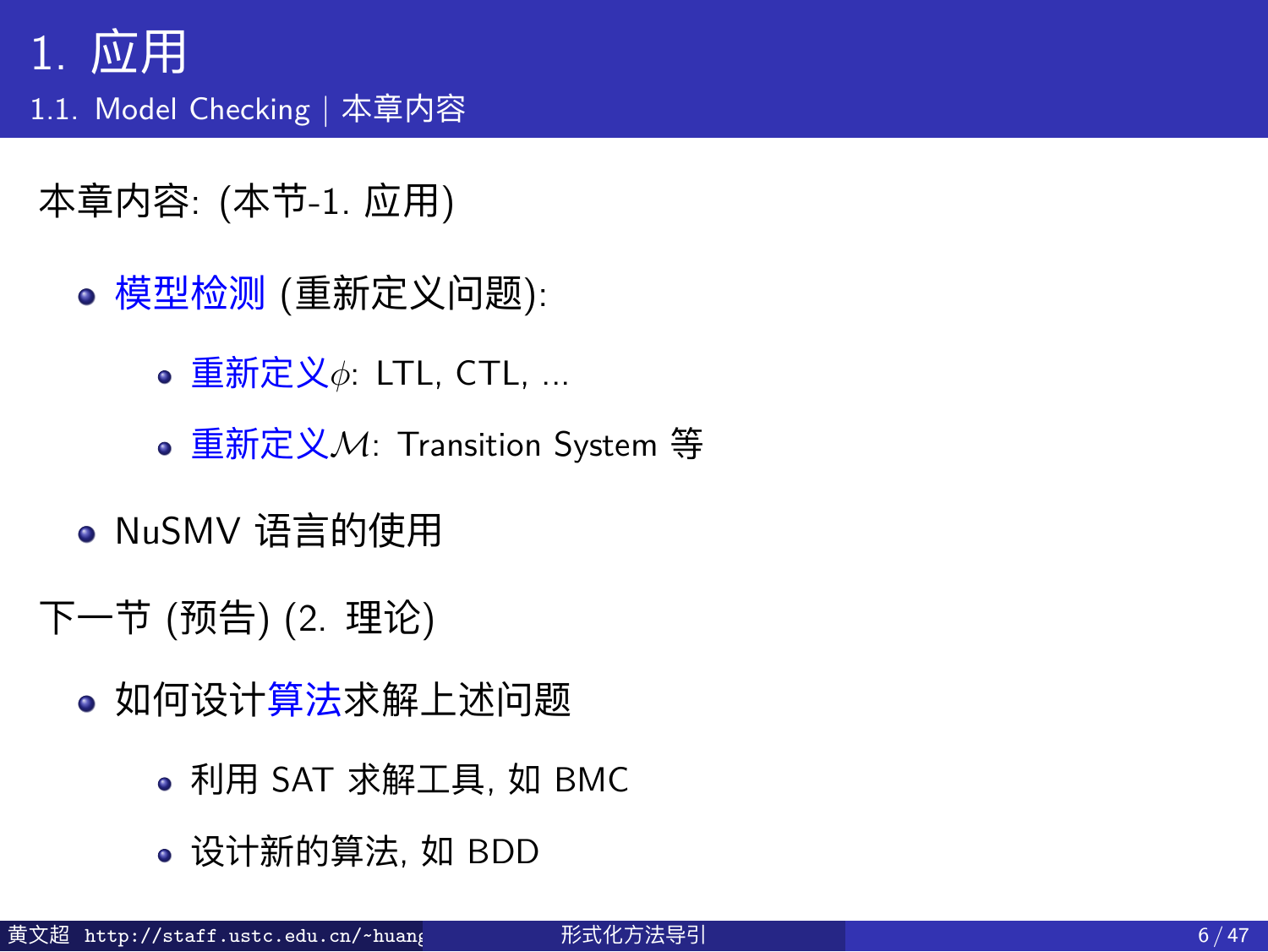1.1. Model Checking | 定义

#### 再往前回顾: 定义: Verifier

A *verifier* for a language *A* is an algorithm *V* , where  $A = \{w \mid V \text{ accepts } \langle w, c \rangle \text{ for some string } c \}.$ 再往前回顾: 验证过程 **(1)**构建模型 *w*. **(2)** 设计规约 *A*. **(3)** (手动或自动) 构建证明 *c* **(4)** 使用验证器 *V* , 输入 *c*, 输出是否*w ∈ A*



Model Checking: (1)  $M$   $\Rightarrow$   $M$ ,  $s$  (2)  $\phi$ : classical logic  $\Rightarrow$  temporal logic 详见后页

文超 http://staff.ustc.edu.cn/~huang 形式化方法导引 7 / 47 /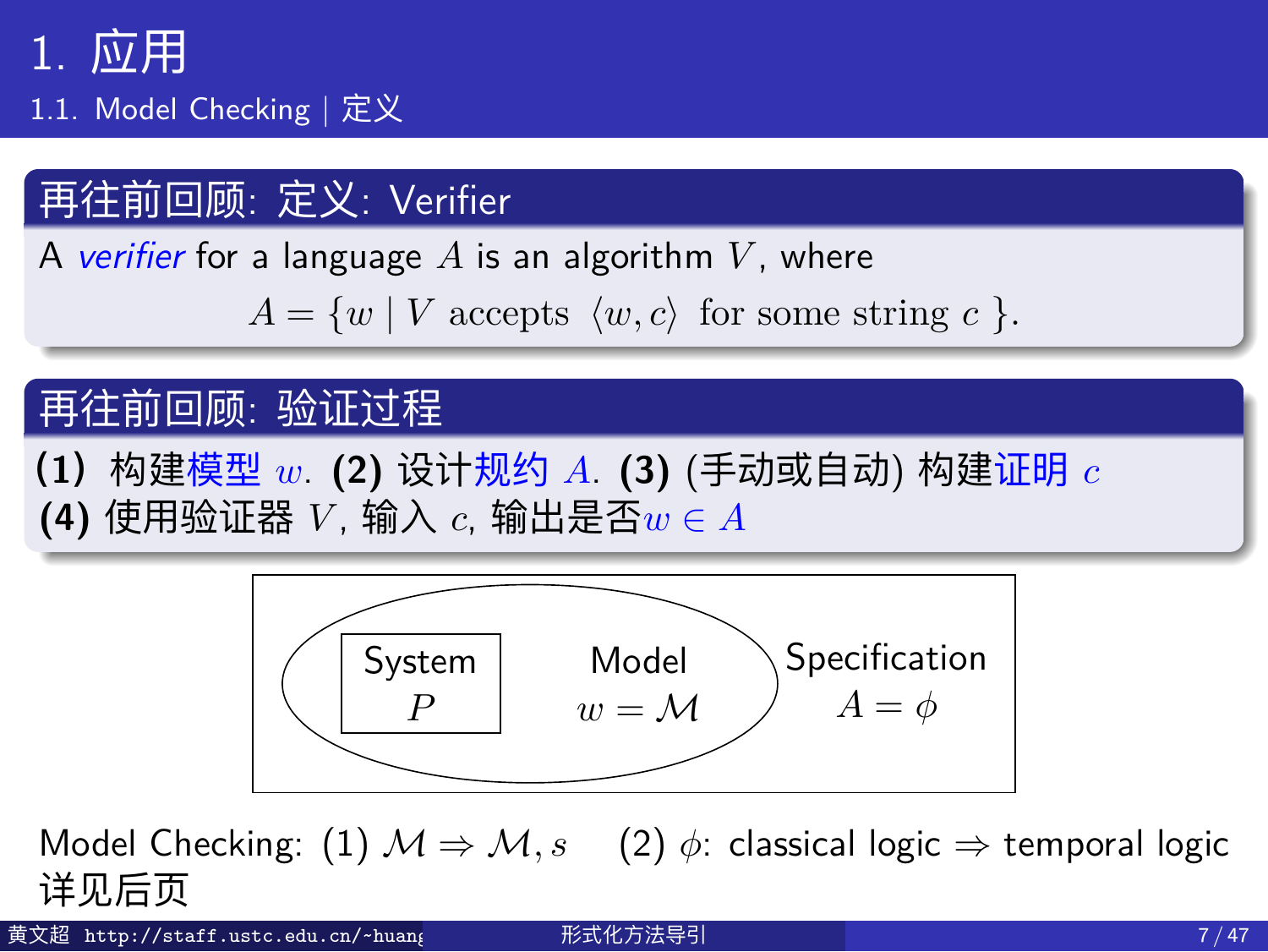| 再往前回顾: 定义: Verifier                                    |
|--------------------------------------------------------|
| A verifier for a language A is an algorithm V, where   |
| $A = \{w \mid V$ accepts $(w, c)$ for some string c 1. |
| 再往前回题: 脸证过程                                            |
|                                                        |
| (1) 构建模型 =: (2) 设计规约 A. (3) (手动或自动) 构建证明 c             |
| (4) 使用验证器 V. 输入 c. 输出是否 = c A                          |
|                                                        |
|                                                        |
|                                                        |
| Specification<br>System<br>Model                       |
| $A = \phi$<br>$w = M$                                  |

To verify that a system satisfies a property, we must do three things:

- model the system using the description language of a model checker, arriving at a model *M*;
- code the property using the specification language of the model checker, resulting in a temporal logic formula *ϕ*;
- Run the model checker with inputs *M* and *ϕ*.

Models like *M* should not be confused with an *actual physical system*. Models are abstractions that omit lots of real features of a physical system, which are irrelevant to the checking of *ϕ*. This is similar to the abstractions that one does in calculus or mechanics. There we talk about straight lines, perfect circles, or an experiment without friction. These abstractions are very powerful, for they allow us to focus on the essentials of our particular concern.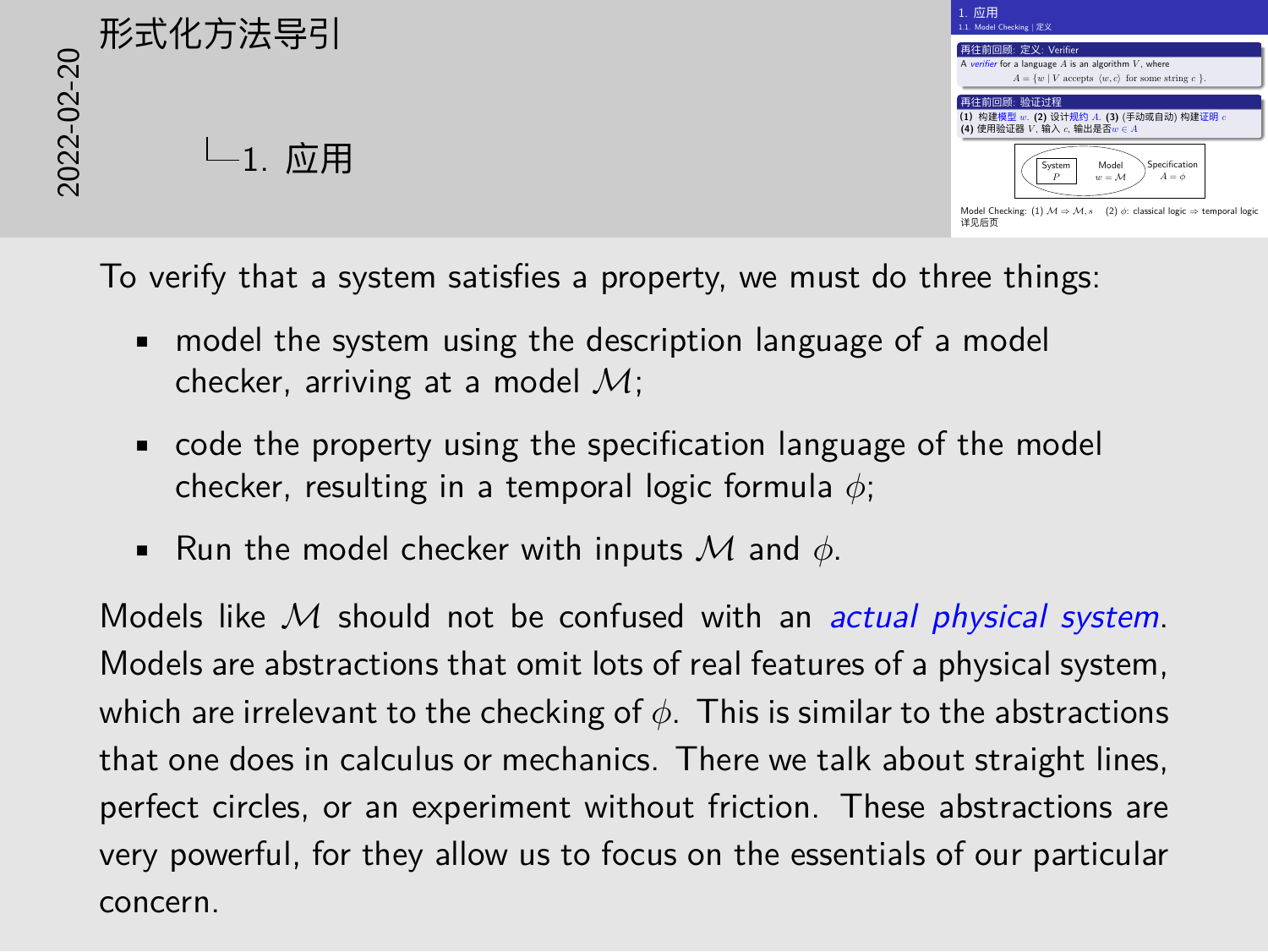1.1. Model Checking | 定义

#### 定义: Model checking

Model checking is the process of computing an answer to the question of whether  $\mathcal{M}, s \models \phi$  holds, where

- *M* is an *appropriate* model of the system under consideration.
- *s* is a *state* of that model
- ⊨ is the underlying satisfaction relation
- *ϕ* is a formula of one of the following *temporal logics*:
	- *Linear-time Temporal Logic (LTL)*
	- *Computation Tree Logic (CTL)*
	- $e$  etc.
- 下一个问题: temporal logic? LTL? CTL?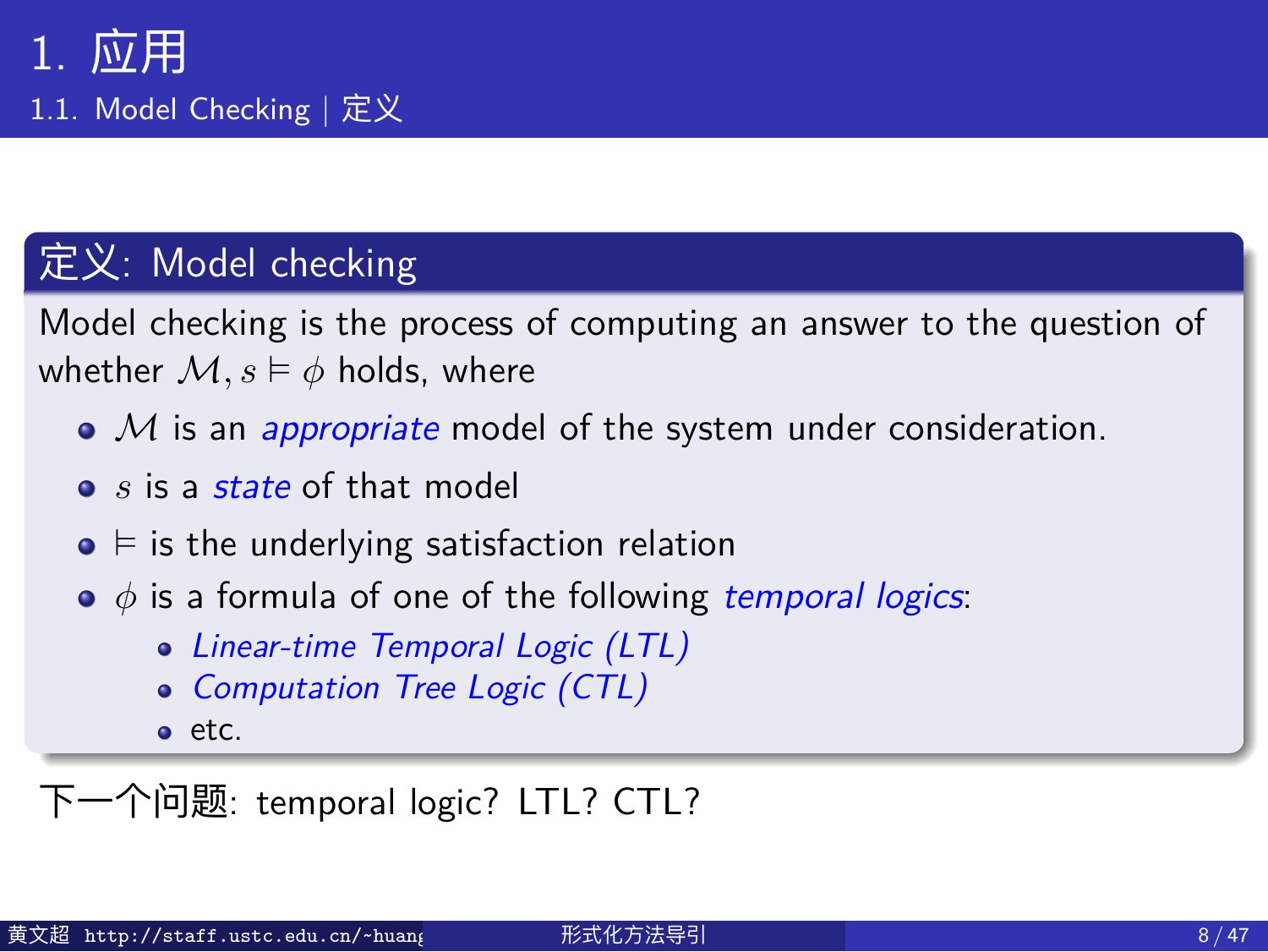1.2 Linear-time temporal Logic (LTL)

#### 定义: Linear-time temporal logic (LTL)

Linear-time temporal logic (*LTL*) has following syntax given in BNF:

$$
\phi ::= \top | \bot | p | (\neg \phi) | (\phi \land \phi) | (\phi \lor \phi) | (\phi \to \phi)
$$
  
 
$$
| (X \phi) | (F \phi) | (G \phi) | (\phi U \phi) | (\phi W \phi) | (\phi R \phi)
$$

where *p* is any propositional atom from some set **Atoms**.

*Convention*: The unary connectives (consisting of *¬* and the temporal connectives X, F and G) bind most tightly. Next in the order come U, R and W; then come *∧* and *∨*; and after that comes *→*. For example:

$$
\bullet (( (F p) \land (G q)) \to (p W r)) \equiv F p \land G q \to p W r
$$

• (F 
$$
(p \rightarrow (G r)) \vee ((\neg q) U p)
$$
)  $\equiv$  F  $(p \rightarrow G r) \vee \neg q U p$ 

$$
\bullet \ (p \ W \ (q \ W \ r)) \equiv p \ W \ (q \ W \ r)
$$

$$
\bullet \ ((G (F p)) \rightarrow (F (q \vee s))) \equiv G F p \rightarrow F (q \vee s)
$$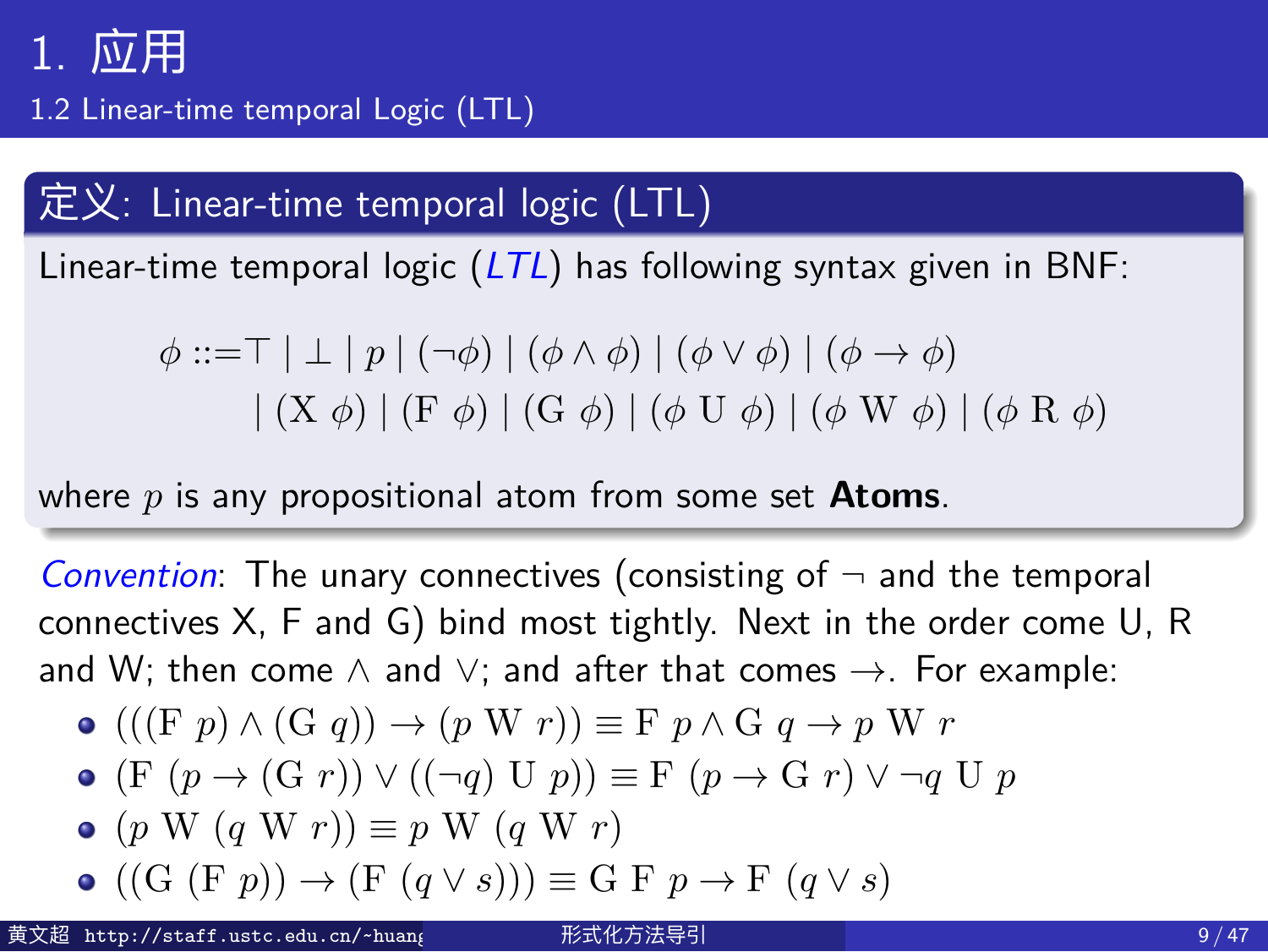## ((<sup>G</sup> (<sup>F</sup> *<sup>p</sup>*)) *<sup>→</sup>* (<sup>F</sup> (*<sup>q</sup> <sup>∨</sup> <sup>s</sup>*))) *<sup>≡</sup>* G F *<sup>p</sup> <sup>→</sup>* <sup>F</sup>(*<sup>q</sup> <sup>∨</sup> <sup>s</sup>*)2022-02-20形式化方法导引  $L_1$ . 应用



It's boring to write all those brackets, and makes the formulas hard to read. Many of them can be omitted without introducing ambiguities; for example,  $(p \rightarrow (F q))$  could be written  $p \rightarrow F q$  without ambiguity. Others, however, are required to resolve ambiguities. In order to omit some of those, we assume similar binding priorities for the LTL connectives to those we assumed for propositional and predicate logic.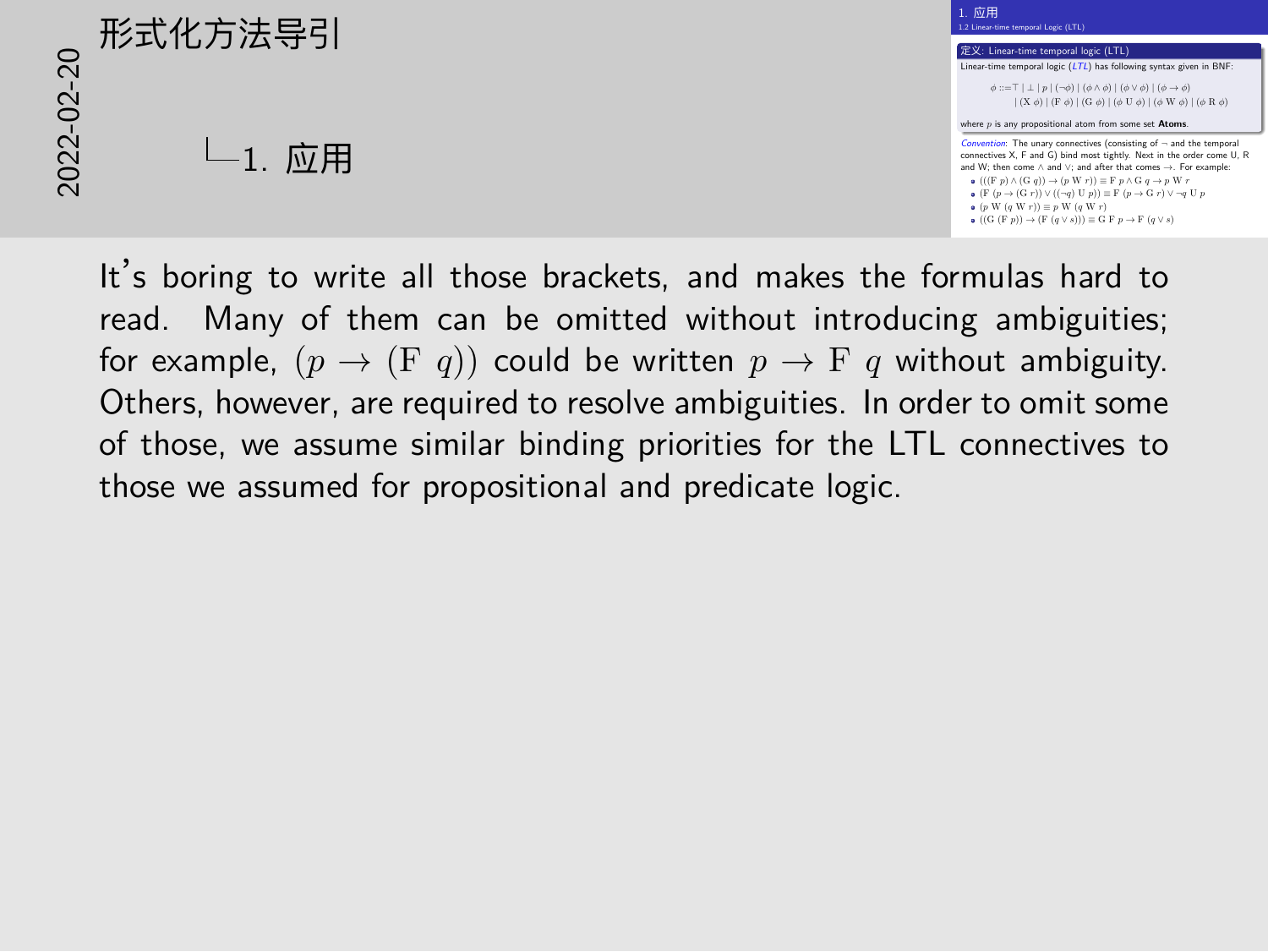1.2 Linear-time temporal Logic (LTL) | Semantics

问题: 定义 (理解) 新的符号? 如: X, F, G, U, W, R 思路: 先定义一种最简化的模型, 然后利用这个模型来定义符号

#### 回顾: 定义: finite automaton

- A *finite automaton* is a 5-tuple  $(Q, \Sigma, \delta, q_0, F)$ , where
- <sup>1</sup> *Q* is a finite set called the *states*,
- <sup>2</sup> Σ is a finite set called the *alphabet*,
- $\bullet$   $\delta$  :  $Q \times \Sigma \rightarrow Q$  is the *transition function*,
- <sup>4</sup> *q*<sup>0</sup> *∈ Q* is the *start state*, and
- <sup>5</sup> *F ⊆ Q* is the set of *accept states*.

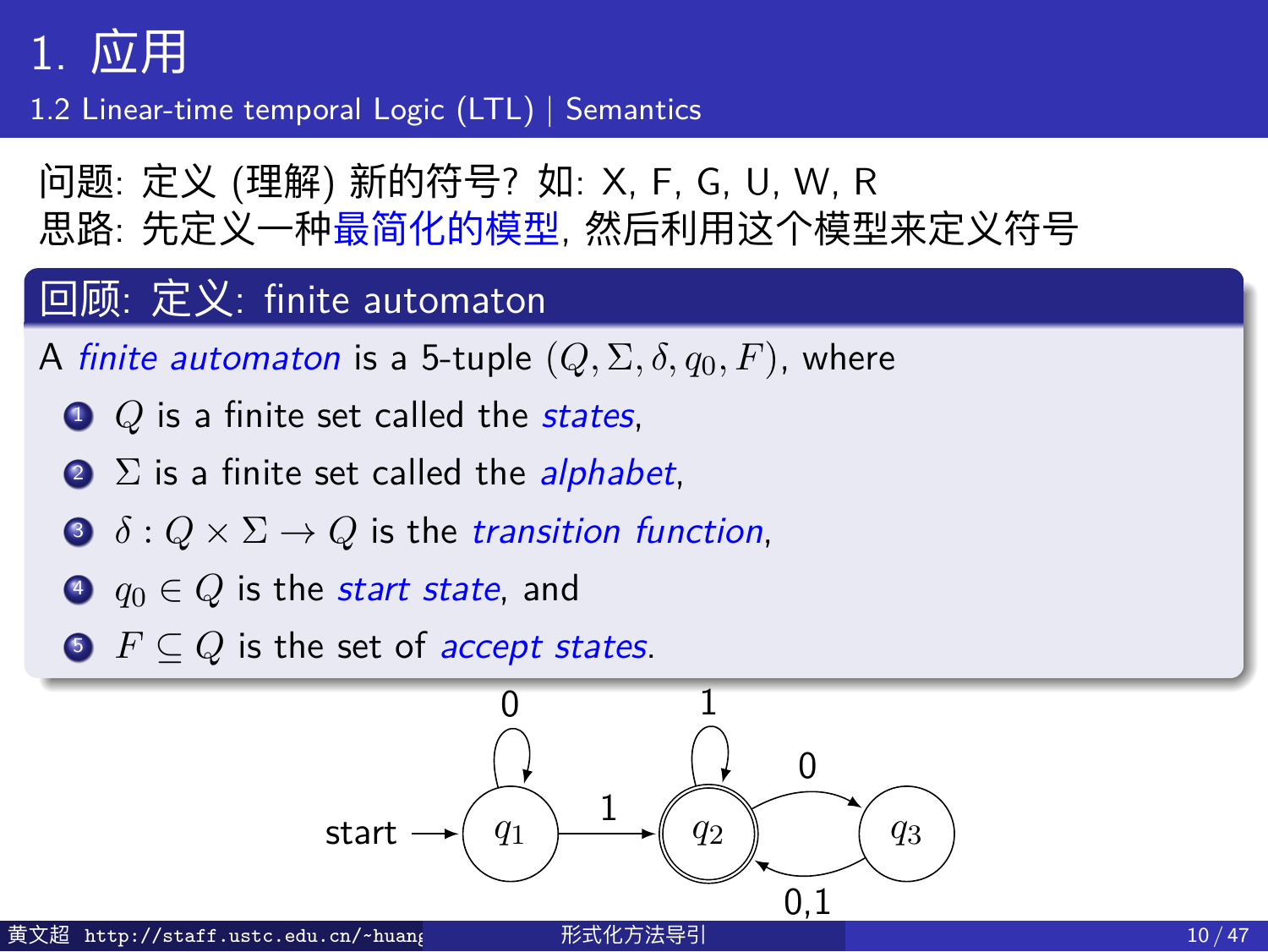1.2 Linear-time temporal Logic (LTL) | Semantics

问题: 定义 (理解) 新的符号? 如: X, F, G, U, W, R 思路: 先定义一种最简化的模型, 然后利用这个模型来定义新符号

#### 定义: Transition system

A transition system  $\mathcal{M} = (S, \rightarrow, L)$  is

- *S*: a set of states
- *→*: a transition relation.
	- $\mathsf{every}\ s\in S$  has some  $s'\in S$  with  $s \rightarrow s'$
- *L*: a label function.
	- $L: S \rightarrow \mathcal{P}(\textrm{Atoms})$
- $S = \{s_0, s_1, s_2\}$
- transitions:  $s_0 \rightarrow s_1$ ,  $s_0 \rightarrow s_2$ ,  $s_1 \rightarrow s_0$ ,  $s_1 \rightarrow s_2$ ,  $s_2 \rightarrow s_2$
- $L(s_0) = \{p, q\}, L(s_1) = \{q, r\}, L(s_2) = \{r\}$

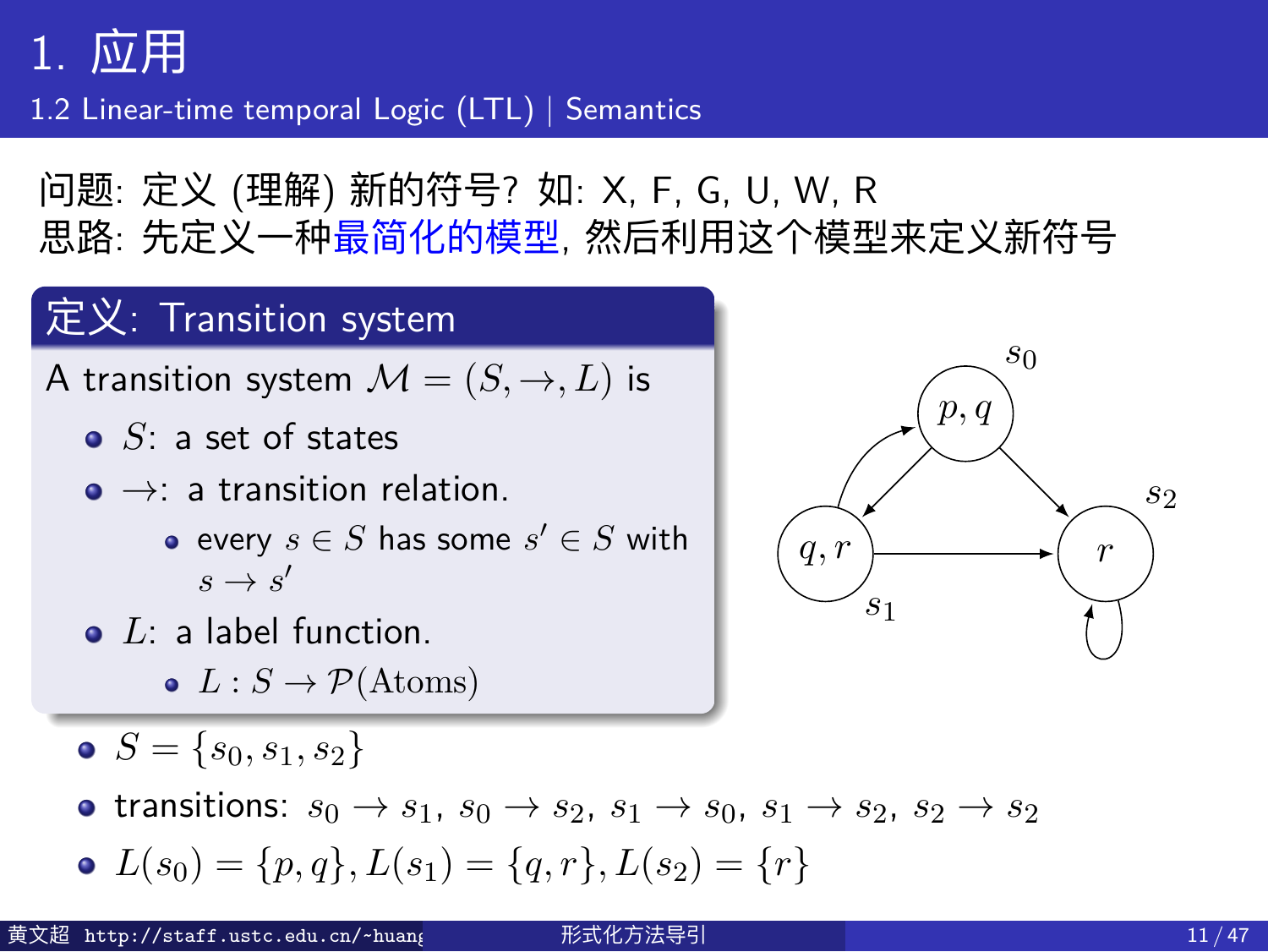# $L_{1.}$ 应用

#### 1. 应用  $1.~\overline{\underline{m}}$   $\overline{\overline{H}}$ <br>1.2 Linear-time temporal Logic (LTL) | Semantics i 2 Linear-time temporal Logic (LTL) | Semantics<br>问题: 定义 (理解) 新的符号? 如: X, F, G, U, W, R<br>思路: 先定义—种最简化的模型, 然后利用这个模型来定义新符号 ngs: 左文(<del>tzin)</del><br><br><br>定义: Transition system<br> A transition system *<sup>M</sup>* = (*S,→, L*) is *<sup>S</sup>*: a set of states *<sup>→</sup>*: a transition relation.  $\text{ar}$  or scattes<br>**a** transition relation.<br>**every**  $s \in S$  has some  $s' \in$ *′ ∈ S* with *s → s*  $\begin{aligned} &\text{$s\to s'$} \\ &\text{$s\to s'$} \\ &\text{$L\colon$ a label function.} \\ &\text{$\bullet$ $\text{$L\colon S\to\mathcal{P}$(Atorms)}$} \end{aligned}$ *p, q q, r <sup>r</sup> s*<sup>0</sup> *s*<sup>1</sup> *s*<sup>2</sup>  $S = \{s_0, s_1, s_2\}$ transitions: *s*<sup>0</sup> *→ s*1, *s*<sup>0</sup> *→ s*2, *s*<sup>1</sup> *→ s*0, *s*<sup>1</sup> *→ s*2, *s*<sup>2</sup> *→ s*<sup>2</sup> *<sup>L</sup>*(*s*0) = *{p, q}, L*(*s*1) = *{q, r}, L*(*s*2) = *{r}* 2022-02-20形式化方法导引

Transition systems are also simply called models in this chapter. So a model has a collection of states  $S$ , a relation  $\rightarrow$ , saying how the system can move from state to state, and, associated with each state *s*, one has the set of atomic propositions *L*(*s*) which are true at that particular state. We write *P*(Atoms) for the *power set* of Atoms, a collection of atomic descriptions. For example, the power set of  $\{p, q\}$  is  $\{\emptyset, \{p\}, \{q\}, \{p, q\}\}.$ A good way of thinking about *L* is that it is just an assignment of truth values to all the propositional atoms, as it was the case for propositional logic (we called that a valuation). The difference now is that we have more than one state, so this assignment depends on which state *s* the system is in: *L*(*s*) contains all atoms which are true in state *s*.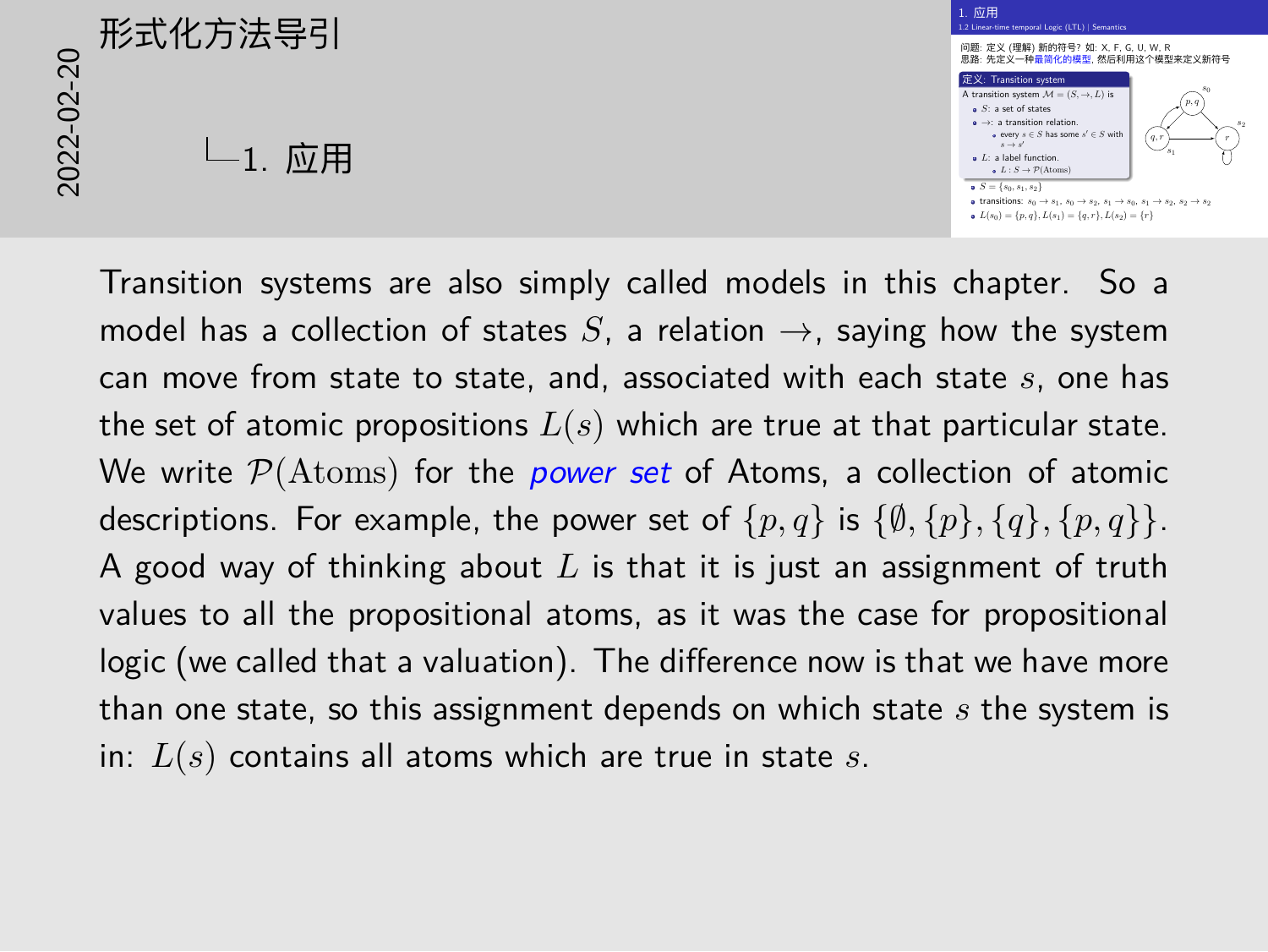1.2 Linear-time temporal Logic (LTL) | Semantics

#### 定义: path

A *path* in a model  $M = (S, \rightarrow, L)$  is an infinite sequence of states *s*<sub>1</sub>*, s*<sub>2</sub>*, s*<sub>3</sub>*,...* in *S* such that, for each  $i \geq 1, s_i \rightarrow s_{i+1}$ . We write the path as  $s_1 \rightarrow s_2 \rightarrow \ldots$ 

#### 定义: *π i*

Consider the path  $\pi = s_1 \rightarrow s_2 \rightarrow \ldots$ .

It represents a possible future of our system: first it is in state *s*1, then it is in state *s*2, and so on.

We write  $\pi^i$  for the *suffix* starting at  $s_i$ , e.g.,  $s_3 \rightarrow s_4 \rightarrow \dots$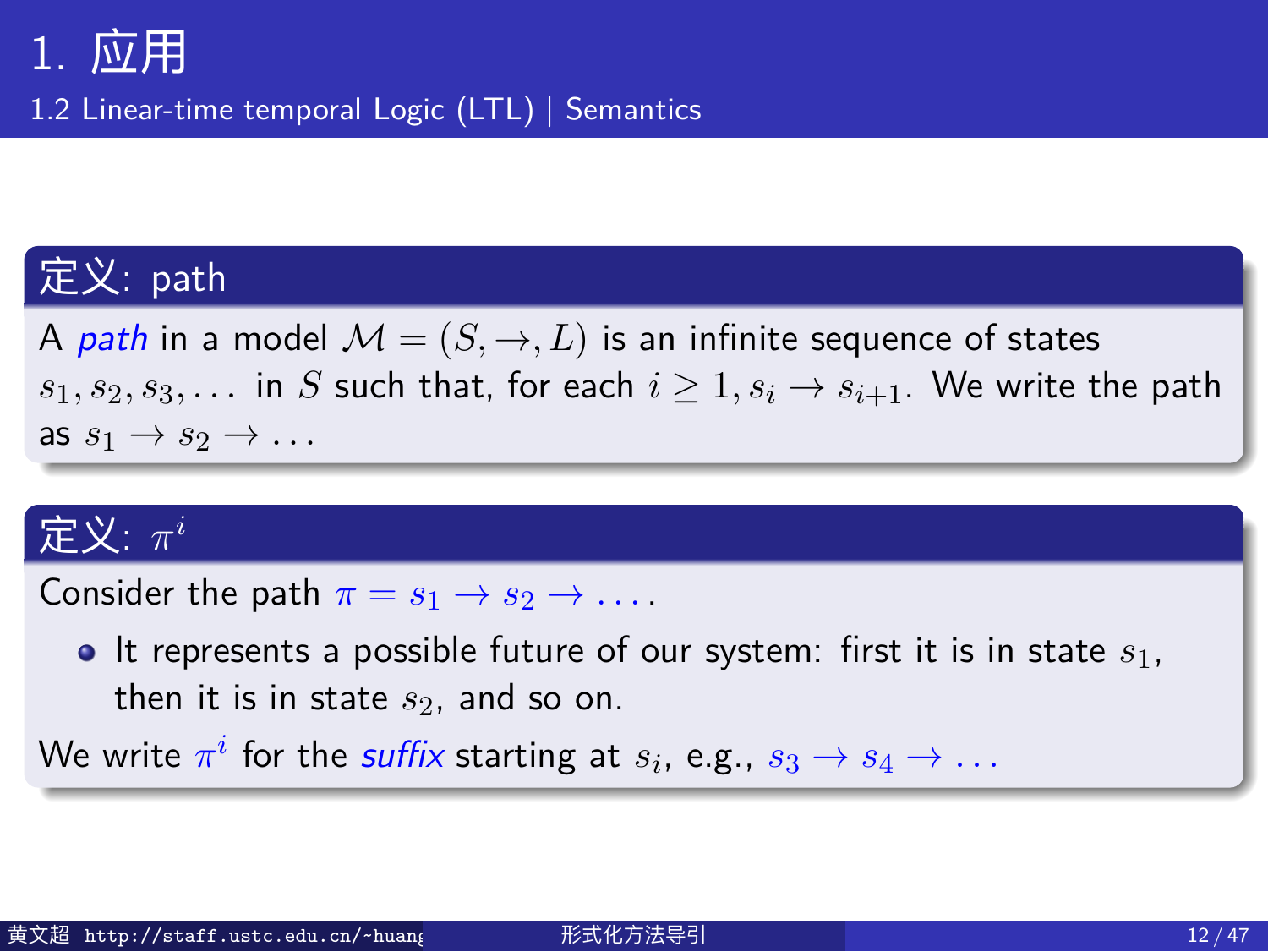1.2 Linear-time temporal Logic (LTL) | Semantics

#### 定义: Semantic of LTL (for *π* ⊨ *ϕ*)

Let  $M = (S, \rightarrow, L)$  be a model and  $\pi = s_1 \rightarrow s_2 \rightarrow \dots$  be a path in M. Whether *π* satisfies an LTL formula is defined by the satisfaction relation ⊨ as follows:

- **0**  $π$  ⊨ ⊤ <sup>2</sup> *π* ⊭ *⊥*
- $\bullet \ \pi \models p \text{ iff } p \in L(s_1)$
- <sup>4</sup> *π* ⊨ *¬ϕ* iff *π* ⊭ *ϕ*
- **5**  $\pi \models \phi_1 \land \phi_2$  iff  $\pi \models \phi_1$  and  $\pi \models \phi_2$
- **0**  $\pi \models \phi_1 \lor \phi_2$  iff  $\pi \models \phi_1$  or  $\pi \models \phi_2$
- **O**  $\pi \models \phi_1 \rightarrow \phi_2$  iff  $\pi \models \phi_2$  whenever  $\pi \models \phi_1$
- 8  $\pi \models X \phi$  iff  $\pi^2 \models \phi$
- **0**  $\pi \models G \phi$  iff for all  $i \geq 1, \pi^i \models \phi$
- <sup>10</sup> *π* ⊨ F *ϕ* iff there is some *i ≥* 1 such that *π* 黄文超 http://staff.ustc.edu.cn/~huangwc/fm.html 形式化方法导引 13 / 47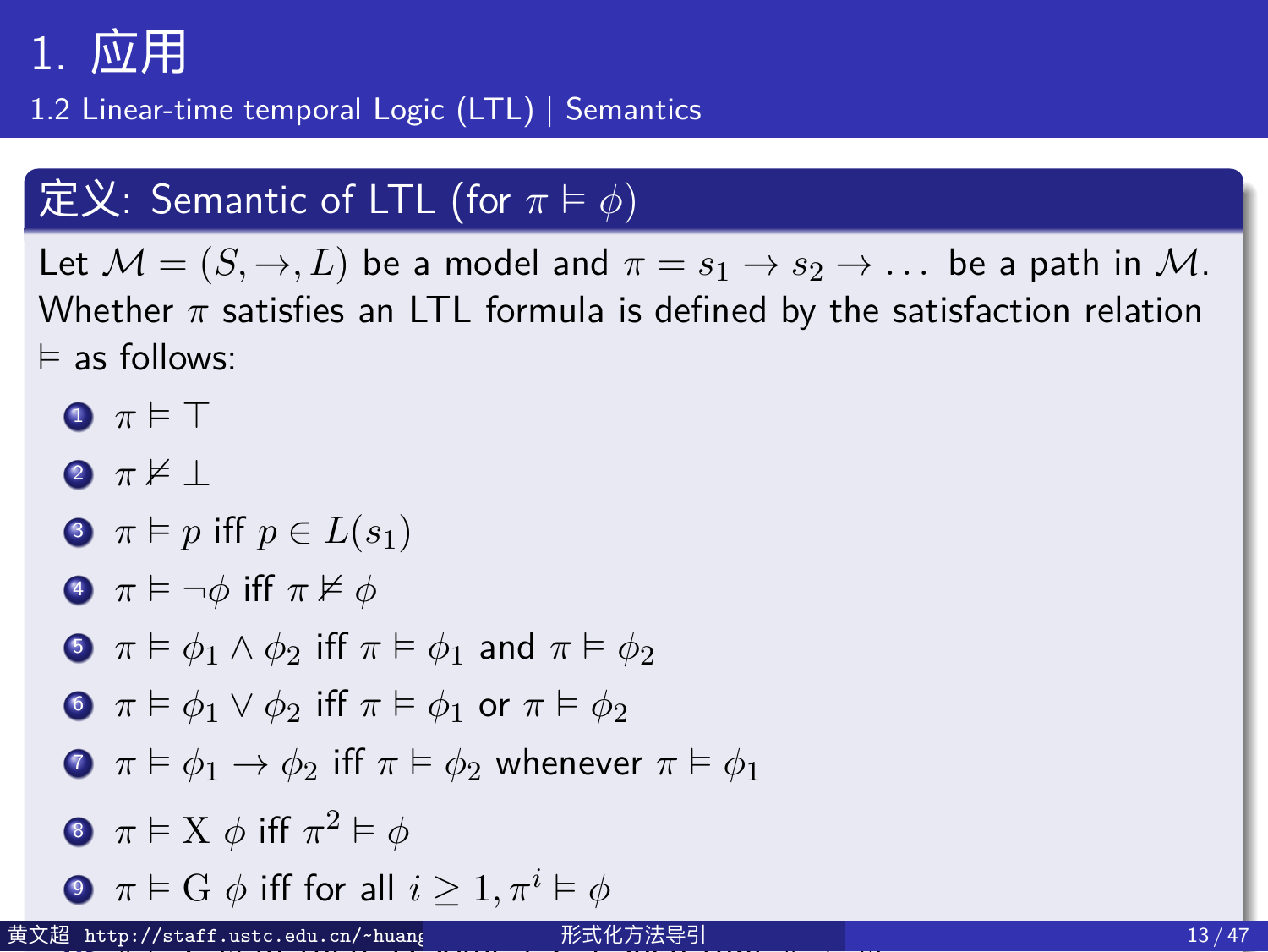## 2022-02-20形式化方法导引 1. 应用

#### 一种易于理解的方法

- X: next
- G: global
- F: future
- U: until (strong version)
- W: until (weak version)
- R: release

| 1 应用<br>1.2 Linear-time temporal Logic (LTL)   Semastics                                                                                                                                                     |
|--------------------------------------------------------------------------------------------------------------------------------------------------------------------------------------------------------------|
| $\mathcal{B} \times$ : Semantic of LTL (for $\pi \vDash \phi$ )                                                                                                                                              |
| Let $M = (S, \rightarrow, L)$ be a model and $\pi = s_1 \rightarrow s_2 \rightarrow \dots$ be a path in M.<br>Whether x satisfies an LTL formula is defined by the satisfaction relation<br>to an infliment  |
| $Q$ $\pi \models T$<br>$Q = \mathbb{X} \perp$                                                                                                                                                                |
| $\mathbf{Q}$ $\pi \models p$ iff $p \in L(s_1)$<br>$Q \tau \models \neg \phi$ iff $\tau \not\vdash \phi$<br>$\mathbf{Q}$ $\pi \models \phi_1 \land \phi_2$ iff $\pi \models \phi_1$ and $\pi \models \phi_2$ |
| $\mathbf{G}$ $\pi \models \phi_1 \lor \phi_2$ iff $\pi \models \phi_1$ or $\pi \models \phi_2$<br>$\Omega$ $\pi \models \phi_1 \rightarrow \phi_2$ iff $\pi \models \phi_2$ whenever $\pi \models \phi_2$    |
| $\mathbf{Q}$ $\pi \models$ X $\phi$ iff $\pi^2 \models \phi$<br>$\mathbf{Q}$ = $\mathbf{E}$ G $\phi$ iff for all $i \geq 1$ , $\pi^i \vDash \phi$                                                            |
| $m_{\rm c} = 1000$ of $R_{\rm c}$ theory is seemed in $\sim 1$ strath that with the                                                                                                                          |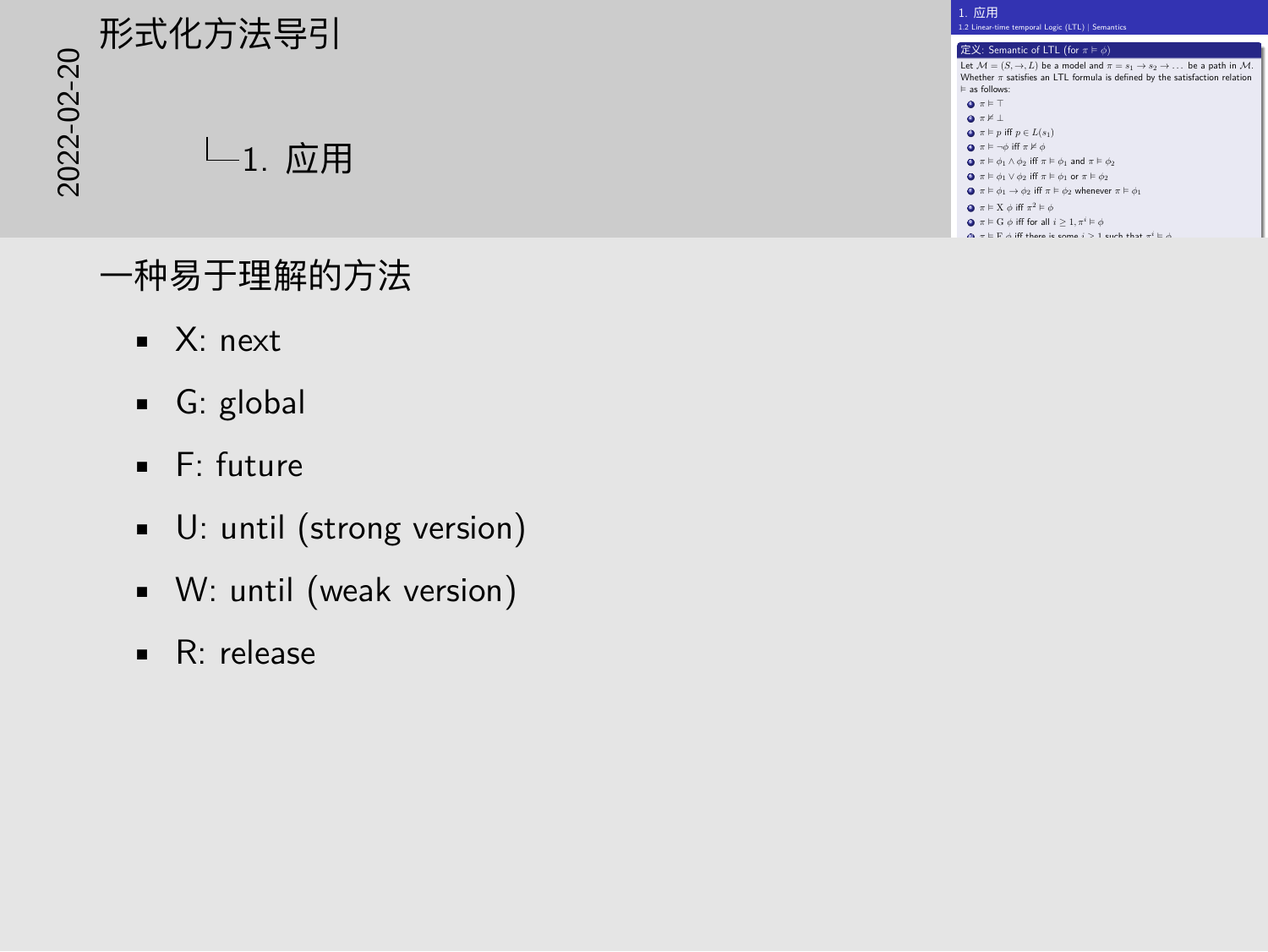1.2 Linear-time temporal Logic (LTL) | Semantics

3. 
$$
\pi \vDash p
$$
 iff  $p \in L(s_1)$ 

For example,  $\pi \models p$ :

$$
\begin{array}{cccccccc}\ns_1 & s_2 & s_3 & s_4 & s_5 & s_6 & s_7 & s_8 & s_9 & s_{10} \\
\hline\np & \bullet & \bullet & \bullet & \bullet & \bullet & \bullet & \bullet & \bullet\n\end{array} \cdots
$$

8.  $\pi \models X \phi$  iff  $\pi^2 \models \phi$ 

For example,  $\pi \models X \ p$ :

$$
\begin{array}{cccccccc}\ns_1 & s_2 & s_3 & s_4 & s_5 & s_6 & s_7 & s_8 & s_9 & s_{10} \\
\hline\n& \bullet & \bullet & \bullet & \bullet & \bullet & \bullet & \bullet & \bullet & \bullet\n\end{array} \dots
$$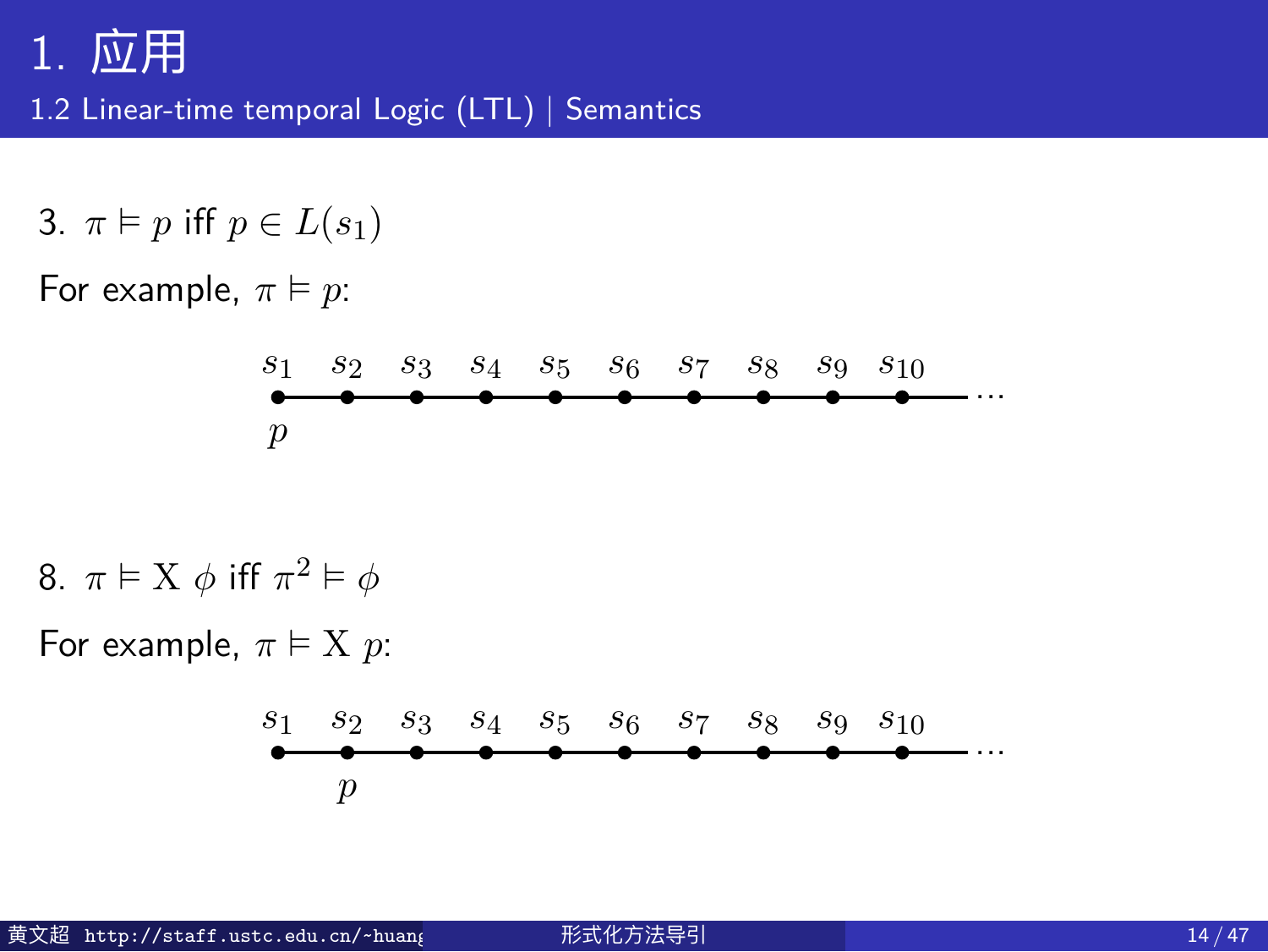1.2 Linear-time temporal Logic (LTL) | Semantics

9.  $\pi \models G \phi$  iff for all  $i \geq 1, \pi^i \models \phi$ 

For example,  $\pi \models G$  *p*:

$$
\begin{array}{cccccccccccc}\ns_1 & s_2 & s_3 & s_4 & s_5 & s_6 & s_7 & s_8 & s_9 & s_{10} \\
\hline\np & p & p & p & p & p & p & p & p & p & p\n\end{array}
$$

10.  $\pi \vDash \mathrm{F} \; \phi$  iff there is some  $i \geq 1$  such that  $\pi^i \vDash \phi$ For example,  $\pi \models F$  *p*:

$$
\begin{array}{cccccccc}\ns_1 & s_2 & s_3 & s_4 & s_5 & s_6 & s_7 & s_8 & s_9 & s_{10} \\
\hline\n\end{array}
$$
 ...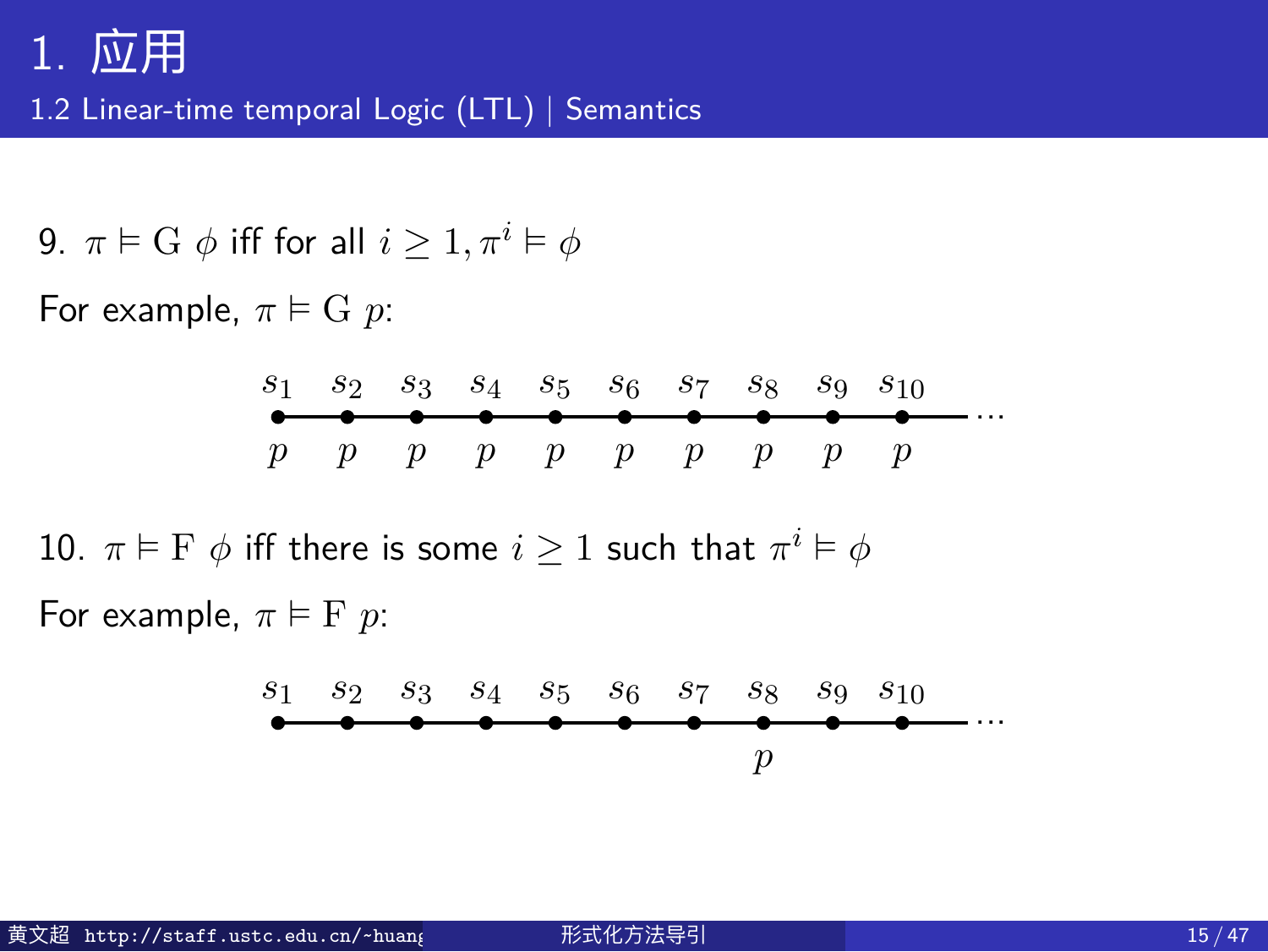1.2 Linear-time temporal Logic (LTL) | Semantics

 $11.$   $\pi \vDash \phi \, \mathrm{U} \; \psi$  iff there is some  $i \geq 1$  such that  $\pi^i \vDash \psi$  and for all  $j = 1, \ldots, i-1$  we have  $\pi^j \vDash \phi$ 

For example,  $\pi \models p \cup q$ :

$$
\begin{array}{cccccccccccc}\ns_1 & s_2 & s_3 & s_4 & s_5 & s_6 & s_7 & s_8 & s_9 & s_{10} \\
\hline\np & p & p & p & p & p & p & p & q & q\n\end{array} \cdots
$$

12.  $\pi \vDash \phi \ \text{W} \ \psi$  iff either there is some  $i \geq 1$  such that  $\pi^i \vDash \psi$  and for all  $j=1,\ldots,i-1$  we have  $\pi^j \vDash \phi;$  or for  $k \geq 1$  we have  $\pi^k \vDash \phi$ For example,  $\pi \models p \le q$ :

| $S_1$ $S_2$ $S_3$ $S_4$ $S_5$ $S_6$ $S_7$ $S_8$ $S_9$ $S_{10}$ |  |          |  |                 |  |
|----------------------------------------------------------------|--|----------|--|-----------------|--|
| $p$ $p$ $p$ $p$ $p$ $p$ $p$ $q$                                |  |          |  |                 |  |
| $S_1$ $S_2$ $S_3$ $S_4$ $S_5$ $S_6$ $S_7$ $S_8$ $S_9$ $S_{10}$ |  |          |  |                 |  |
| $p$ $p$ $p$ $p$ $p$ $p$ $p$ $p$ $p$                            |  | ________ |  | — <del>——</del> |  |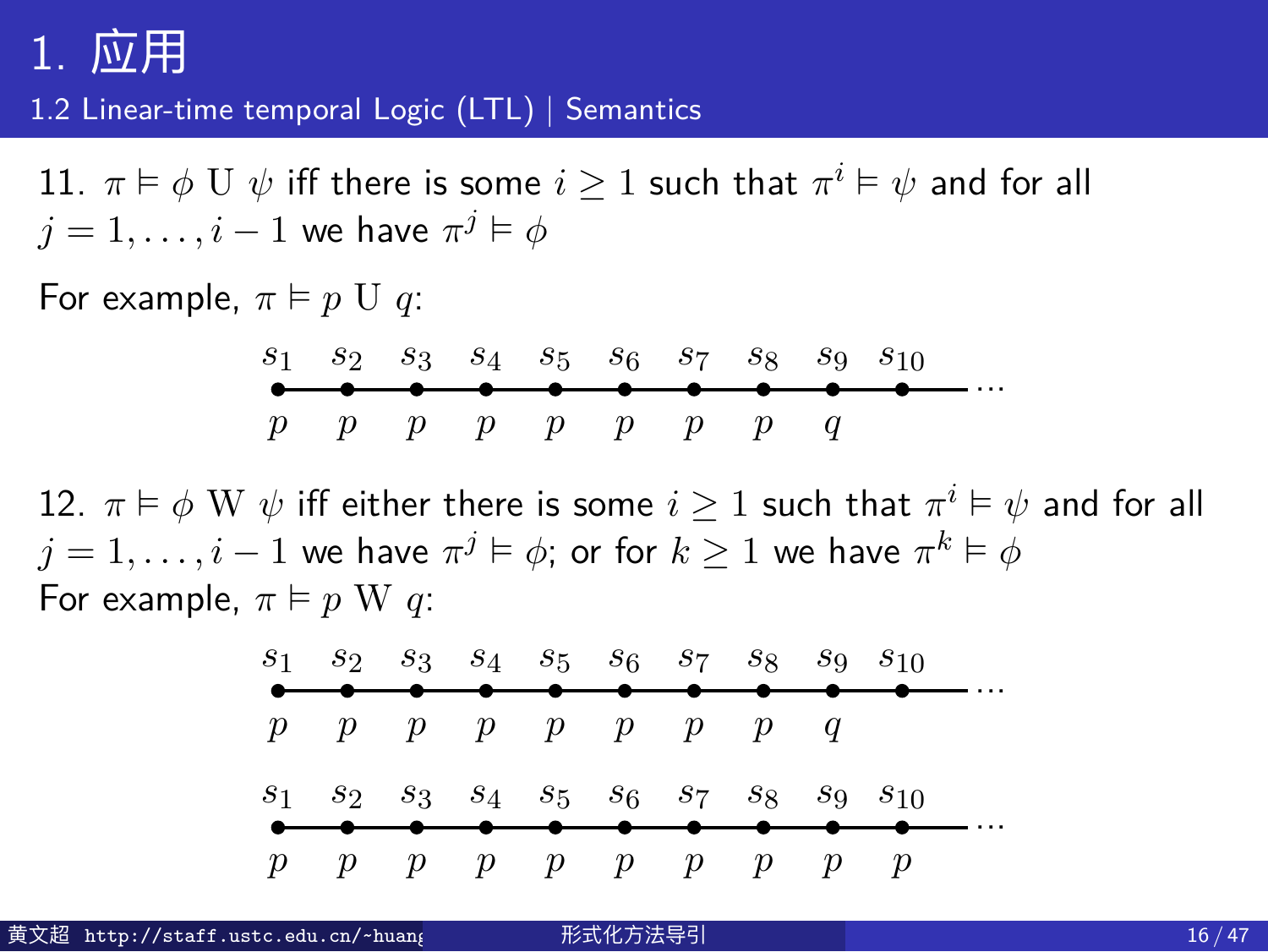1.2 Linear-time temporal Logic (LTL) | Semantics

 $11.$   $\pi \vDash \phi \;\text{R} \; \psi$  iff either there is some  $i \geq 1$  such that  $\pi^i \vDash \phi$  and for all  $j=1,\ldots,i,$  we have  $\pi^j \vDash \psi,$  or for all  $k \geq 1$  we have  $\pi^k \vDash \psi$ 

For example,  $\pi \models q \in p$ :

| $s_1$ | $s_2$ | $s_3$ | $s_4$ | $s_5$ | $s_6$ | $s_7$ | $s_8$ | $s_9$ | $s_{10}$ |     |     |     |     |     |     |     |     |     |     |     |     |     |     |     |     |     |     |     |
|-------|-------|-------|-------|-------|-------|-------|-------|-------|----------|-----|-----|-----|-----|-----|-----|-----|-----|-----|-----|-----|-----|-----|-----|-----|-----|-----|-----|-----|
| $p$   | $p$   | $p$   | $p$   | $p$   | $p$   | $p$   | $p$   |       |          |     |     |     |     |     |     |     |     |     |     |     |     |     |     |     |     |     |     |     |
| $s_1$ | $s_2$ | $s_3$ | $s_4$ | $s_5$ | $s_6$ | $s_7$ | $s_8$ | $s_9$ | $s_{10}$ |     |     |     |     |     |     |     |     |     |     |     |     |     |     |     |     |     |     |     |
| $s_1$ | $s_2$ | $s_3$ | $s_4$ | $s_5$ | $s_6$ | $s_7$ | $s_8$ | $s_9$ | $s_{10}$ |     |     |     |     |     |     |     |     |     |     |     |     |     |     |     |     |     |     |     |
| $p$   | $p$   | $p$   | $p$   | $p$   | $p$   | $p$   | $p$   | $p$   | $p$      | $p$ | $p$ | $p$ | $p$ | $p$ | $p$ | $p$ | $p$ | $p$ | $p$ | $p$ | $p$ | $p$ | $p$ | $p$ | $p$ | $p$ | $p$ | $p$ |

性质: *ϕ* R *ψ ≡ ¬*(*¬ϕ* U *¬ψ*)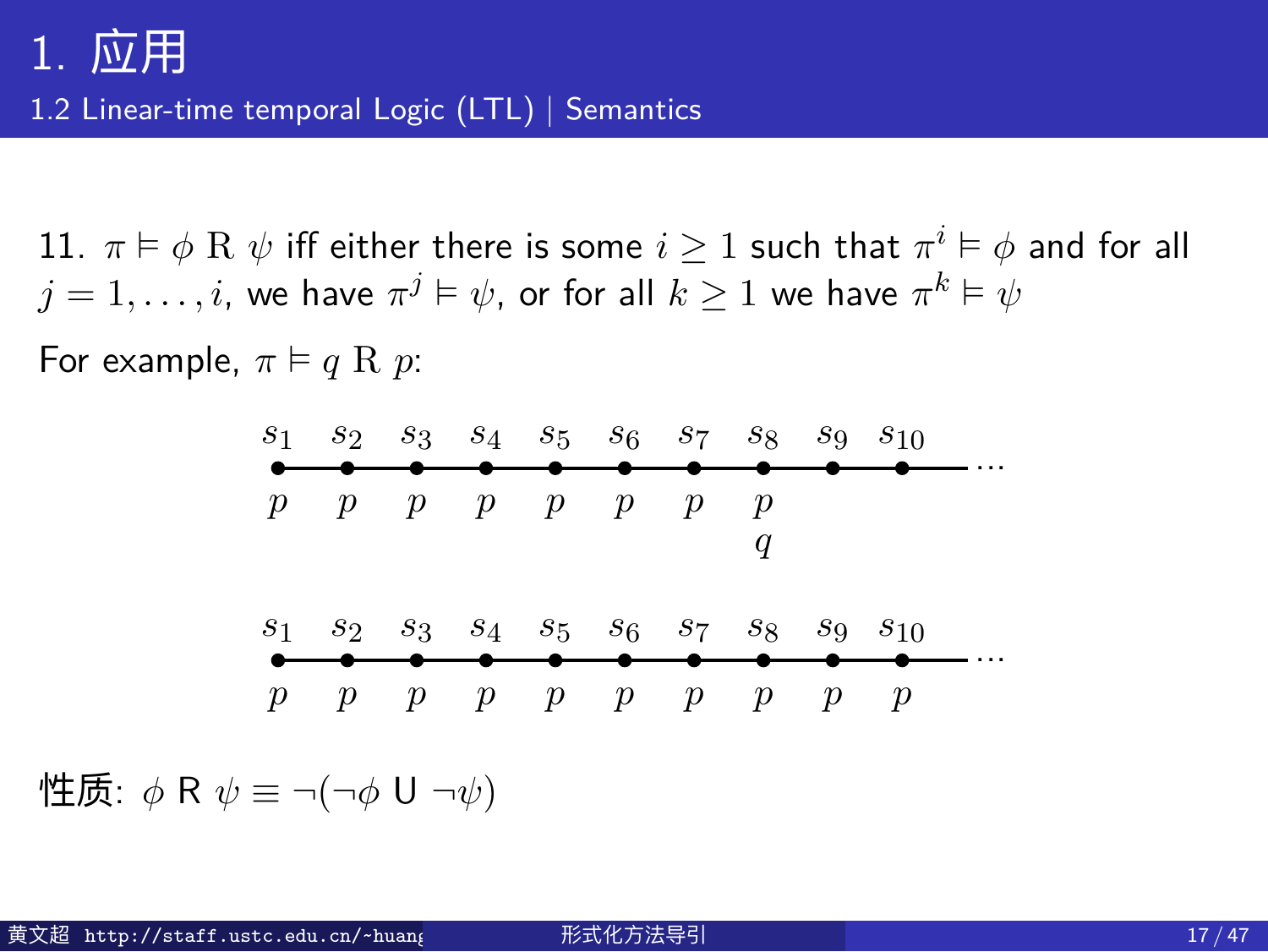...

1.2 Linear-time temporal Logic (LTL) | Semantics

#### 回顾定义: Semantic of LTL (for *π* ⊨ *ϕ*)

Let  $M = (S, \rightarrow, L)$  be a model and  $\pi = s_1 \rightarrow s_2 \rightarrow \dots$  be a path in M. Whether *π* satisfies an LTL formula is defined by the satisfaction relation ⊨ as follows:

#### $\int$ 定义: Semantic of LTL (for  $\mathcal{M}, s \vDash \phi$ )

Suppose  $M = (S, \rightarrow, L)$  is a model,  $s \in S$ , and  $\phi$  an LTL formula. We write  $M, s \models \phi$  if, for every execution path  $\pi$  of  $M$  starting at *s*, we have *π* ⊨ *ϕ*.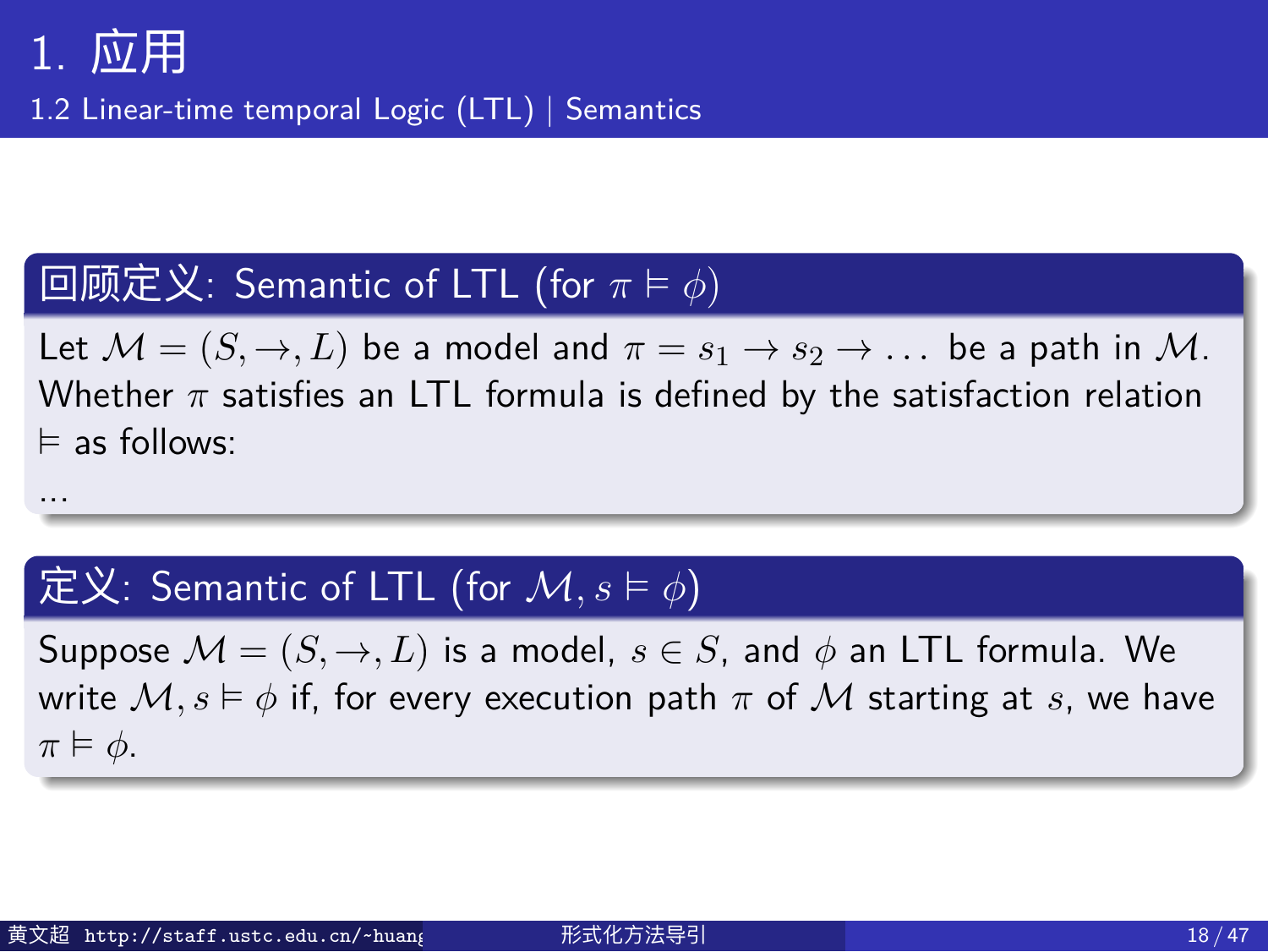1.2 Linear-time temporal Logic (LTL) | Semantics



- $\bullet$  *M, s*<sup>0</sup> ⊨ *p*  $\land$  *q* holds
- $M, s_0 \models \neg r$  holds
- *M, s*<sup>0</sup> ⊨ *⊤* holds
- $M, s_0 \models X \; r \; \text{holds}$
- $M, s_0 \models X$   $(q \land r)$  does not hold
- $M, s_0 \models G \neg (p \land r)$  holds
- $M$ ,  $s_2 \models G \r{r}$  holds
- For any state *s* of *M*, we have
	- $M, s \models F (\neg q \land r) \rightarrow F G r$
- Which  $\pi$  satisfies  $\pi \models G \to p$ ?
	- $\pi_1 = s_0 \rightarrow s_1 \rightarrow s_0 \rightarrow s_1 \rightarrow \ldots$  Yes  $\bullet \ \pi_2 = s_0 \rightarrow s_2 \rightarrow s_2 \rightarrow s_2 \rightarrow \dots$  No
- $M, s_0 \models G \to p \rightarrow G \to r$  holds
- $M, s_0 \models G \to r \rightarrow G \to p$  does not hold
- 黄文超 http://staff.ustc.edu.cn/~huangwc/fm.html 形式化方法导引 19 / 47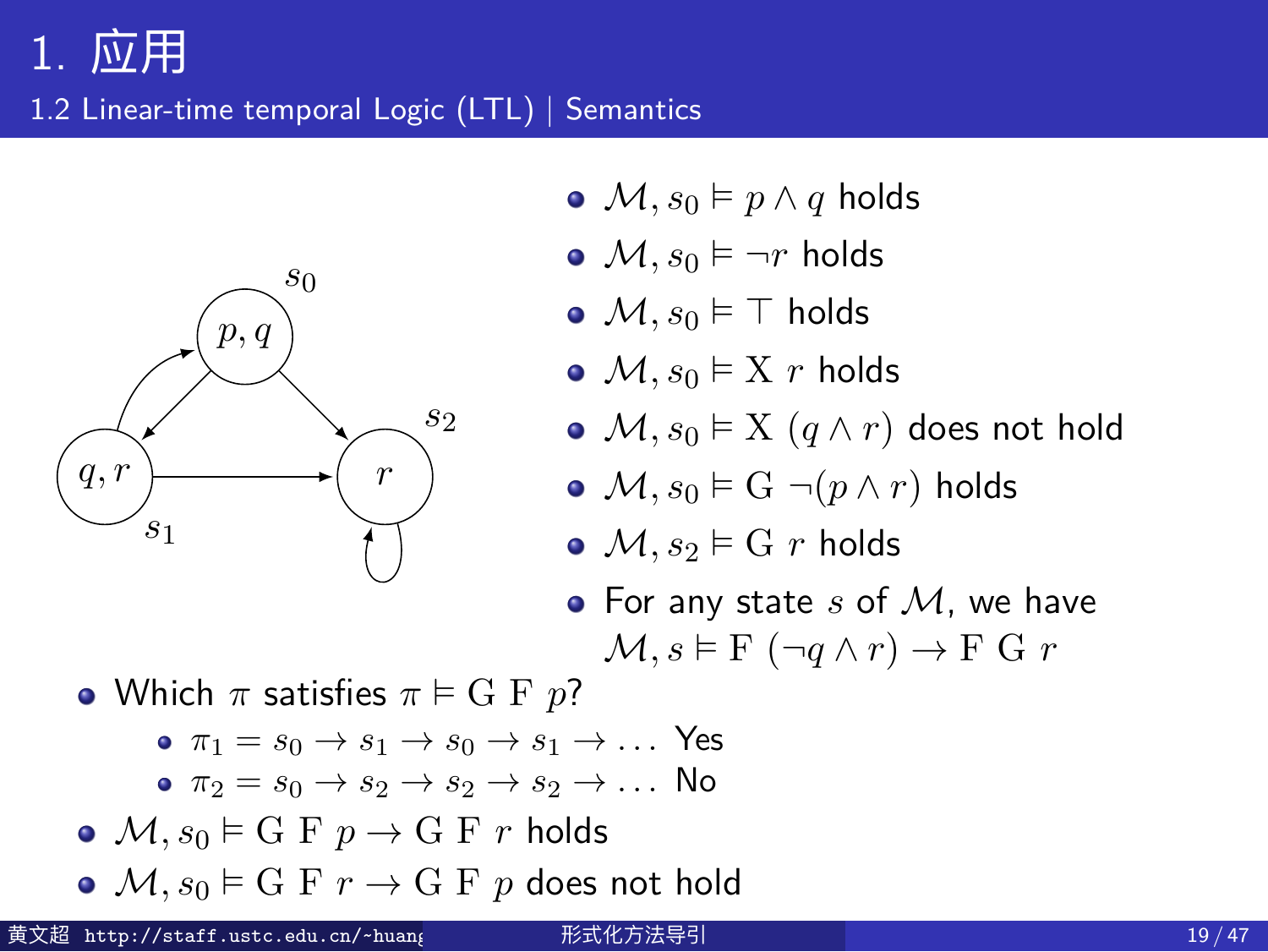#### 1. 应用 1.2 LTL | Practical patterns of Specification

问题: 怎样将 LTL 用于常见的 Specification 的设计? 答: 看如下案例

• It is impossible to get to a state where *started* holds, but *ready* does not hold:

G*¬*(started *∧ ¬*ready)

For any state, if a *request* (of some resource) occurs, then it will eventually be *acknowledged*:

G (requested *→* F acknowledged)

A certain process is *enabled* infinitely often on every computation path: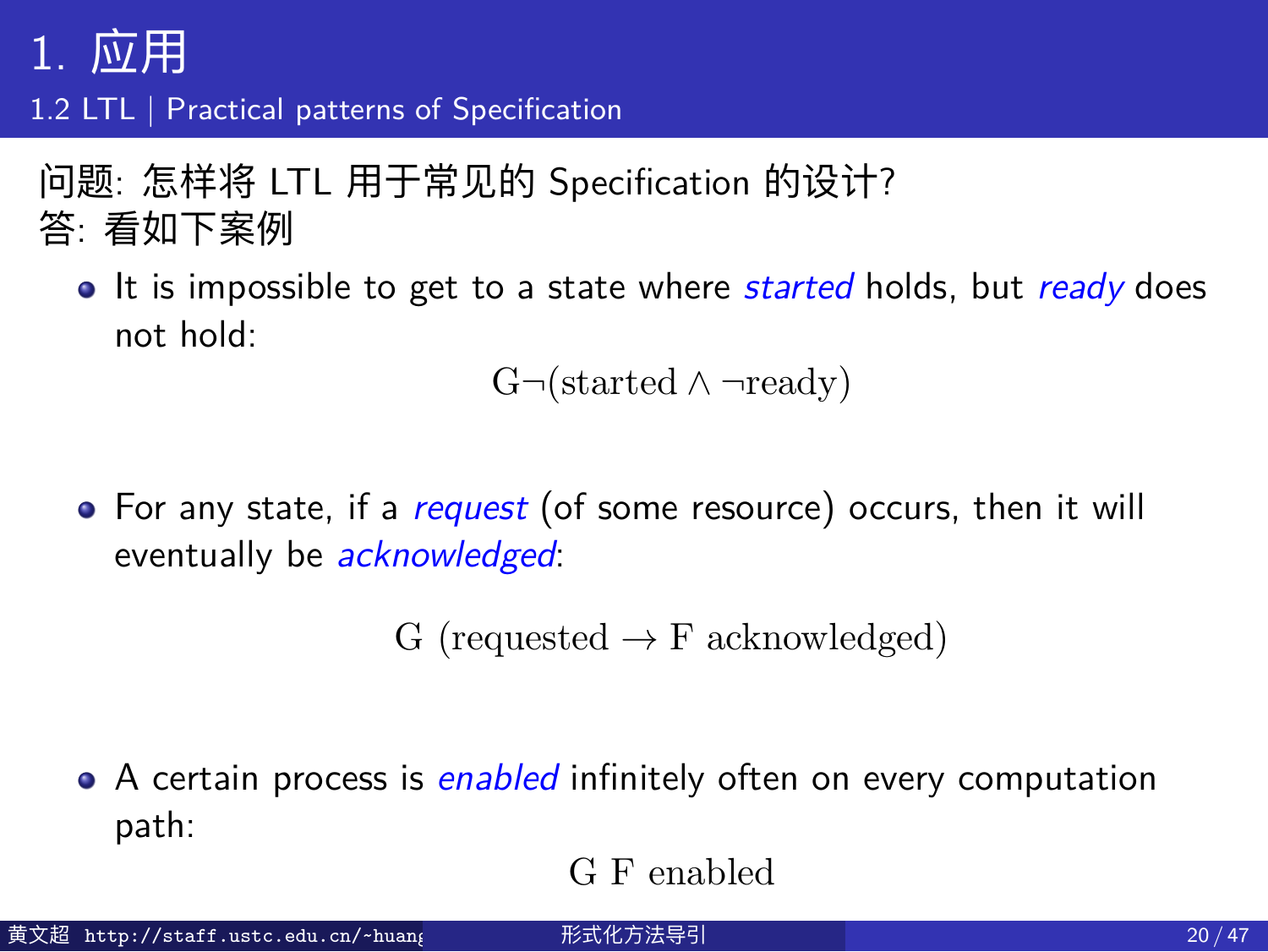#### 1. 应用 1.2 LTL | Practical patterns of Specification

问题: 怎样将 LTL 用于常见的 Specification 的设计? 答: 看如下案例

Whatever happens, a certain process will eventually be permanently *deadlocked*:

F G deadlock

• If the process is enabled infinitely often, then it runs infinitely often:

G F enabled *→* G F running

- An upwards travelling lift at the second floor does not change its direction when it has passengers wishing to go to the fifth floor:
	- G (floor2*∧*directionup*∧* ButtonPressed5 *→* (directionup U floor5))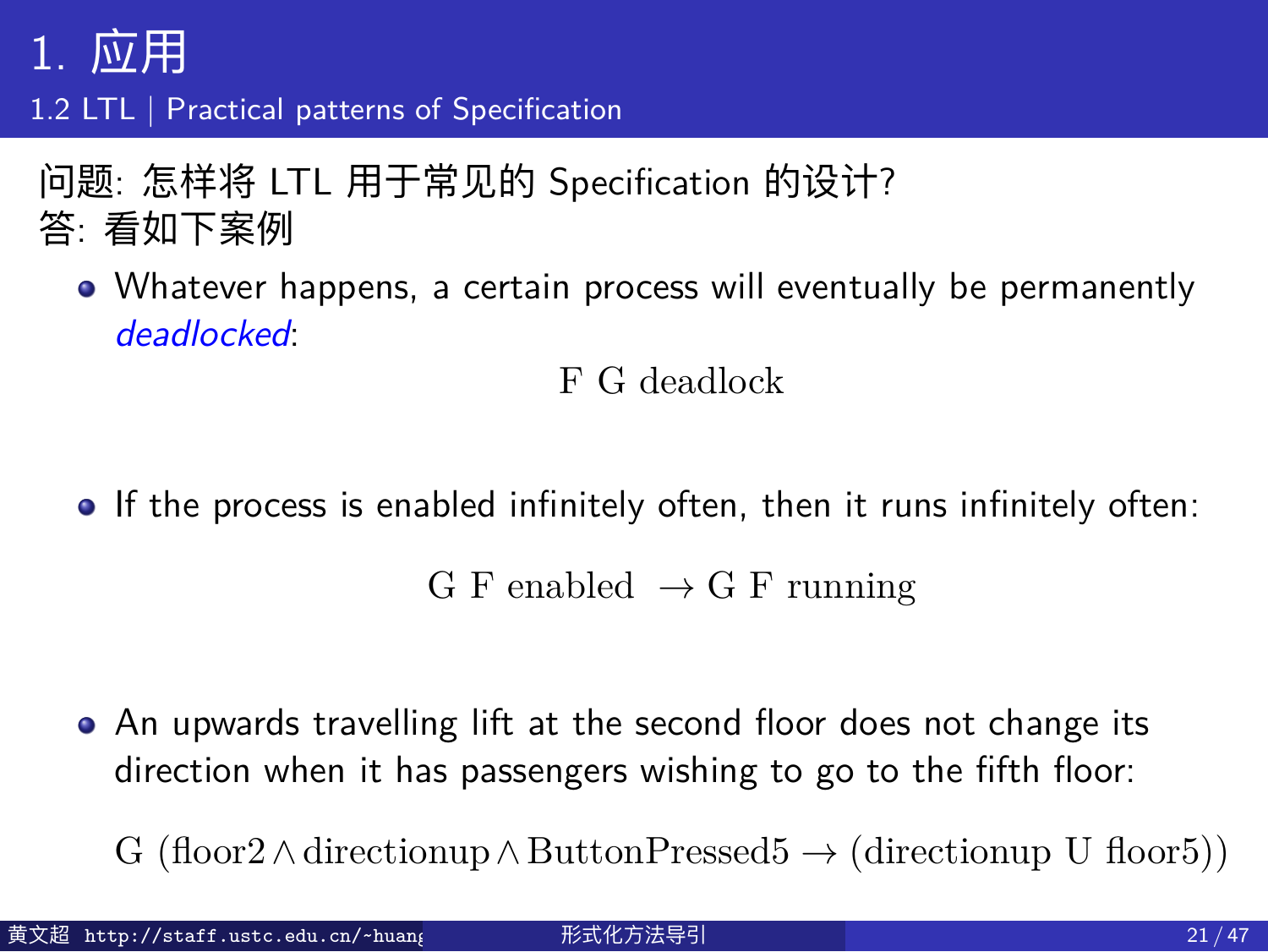#### 1. 应用 1.2 LTL | Practical patterns of Specification

新的问题: 哪些 Specification不能用 LTL 来设计? 答: 看如下案例

- From any state it is possible to get to a restart state • i.e., there is a path from all states to a state satisfying restart
- The lift can remain idle on the third floor with its doors closed
	- i.e., from the state in which it is on the third floor, there is a path along which it stays there

LTL can't express these because it *cannot* directly assert the *existence* of paths. 怎么办?

```
另一种选择: CTL
```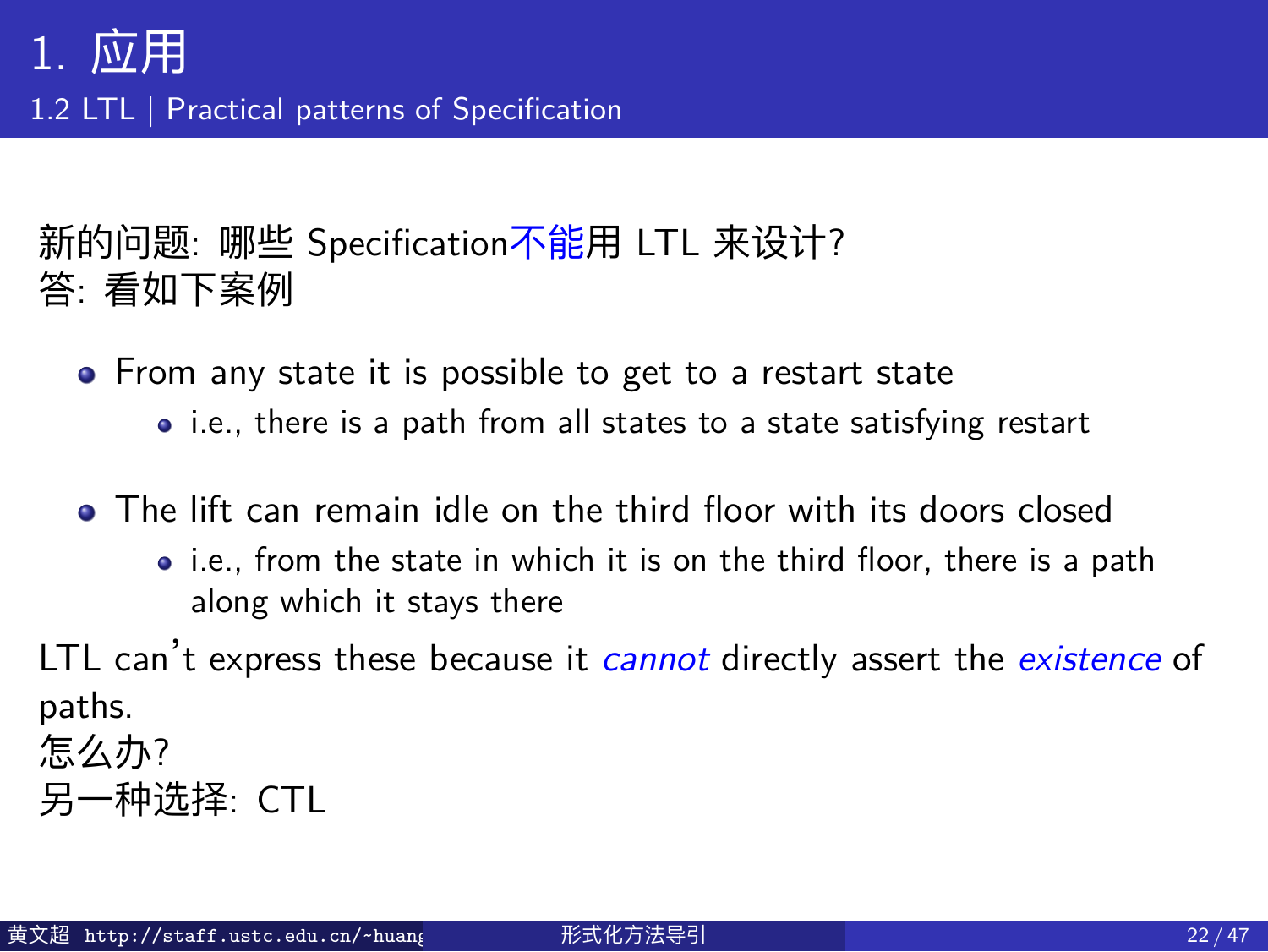$$
\neg(\phi \land \psi) \equiv \neg\phi \lor \neg\psi \qquad \neg(\phi \lor \psi) \equiv \neg\phi \land \neg\psi
$$
  
\n
$$
\neg G \phi \equiv F \neg\phi \qquad \neg F \phi \equiv G \neg\phi \qquad \neg X \phi \equiv X \neg\phi
$$
  
\n
$$
\neg(\phi \cup \psi) \equiv \neg\phi \land \neg\psi \qquad \neg(\phi \land \psi) \equiv \neg\phi \cup \neg\psi
$$
  
\n
$$
F (\phi \lor \psi) \equiv F \phi \lor F \psi \qquad G (\phi \land \psi) \equiv G \phi \land G \psi
$$
  
\n
$$
F \phi \equiv T \cup \phi \qquad G \phi \equiv \bot \land \phi
$$
  
\n
$$
\phi \cup \psi \equiv \phi \lor \psi \land F \psi \qquad \phi \lor \psi \equiv \phi \cup \psi \lor G \psi
$$
  
\n
$$
\phi \lor \psi \equiv \psi \land (\phi \lor \psi) \qquad \phi \land \psi \equiv \psi \lor (\phi \land \psi)
$$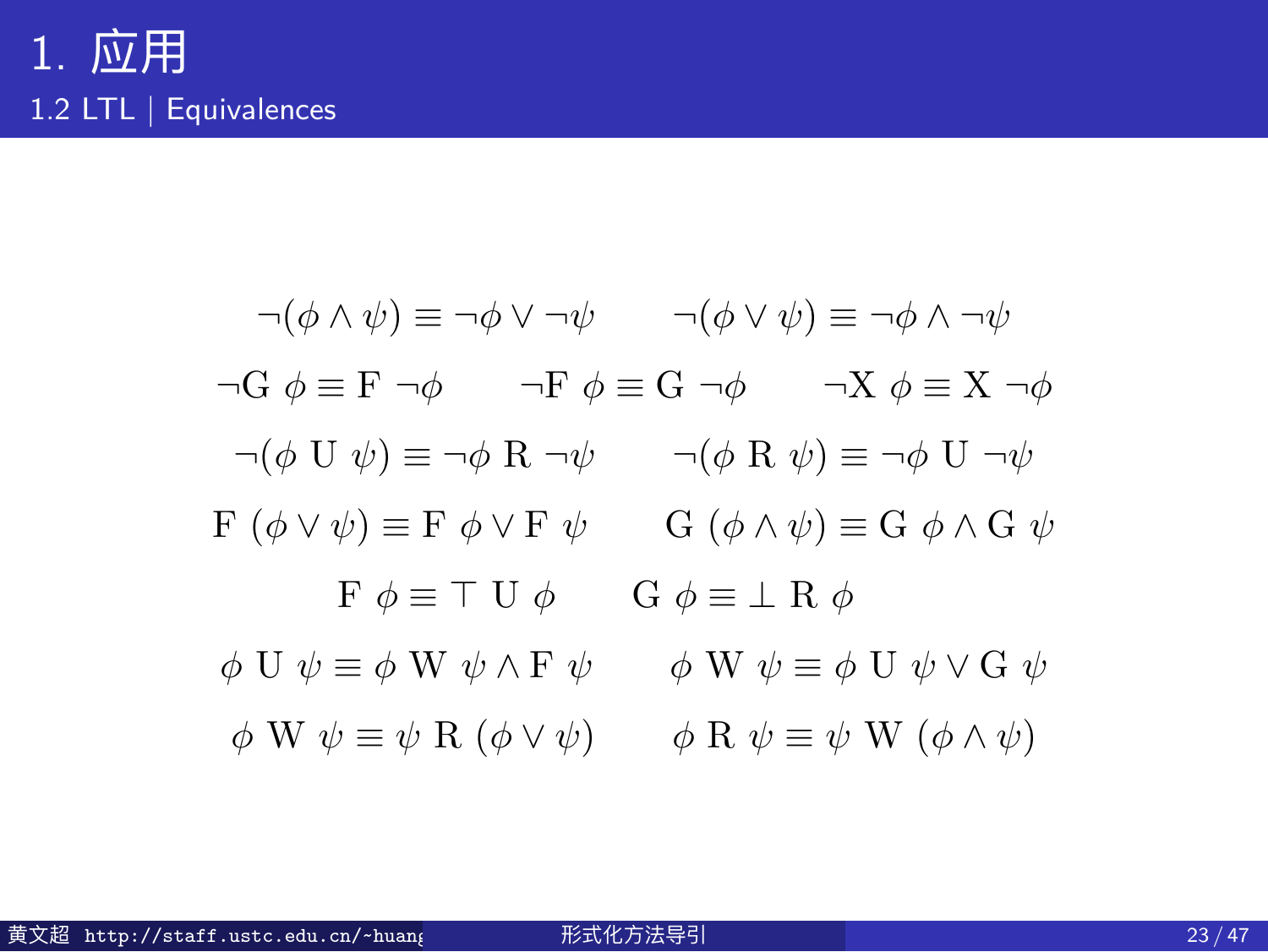1.3 Computation Tree Logic (CTL)

回顾: 定义: Linear-time temporal logic (LTL)

Linear-time temporal logic (*LTL*) has following syntax given in BNF:

*ϕ* ::=*⊤ | ⊥ | p |* (*¬ϕ*) *|* (*ϕ ∧ ϕ*) *|* (*ϕ ∨ ϕ*) *|* (*ϕ → ϕ*) *|* (X *ϕ*) *|* (F *ϕ*) *|* (G *ϕ*) *|* (*ϕ* U *ϕ*) *|* (*ϕ* W *ϕ*) *|* (*ϕ* R *ϕ*)

where *p* is any propositional atom from some set **Atoms**.

#### 定义: Computation Tree Logic (CTL)

Computation Tree logic (*CTL*) has following syntax given in BNF: *ϕ* ::=*⊤ | ⊥ | p |* (*¬ϕ*) *|* (*ϕ ∧ ϕ*) *|* (*ϕ ∨ ϕ*) *|* (*ϕ → ϕ*) *|* (AX *ϕ*) *|* (EX *ϕ*) *|* (AF *ϕ*) *|* (EF *ϕ*) *|* (AG *ϕ*) *|* (EG *ϕ*) *|* A[*ϕ* U *ϕ*] *|* E[*ϕ* U *ϕ*]

where *p* is any propositional atom from some set **Atoms**.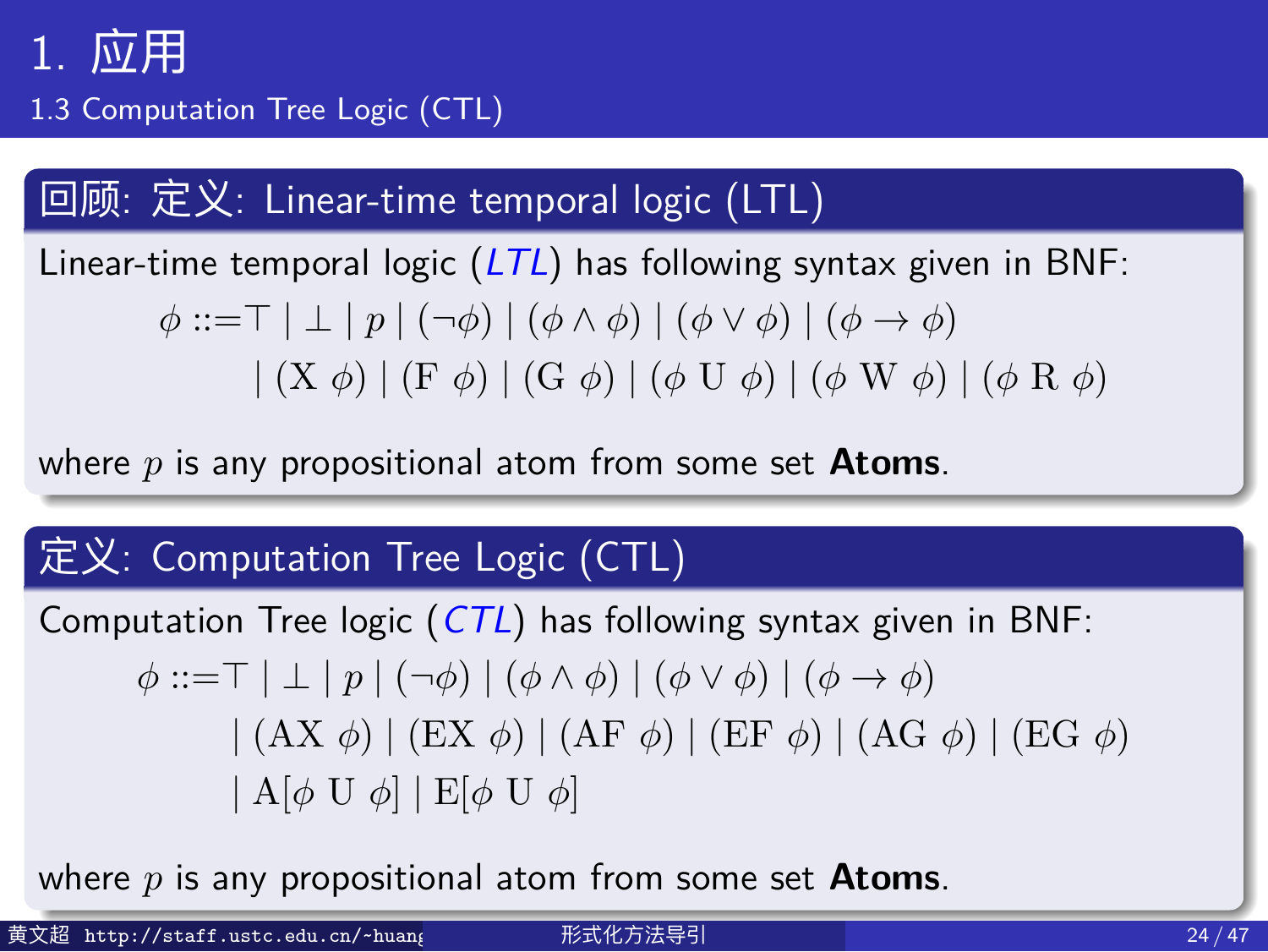1.3 Computation Tree Logic (CTL) | Semantics

#### $\boxed{\mathbf{\mathfrak{X}}\colon \mathsf{S}\mathsf{em}$ antic of <code>CTL</code> (for  $\mathcal{M},s\vDash\phi)$

Let  $M = (S, \rightarrow, L)$  be a model for CTL, *s* in S,  $\phi$  a CTL formula. The relation  $M, s \models \phi$  is defined by structural induction on  $\phi$ <sup>1</sup> *M, s* ⊨ *⊤* <sup>2</sup> *M, s* ⊭ *⊥*  $\Theta$  *M, s*  $\models$  *p* iff  $p \in L(s)$  $\boldsymbol{A}$   $\mathcal{M}, s \models \neg \phi$  iff  $\mathcal{M}, s \nvDash \phi$ **•** *M*,  $s \vDash \phi_1 \land \phi_2$  iff  $M, s \vDash \phi_1$  and  $M, s \vDash \phi_2$ **0** *M*,  $s \vDash \phi_1 \lor \phi_2$  iff *M*,  $s \vDash \phi_1$  or *M*,  $s \vDash \phi_2$  $\bullet$  *M, s* ⊨  $\phi_1$  →  $\phi_2$  iff *M, s* ⊨  $\phi_2$  whenever *M, s* ⊨  $\phi_1$ **a**  $\mathcal{M}, s \models AX \phi$  iff for all  $s_1$  such that  $s \rightarrow s_1$  we have  $\mathcal{M}, s_1 \models \phi$ **○**  $M, s \models EX \phi$  iff for some  $s_1$  such that  $s \rightarrow s_1$ , we have  $M, s_1 \models \phi$  $\bullet \mathcal{M}, s \models \text{AG } \phi \text{ iff for all paths } s_1 \rightarrow s_2 \rightarrow s_3 \rightarrow \dots$ , where  $s_1$  equals *s*, and *for all s<sup>i</sup>* along the path, we have *M, s<sup>i</sup>* ⊨ *ϕ* 黄文超 http://staff.ustc.edu.cn/~huang 形式化方法导引 25 / 47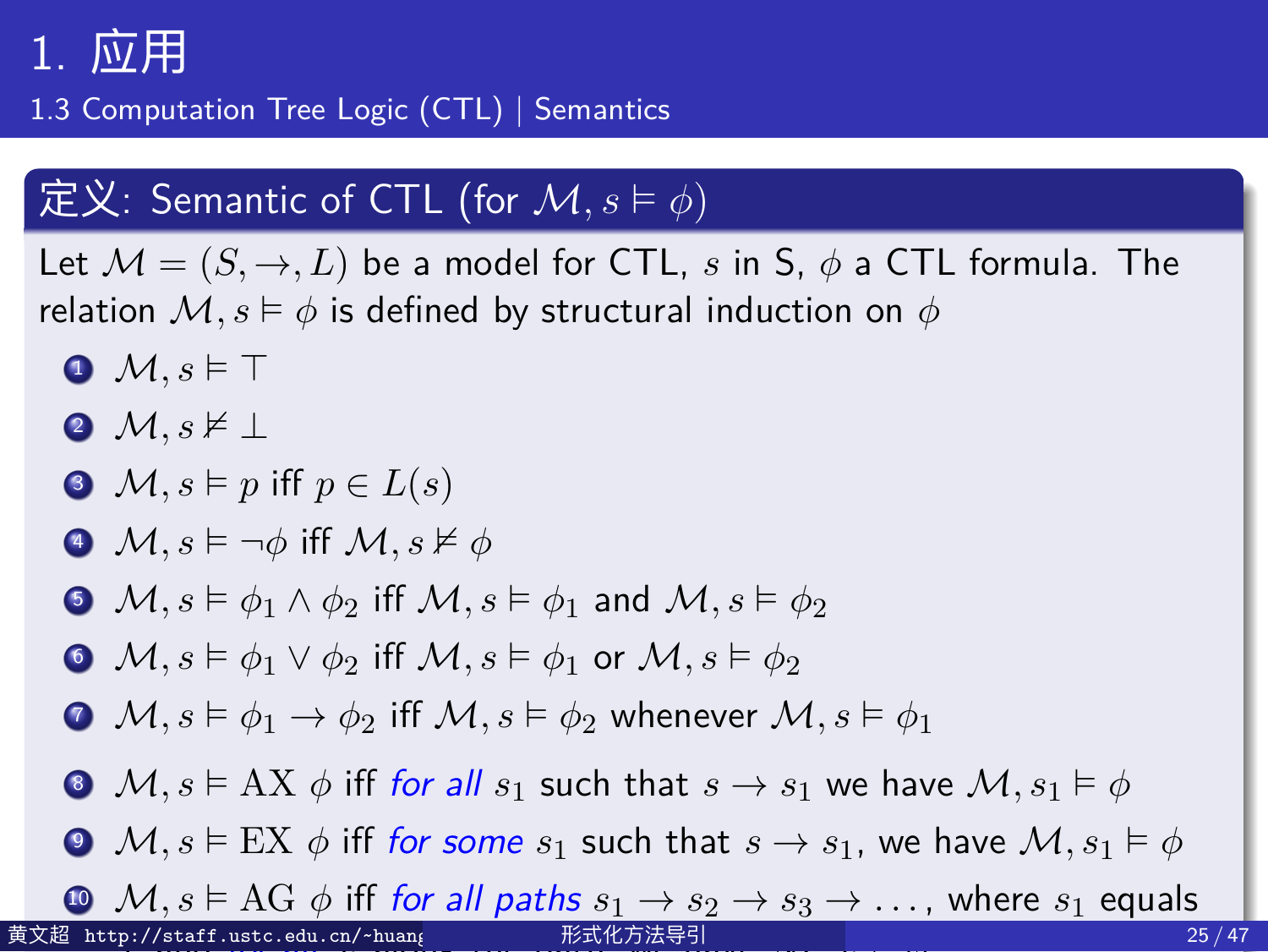1.3 Computation Tree Logic (CTL) | Semantics

3. *M, s* ⊨ *p* iff  $p \in L(s)$ 

For example,

$$
\mathcal{M}, s_0 \vDash \phi
$$

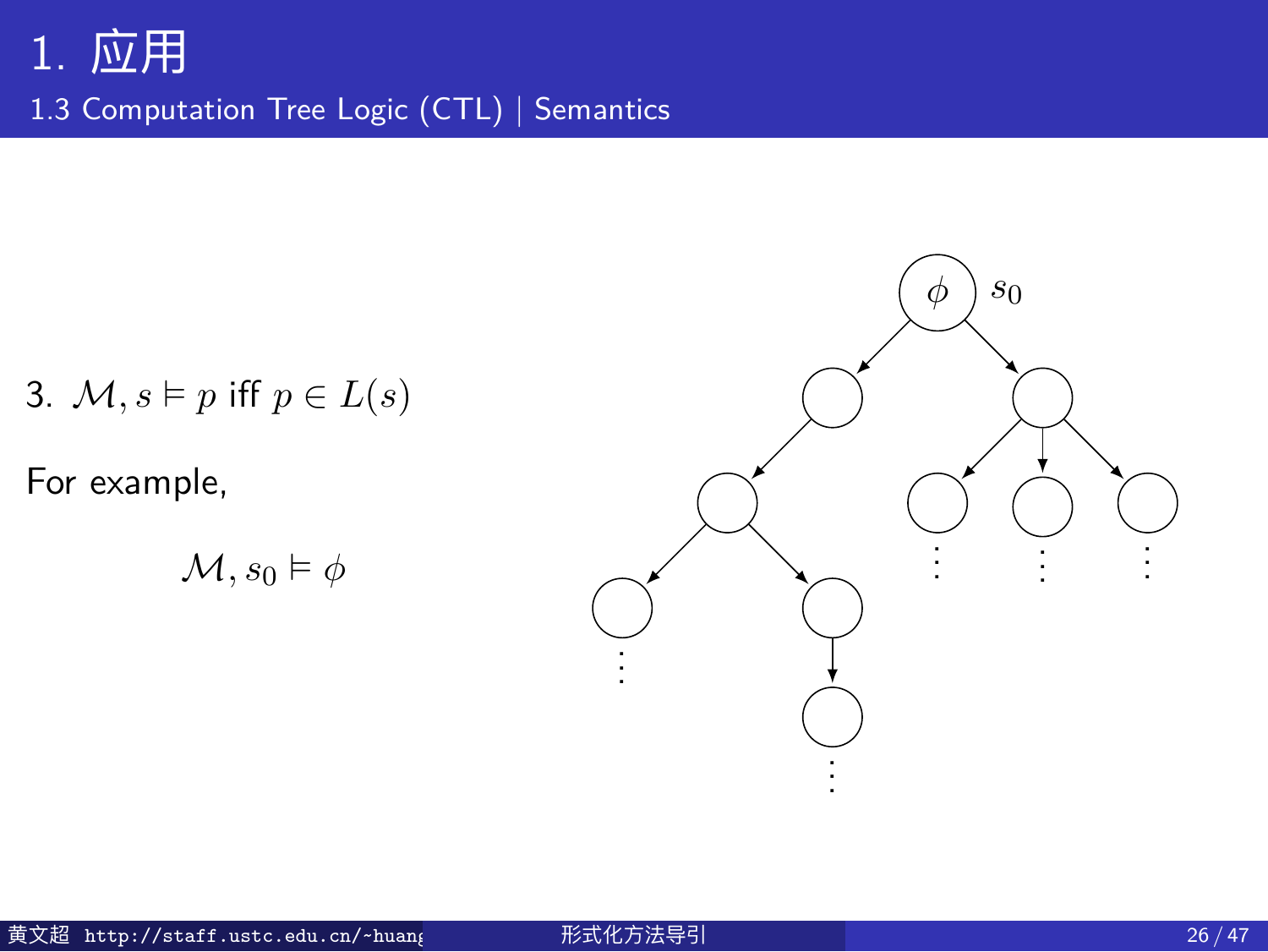1.3 Computation Tree Logic (CTL) | Semantics

 $M, s \models AX \phi$  iff *for all*  $s_1$ such that  $s \rightarrow s_1$  we have  $\mathcal{M}, s_1 \vDash \phi$ 

For example,

 $\mathcal{M}, s_0 \models \mathbf{AX} \phi$ 

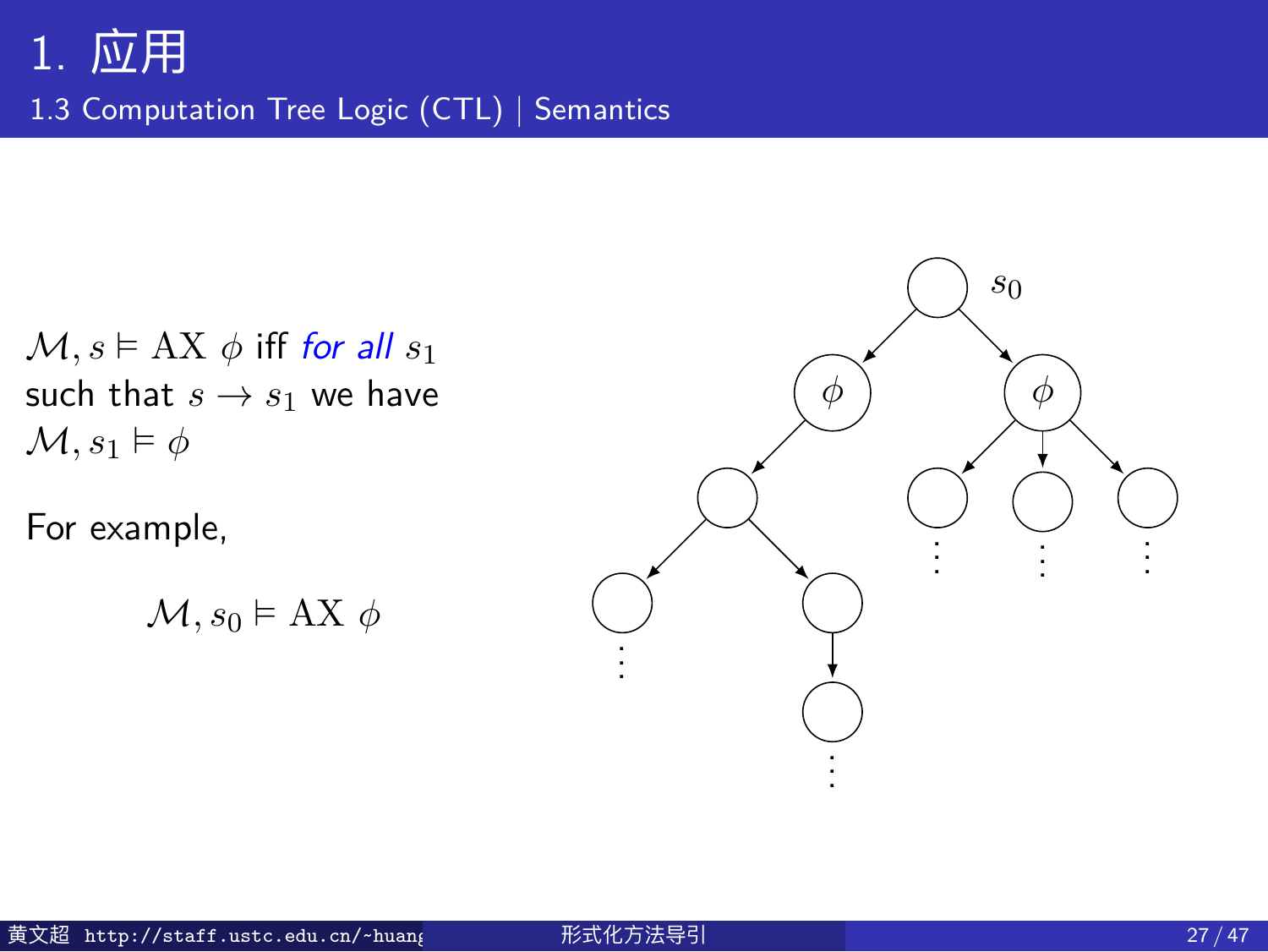1.3 Computation Tree Logic (CTL) | Semantics

 $M, s \models EX \phi$  iff *for some*  $s_1$ such that  $s \rightarrow s_1$ , we have  $\mathcal{M}, s_1 \vDash \phi$ 

For example,

$$
\mathcal{M}, s_0 \vDash \text{EX} \; \phi
$$

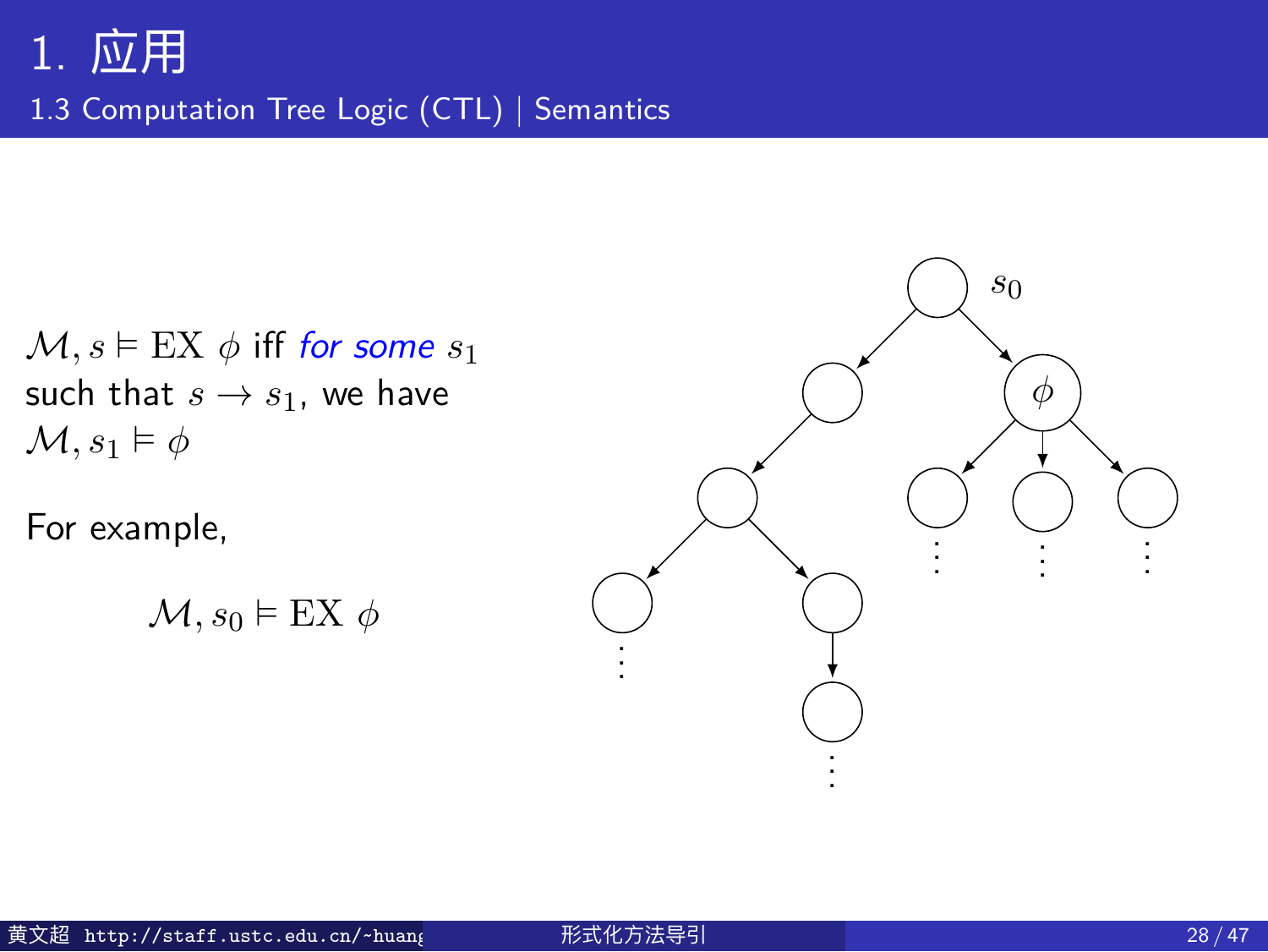1.3 Computation Tree Logic (CTL) | Semantics

 $M, s \models AG \phi$  iff *for all paths*  $s_1 \rightarrow s_2 \rightarrow s_3 \rightarrow \ldots$ , where *s*<sup>1</sup> equals *s*, and *for all s<sup>i</sup>* along the path, we have  $\mathcal{M}, s_i \models \phi$ 

For example,

$$
\mathcal{M}, s_0 \vDash \text{AG } \phi
$$

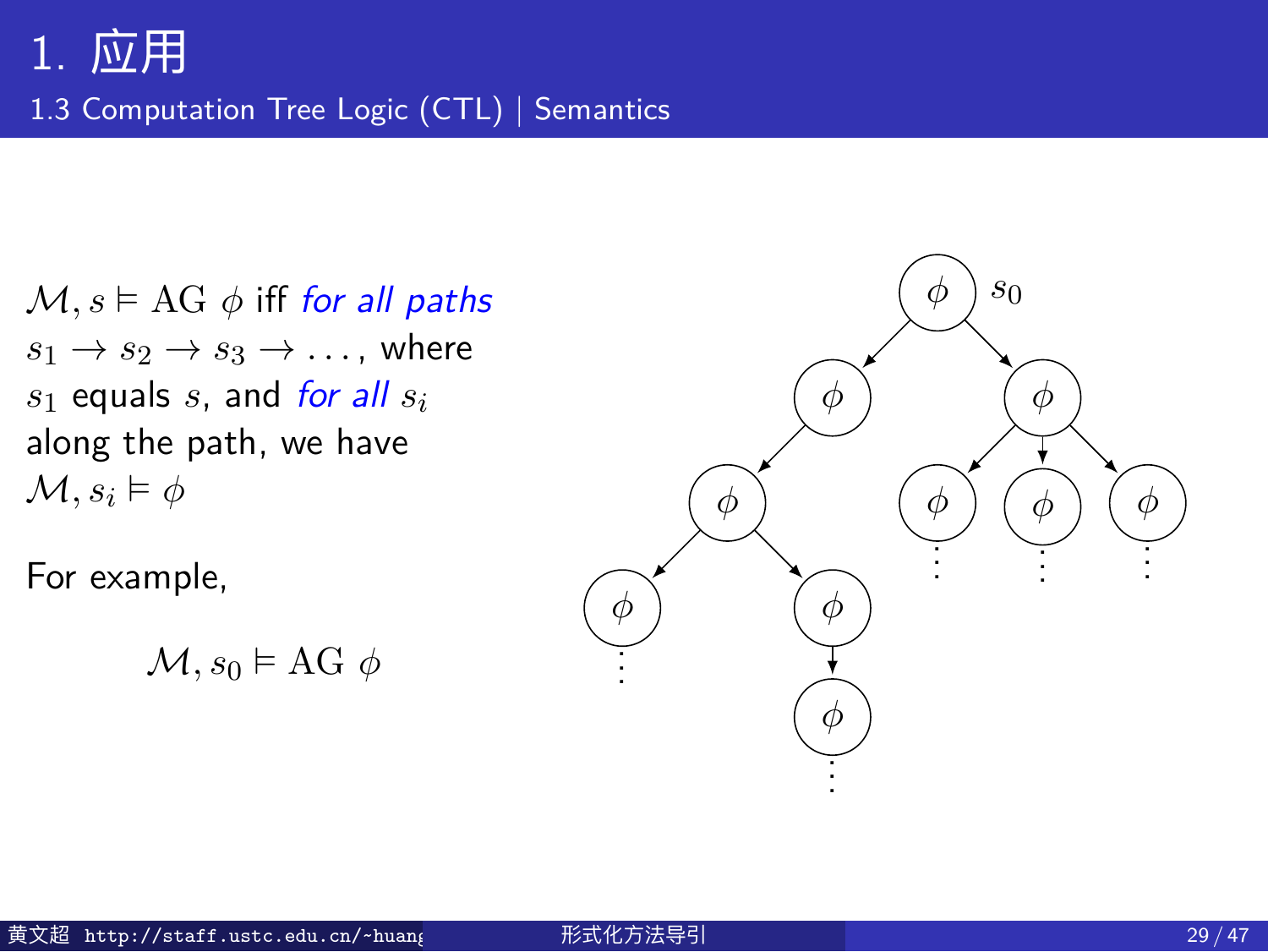1.3 Computation Tree Logic (CTL) | Semantics

 $M, s \vDash EG \phi$  iff *there is a*  $path s_1 \rightarrow s_2 \rightarrow s_3 \rightarrow \ldots$ where *s*<sup>1</sup> equals *s*, and *for all s<sup>i</sup>* along the path, we have  $\mathcal{M}, s_i \models \phi$ 

For example,

 $\mathcal{M}, s_0 \models \text{EG } \phi$ 

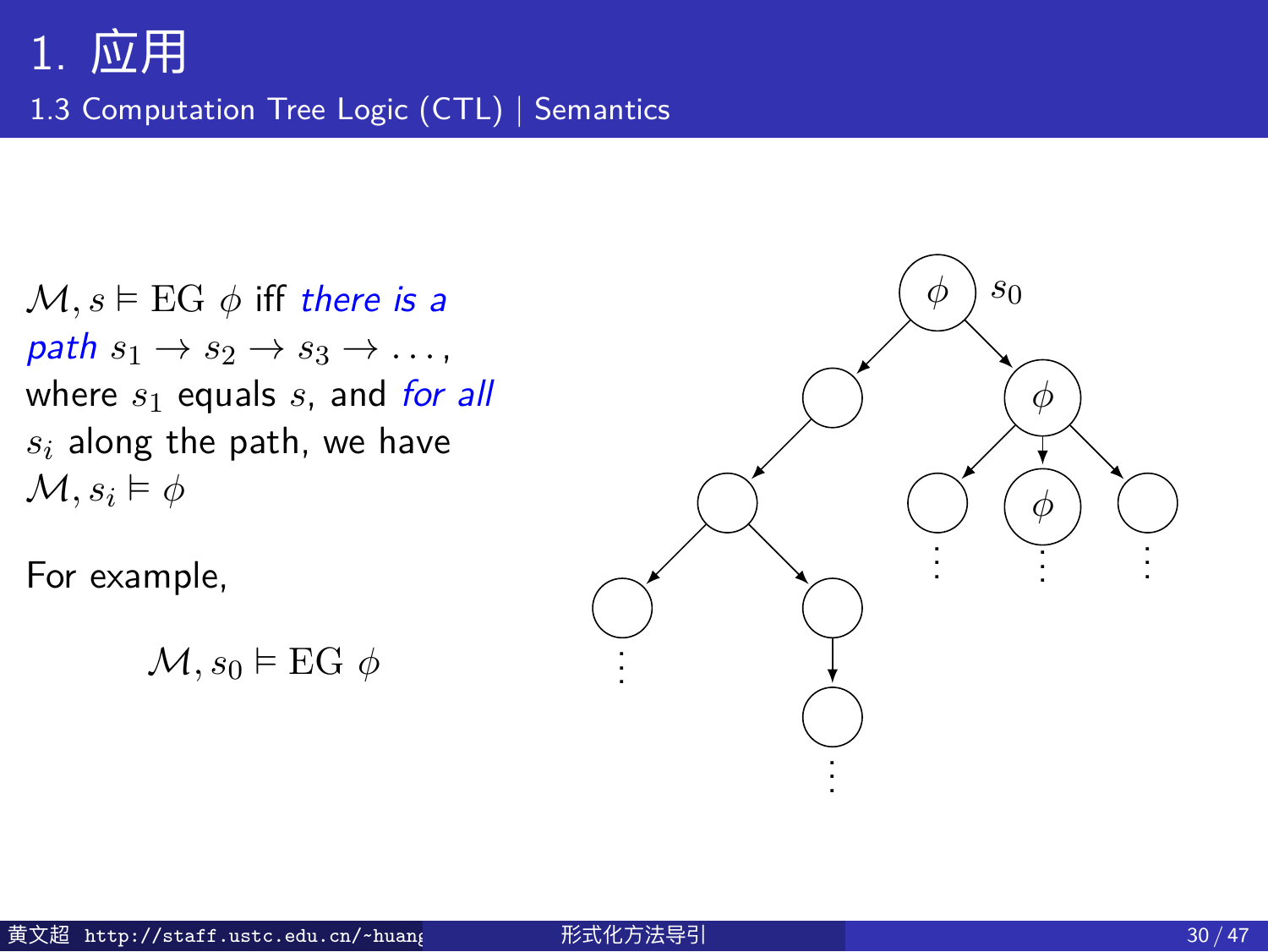1.3 Computation Tree Logic (CTL) | Semantics

 $M, s \models AF \phi$  iff *for all* paths  $s_1 \rightarrow s_2 \rightarrow s_3 \rightarrow \ldots$ , where *s*<sup>1</sup> equals *s*, and *there is* some *s*<sup>*i*</sup> such that  $\mathcal{M}, s_i \models \phi$ 

For example,

$$
\mathcal{M}, s_0 \vDash \mathrm{AF}\; \phi
$$

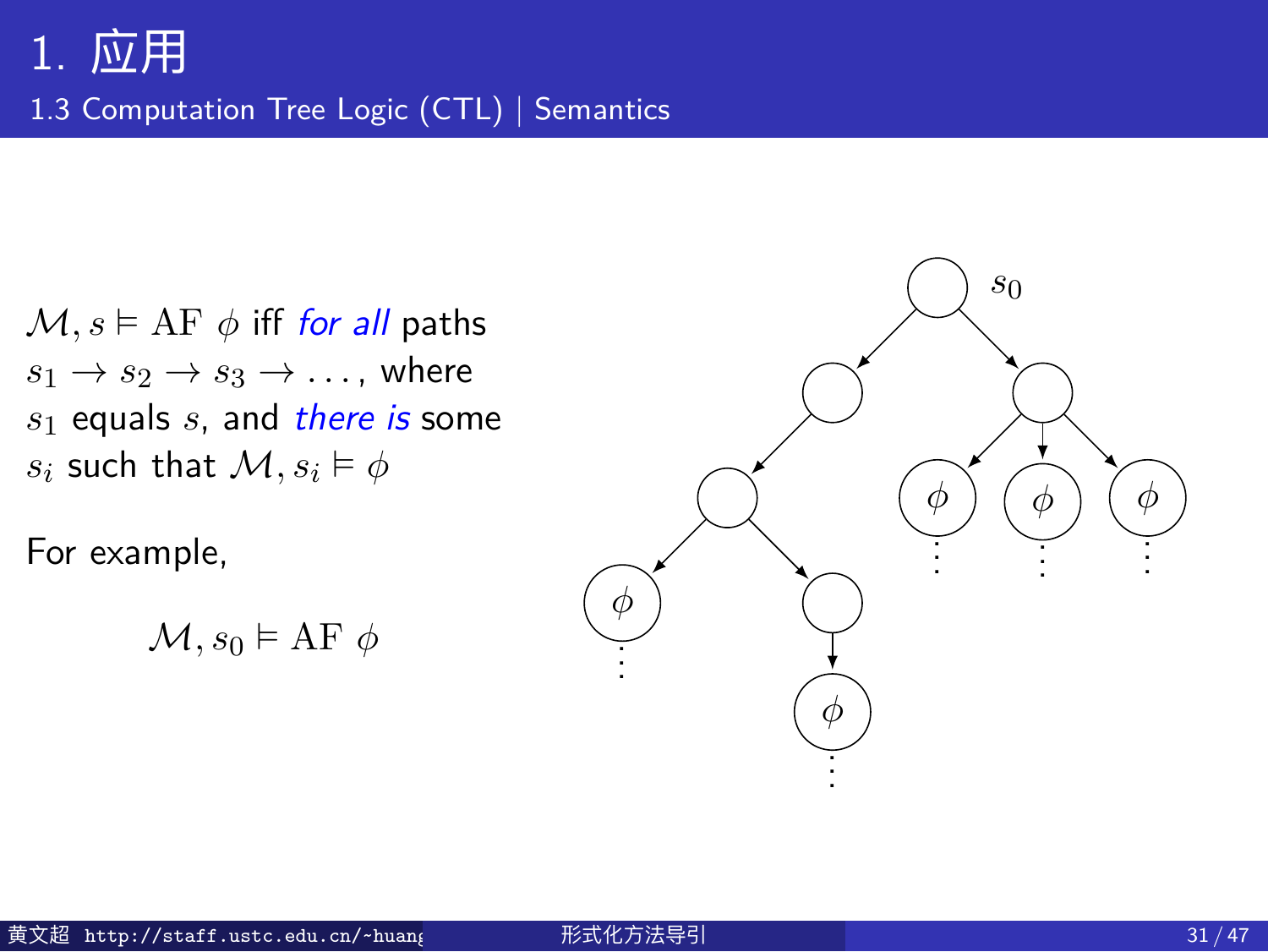1.3 Computation Tree Logic (CTL) | Semantics

 $M, s \vDash EF \phi$  iff *there is a*  $path s_1 \rightarrow s_2 \rightarrow s_3 \rightarrow \ldots$ where *s*<sup>1</sup> equals *s*, and *there is* some *s<sup>i</sup>* such that  $M, s_i \models \phi$ 

For example,

 $\mathcal{M}, s_0 \vDash \text{EF } \phi$ 

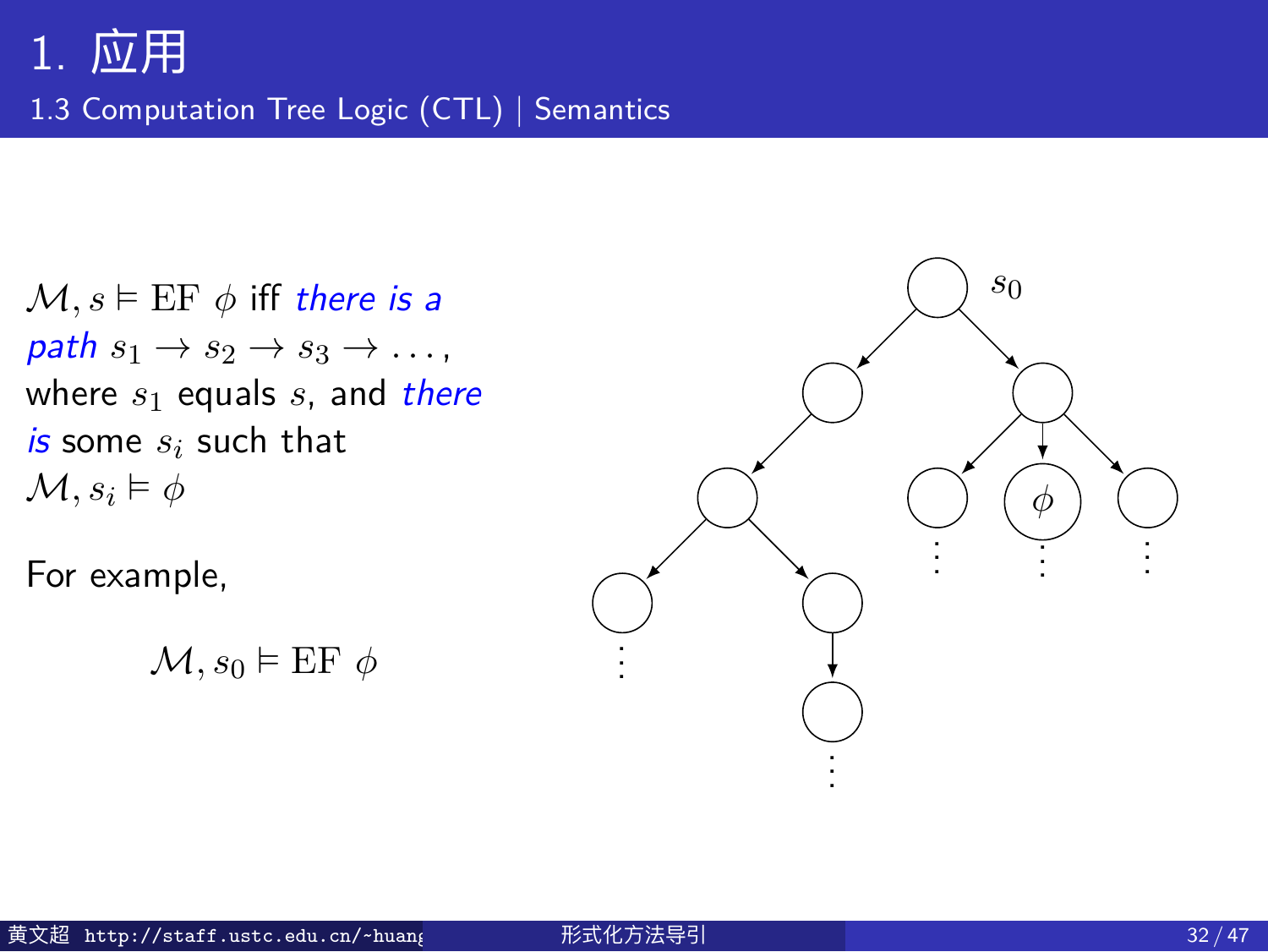1.3 Computation Tree Logic (CTL) | Semantics

 $M, s \models A[\phi_1 \cup \phi_2]$  iff *for all*  $\mathit{paths} \ s_1 \rightarrow s_2 \rightarrow s_3 \rightarrow \ldots$ where *s*<sup>1</sup> equals *s*, that path satisfies  $\phi_1$  U  $\phi_2$ , i.e., there is some *s<sup>i</sup>* along the path, such that  $\mathcal{M}, s_i \vDash \phi_2$ , and, for each  $j < i$ , we have  $\mathcal{M}, s_i \models \phi_1$ 

For example,

```
\mathcal{M}, s_0 \models A[\phi_1 \mathbf{U} \phi_2]
```
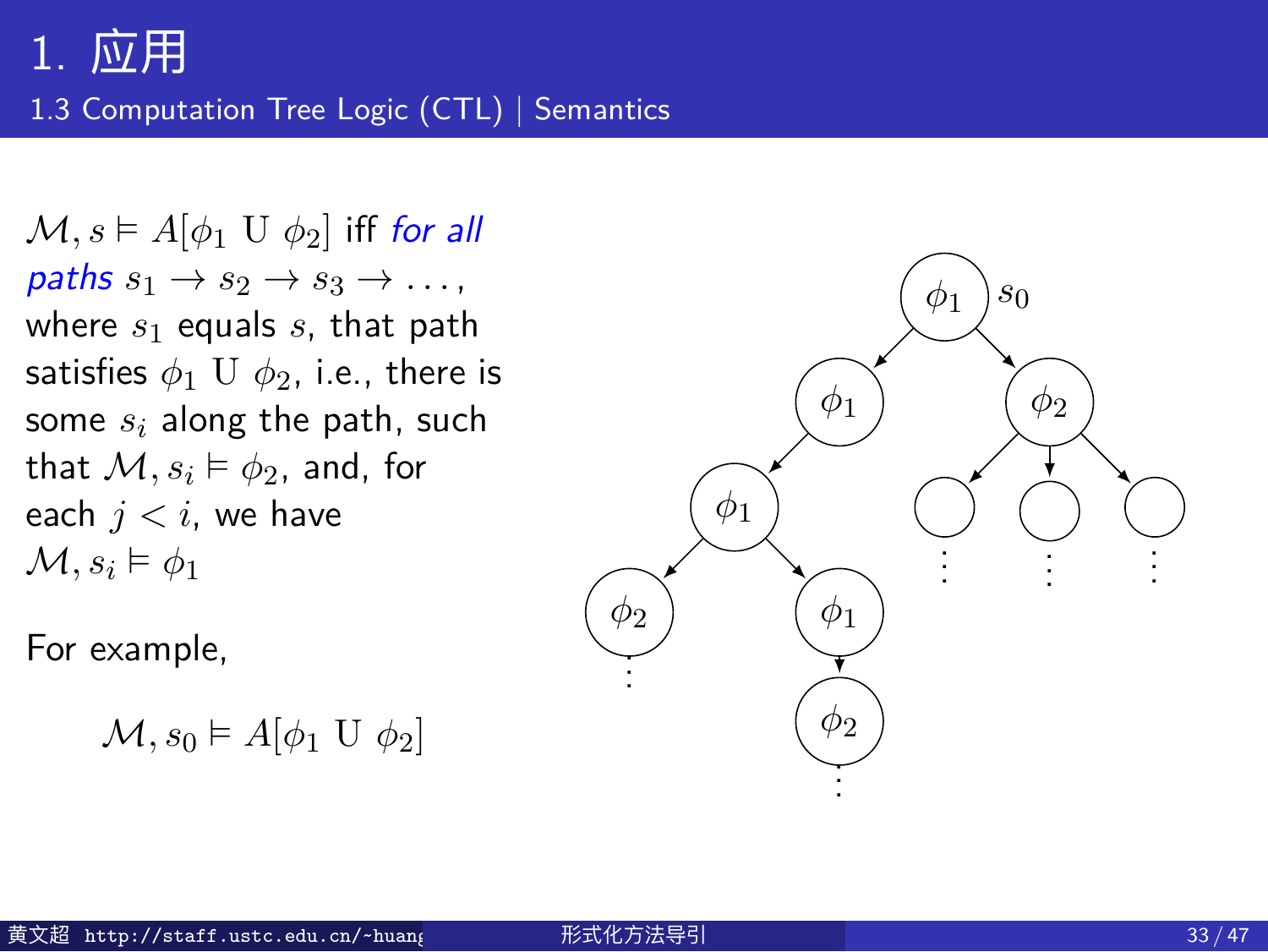1.3 Computation Tree Logic (CTL) | Semantics

 $\mathcal{M}, s \vDash E[\phi_1 \cup \phi_2]$  iff *there is a path*  $s_1 \rightarrow s_2 \rightarrow s_3 \rightarrow \ldots$ , where *s*<sup>1</sup> equals *s*, that path satisfies *ϕ*<sup>1</sup> U *ϕ*2, i.e., there is some *s<sup>i</sup>* along the path, such that  $\mathcal{M}, s_i \vDash \phi_2$ , and, for each  $j < i$ , we have  $\mathcal{M}, s_i \models \phi_1$ 

For example,

*M, s*<sup>0</sup> ⊨ *E*[ $\phi$ <sup>1</sup> U  $\phi$ <sup>2</sup>]

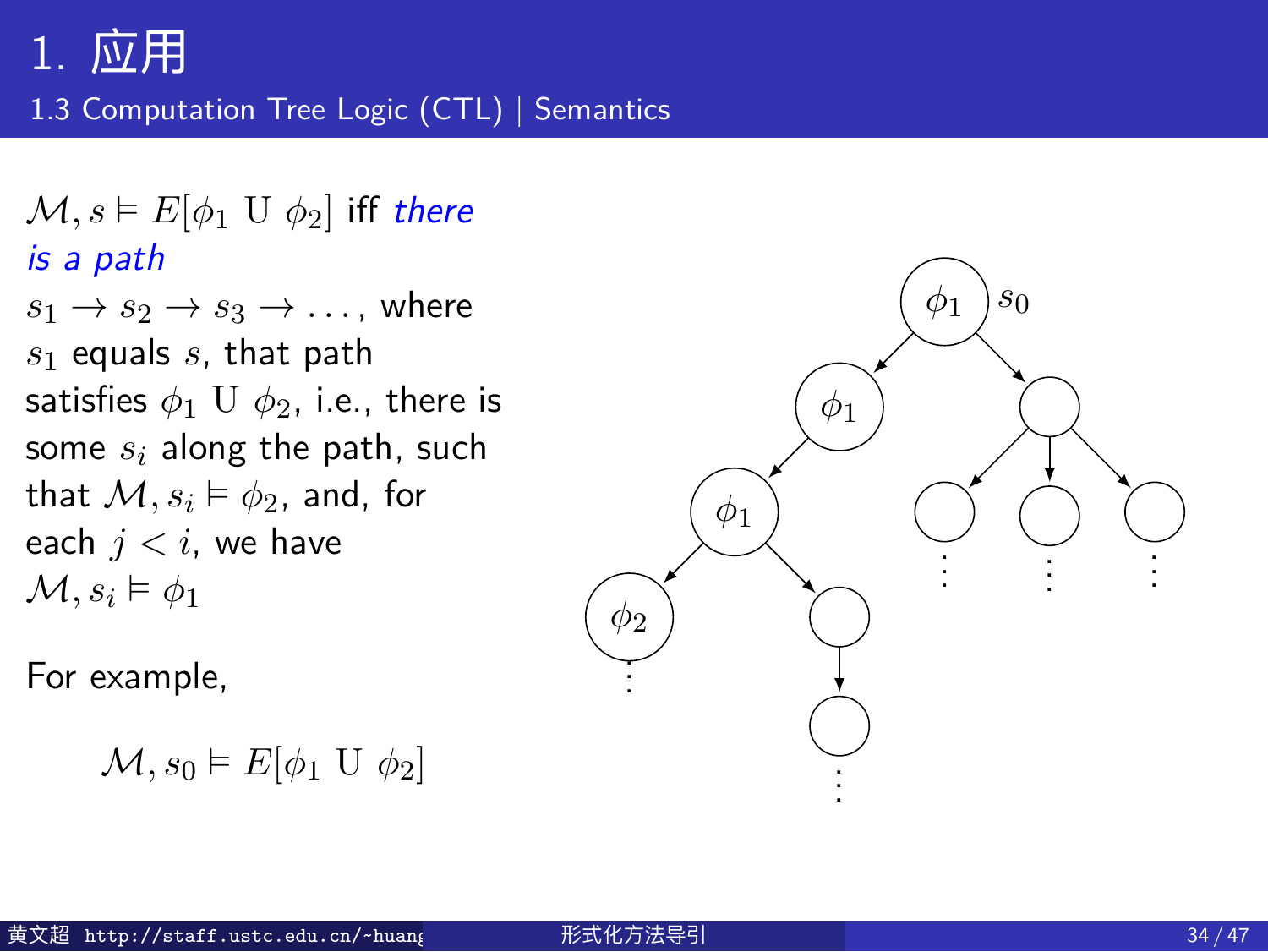#### 1. 应用 1.3 Computation Tree Logic (CTL) | Semantics



- $\bullet$  *M, s*<sup>0</sup> ⊨ *p*  $\land$  *q* holds
- $M, s_0 \models \neg r$  holds
- *M, s*<sup>0</sup> ⊨ *⊤* holds
- $M, s_0 \vDash \text{EX} (q \wedge r)$  holds
- $M, s_0 \vDash \neg AX (q \land r)$  holds
- $M, s_0 \vDash \neg \text{EF } (p \land r)$  holds
- $M, s_2 \models EG \; r \;$  holds
- $M, s_0 \models AF \; r \; \text{holds}$
- $M, s_0 \vDash E[(p \wedge q) \cup r]$  holds
- $M, s_0 \models A[p \cup r]$  holds
- $\bullet$  *M, s*<sup>0</sup> ⊨ AG (*p*  $\lor$  *q*  $\lor$  *r*  $\rightarrow$  EF EG *r*) holds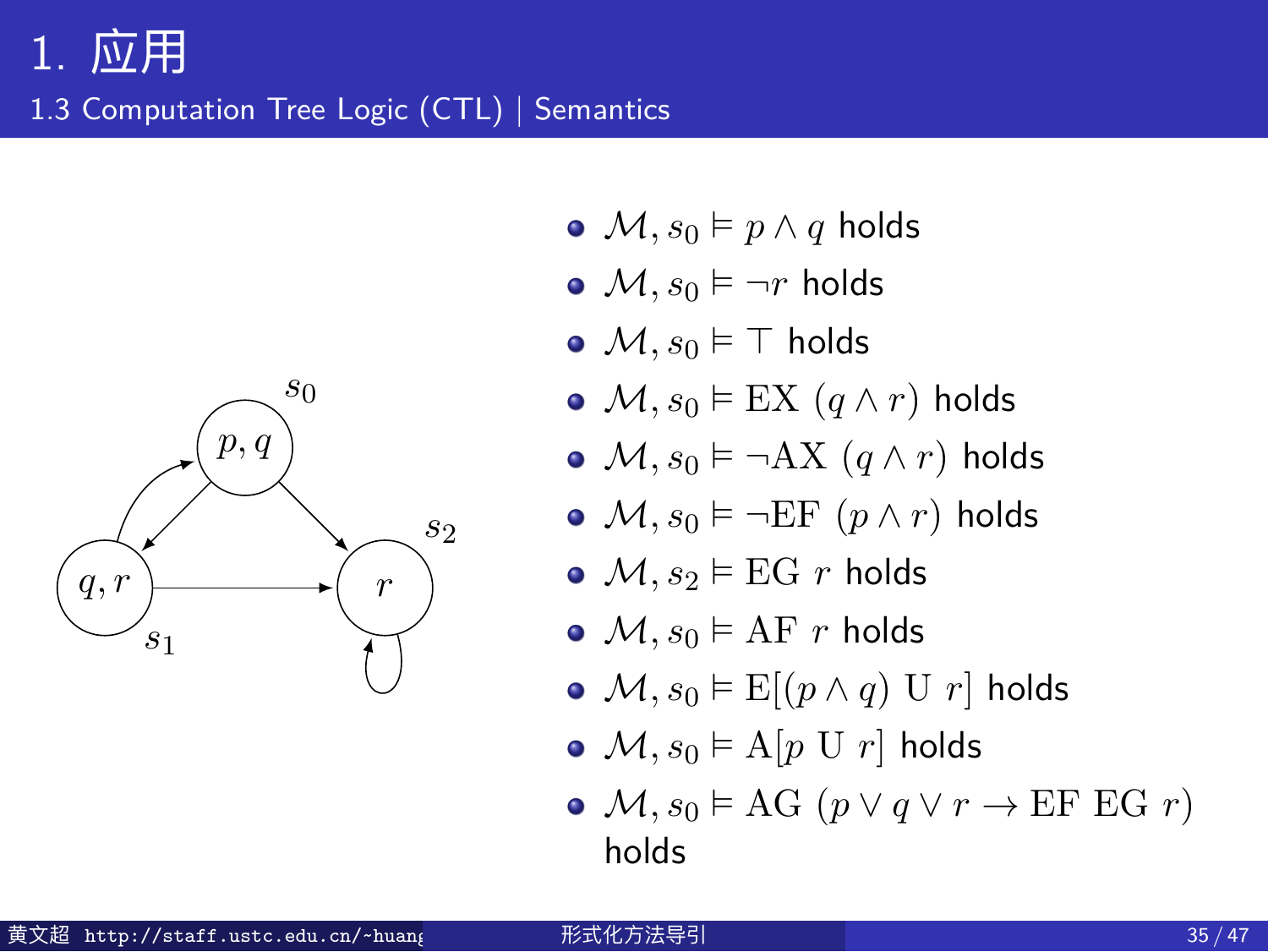1.3 Computation Tree Logic (CTL) | Semantics

#### 回顾: 反例:

Given a set of states  $A = \{s_0, s_1, s_2, s_3\}$ , let  $R^{\mathcal{M}}$  be the set  $\{(s_0,s_1),(s_1,s_0),(s_1,s_1),(s_1,s_2),(s_2,s_0),(s_3,s_0),(s_3,s_2)\}.$  We may depict this model as *a directed graph* in a figure, where an edge (a  $\textsf{transition)}$  leads from a node  $s$  to a node  $s'$  iff  $(s,s')\in R^\mathcal{M}.$ 



#### 別: How to define Reachability as *6*  $\Box$ 顾: 反例: How to define Reachability as *ϕ* \_\_\_\_\_\_\_\_\_\_

Given nodes  $n$  and  $n'$  in a directed graph, is there a finite path of  $R_{\rm B}$  and  $R_{\rm B}$  and  $R_{\rm B}$  and  $R_{\rm B}$  is the and  $R_{\rm B}$  is the affine a finite a finite a finite and  $R_{\rm B}$ 黄文超 http://staff.ustc.edu.cn/~huan<sub>{</sub> 形式化方法导引 36 / 47 形式化方法导引 transitions from *n* to *n ′* ?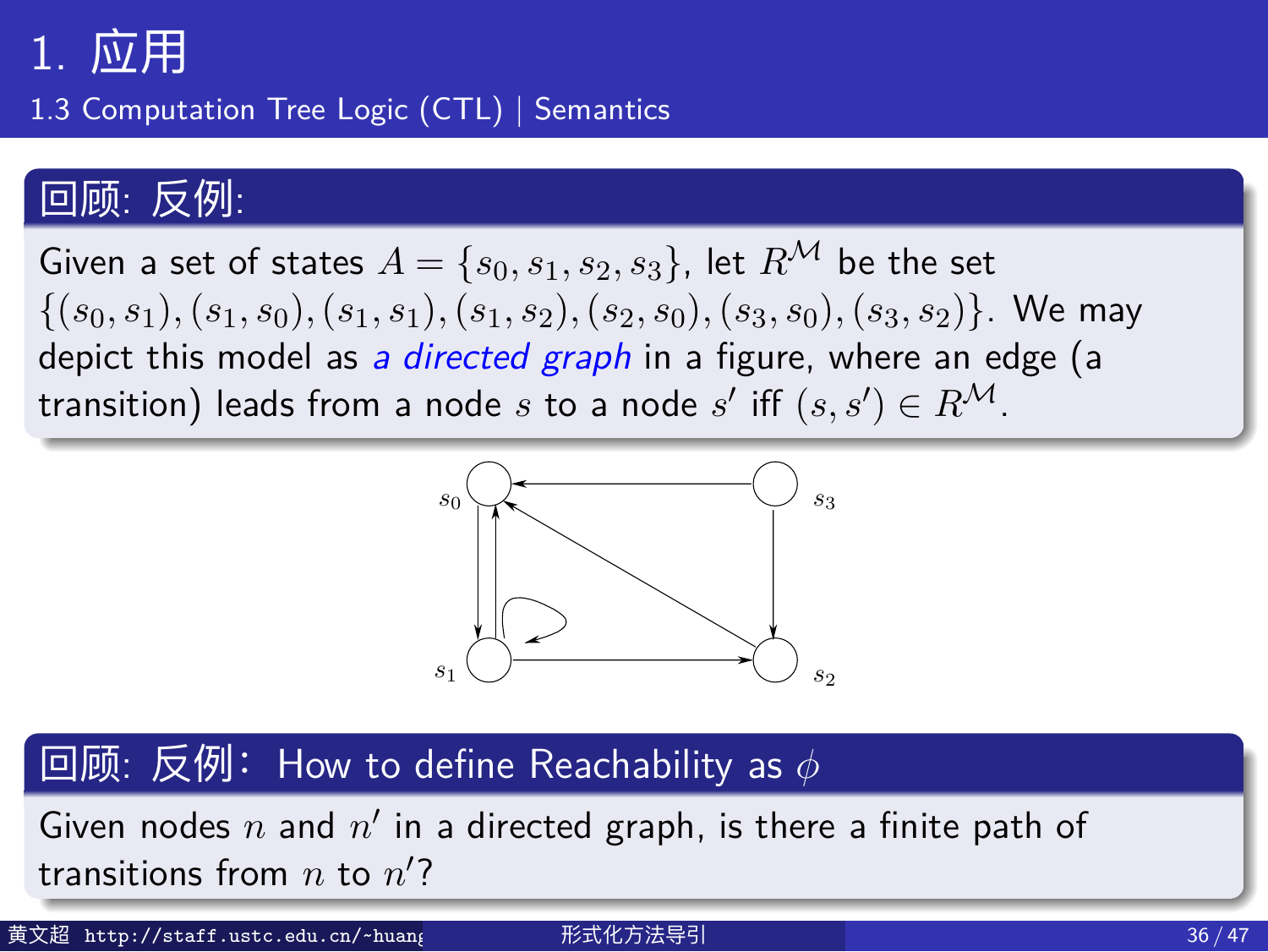1.3 Computation Tree Logic (CTL) | Semantics

#### 回顾: 反例:How to define Reachability as  $\phi$

Given nodes  $n$  and  $n'$  in a directed graph, is there a finite path of transitions from *n* to *n ′* ?

#### 回顾: 反例:一种答案

 $(u = v) \vee \exists x (R(u,x) \wedge R(x,v)) \vee \exists x_1 \exists x_2 (R(u,x_1) \wedge R(x_1,x_2) \wedge R(x_2,v)) \vee ...$ 

- This is infinite, so it's *not* a well-formed formula.
- Can we find a well-formed formula with the same meaning? *No!*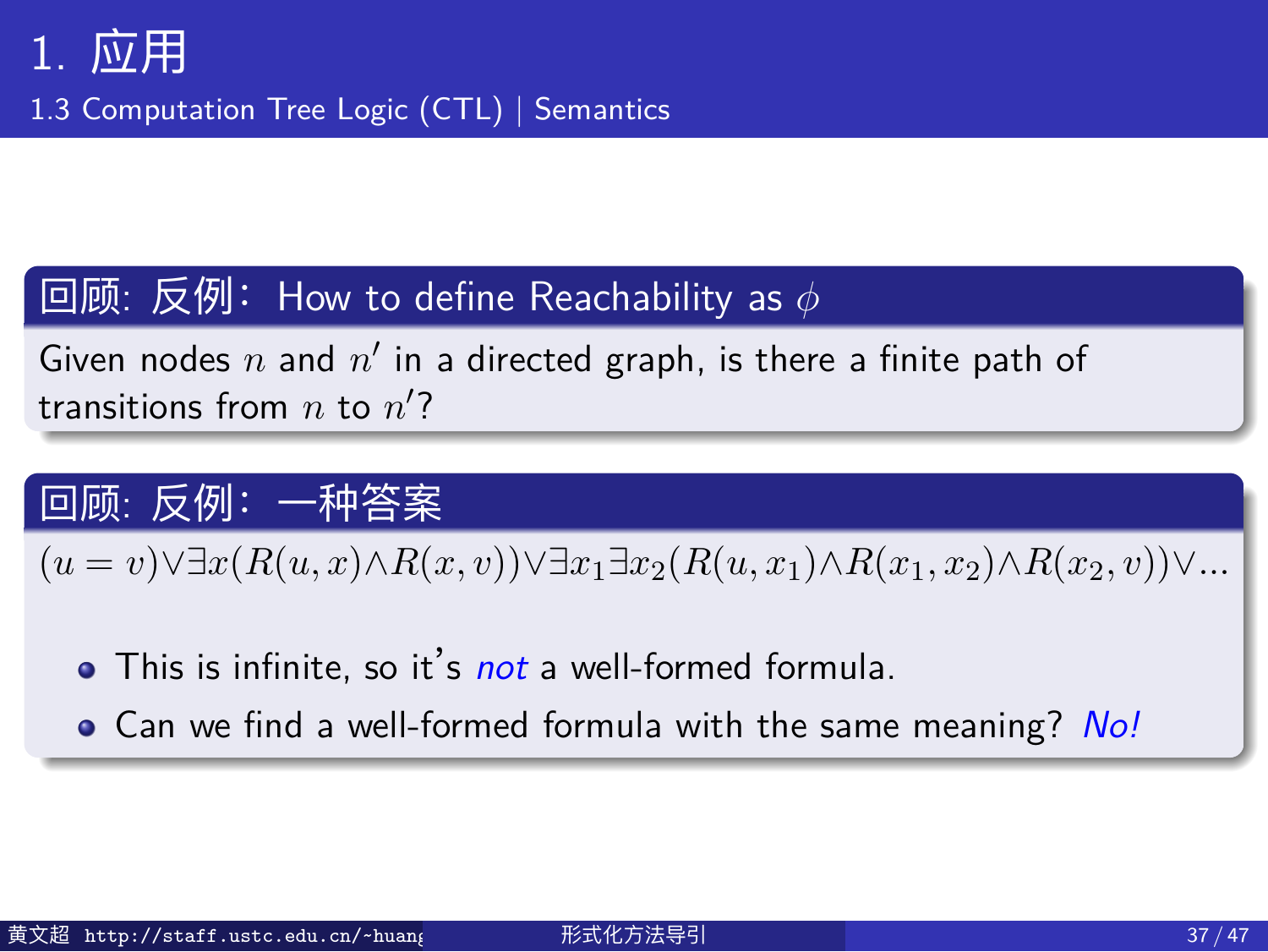1.3 Computation Tree Logic (CTL) | Semantics

#### $\frac{1}{2}$  回顾: 反例: How to define Reachability as  $\phi$

Given nodes  $n$  and  $n'$  in a directed graph, is there a finite path of transitions from *n* to *n ′* ?

#### 回顾: 另一种答案: Second-order Logic

$$
\neg \exists P \forall x \forall y \forall z (C_1 \land C_2 \land C_3 \land C_4)
$$

where

$$
C_1 \stackrel{\text{def}}{=} P(x, x)
$$
  
\n
$$
C_2 \stackrel{\text{def}}{=} P(x, y) \land P(y, z) \to P(x, z)
$$
  
\n
$$
C_3 \stackrel{\text{def}}{=} P(u, v) \to \bot
$$
  
\n
$$
C_4 \stackrel{\text{def}}{=} R(x, y) \to P(x, y)
$$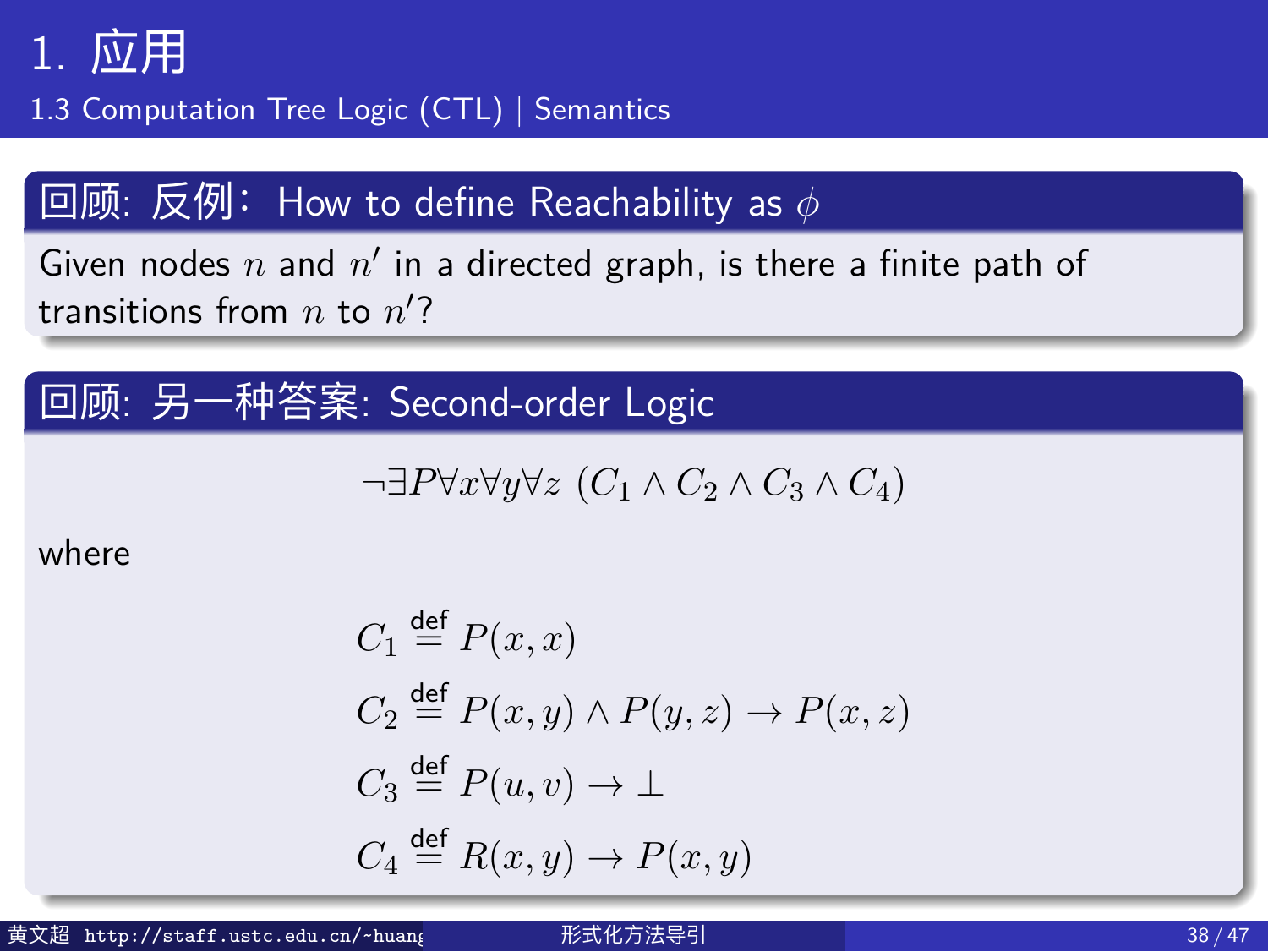1.3 Computation Tree Logic (CTL) | Semantics

#### 回顾: 反例:How to define Reachability as *ϕ*

Given nodes  $n$  and  $n'$  in a directed graph, is there a finite path of transitions from *n* to *n ′* ?

## 新答案: 使用 CTL

$$
\mathcal{M}, n \vDash \text{EF}(s = n')
$$

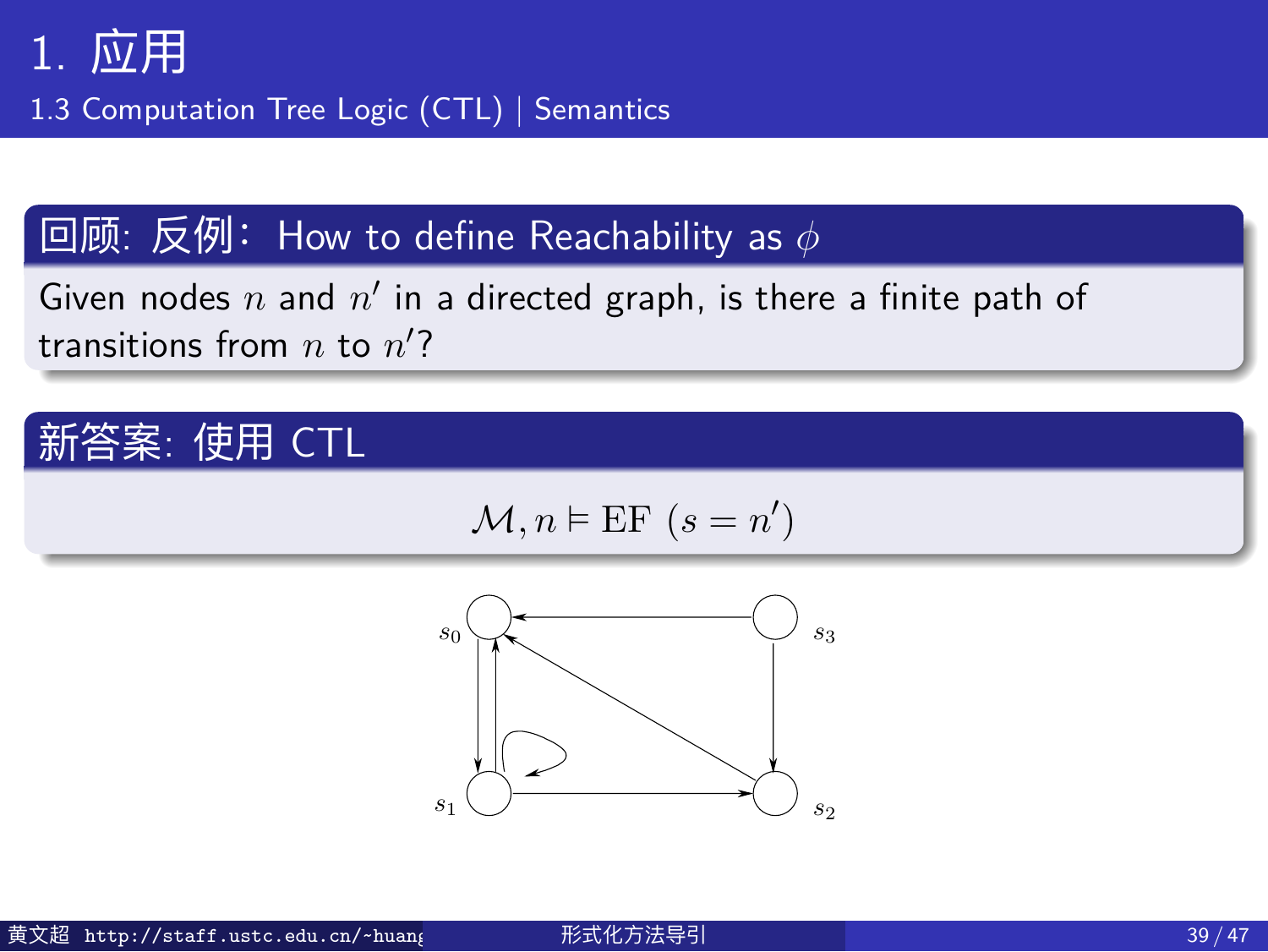## 1. 应用 1.3 Computation Tree Logic (CTL) | Equivalences

 $\neg$ **AF**  $\phi$  ≡ **EG**  $\neg$  $\phi$ *¬*EF *ϕ ≡* AG *¬ϕ ¬*AX *ϕ ≡* EX *¬ϕ* AF *ϕ ≡* A[*⊤* U *ϕ*]  $\mathrm{EF}~\phi \equiv \mathrm{E}[\top~\mathrm{U}~\phi]$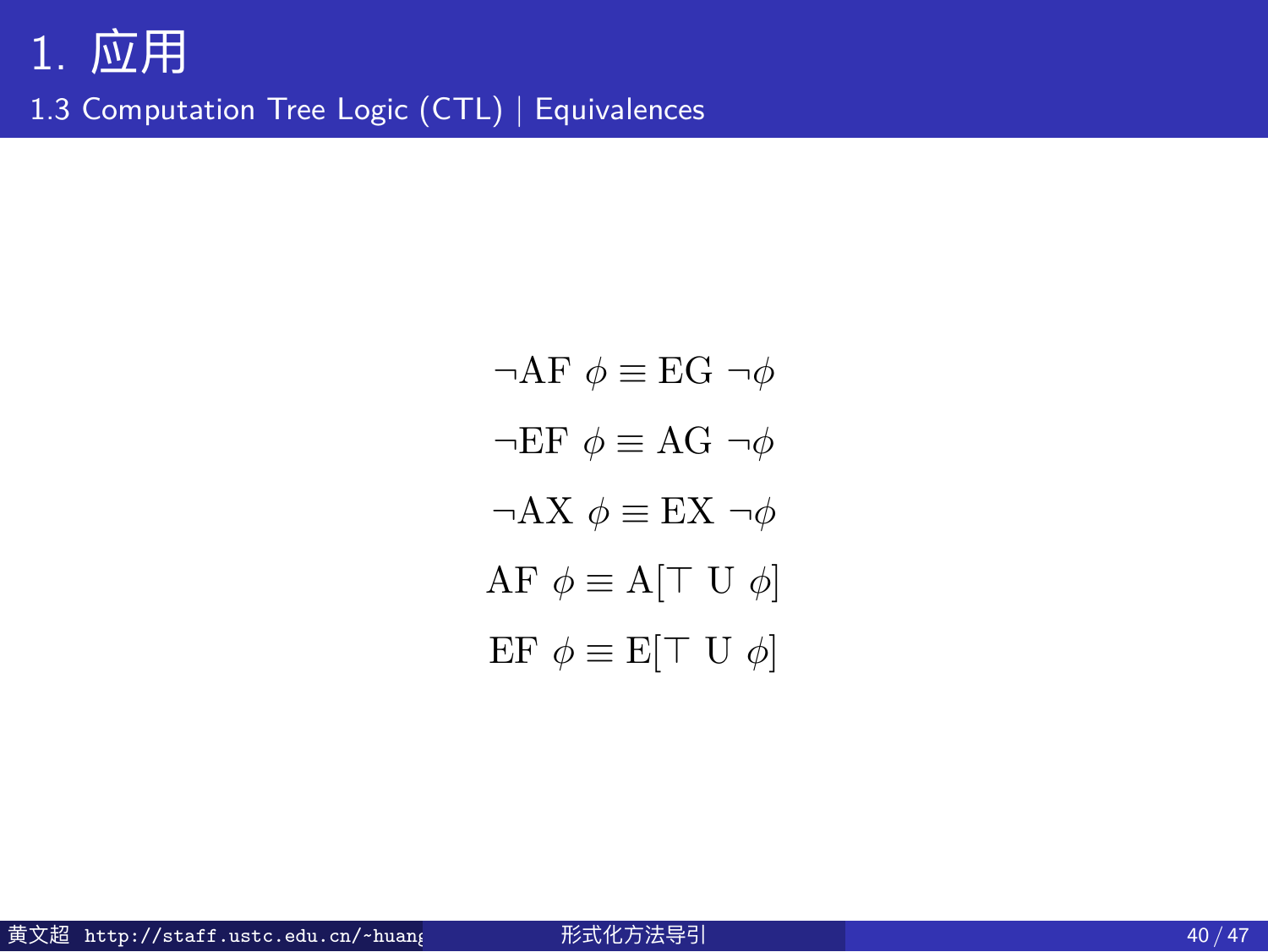1.3 Computation Tree Logic (CTL) | LTL v.s. CTL

回顾: LTL cannot express these because it *cannot* directly assert the *existence* of paths.

CTL can express the *existence* of paths.

新的问题: Is CTL better than LTL? i.e., Is LTL a subset of CTL? 答案: *No*

例: An LTL formula:

FG *p*

How to express it in CTL? AFAG *p*? *No* Another LTL formula?

 $F p \rightarrow F q$ 

怎么办?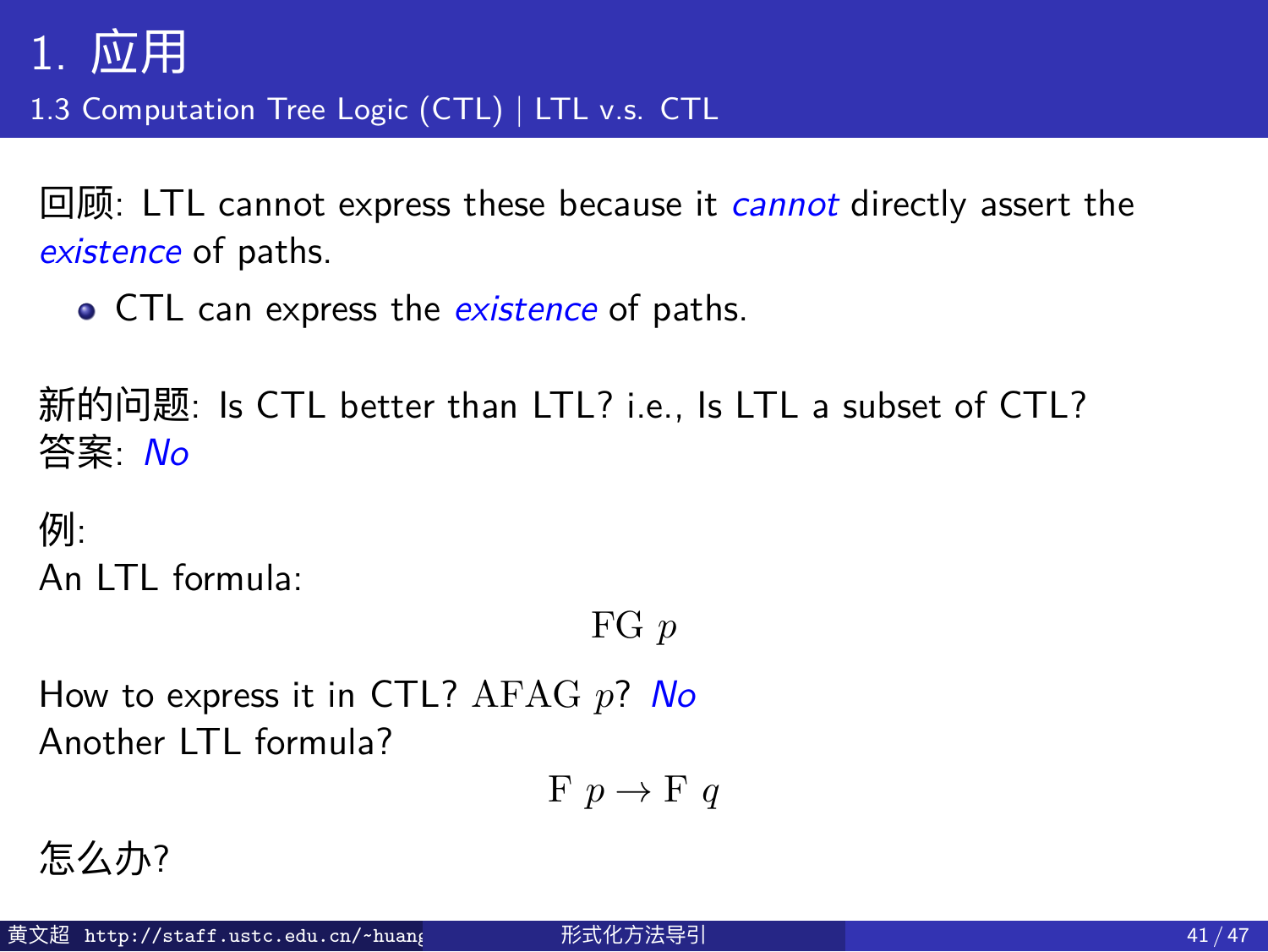1.3 Computation Tree Logic (CTL) | LTL v.s. CTL | CTL\*

*CTL\** is a logic which *combines* the expressive powers of *LTL* and *CTL*, by *dropping* the CTL *constraint* that every temporal operator (X, U, F, G) has to be associated with a unique path quantifier (A, E). For example:

- A[(*p* U *r*) *∨* (*q* U *r*)]: along all paths, either *p* is true until *r*, or *q* is true until *r*.
- A[X *p ∨* XX *p*]: along all paths, *p* is true in the next state, or the next but one.
- E[G F *p*]: there is a path along which *p* is infinitely often true.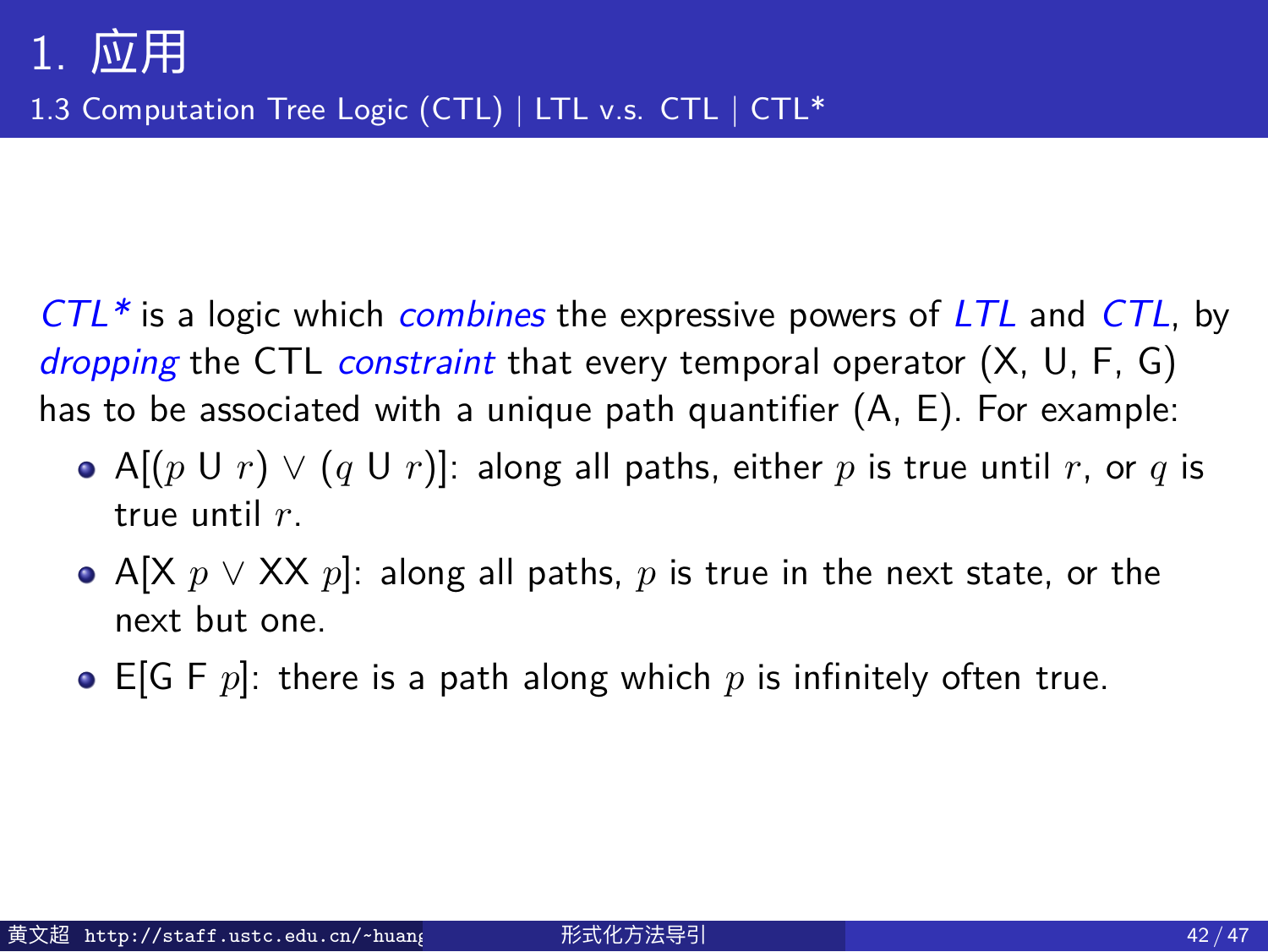1.3 Computation Tree Logic (CTL) | Semantics

#### 定义: CTL\*

The syntax of CTL\* involves two classes of formulas:

*state formulas*, which are evaluated in states:

 $\phi$  ::== <sup>⊤</sup> | *p* | (¬ $\phi$ ) | ( $\phi$  ∧  $\phi$ ) | A[ $\alpha$ ] | E[ $\alpha$ ]

where *p* is any atomic formula and *α* any path formula

*path formulas*, which are evaluated along paths:

*α* ::== *ϕ* | (¬*α*) | ( $\alpha \land \alpha$ ) | ( $\alpha$  U *α*) | ( $G$  *α*) | ( $F$  *α*) | ( $X$  *α*)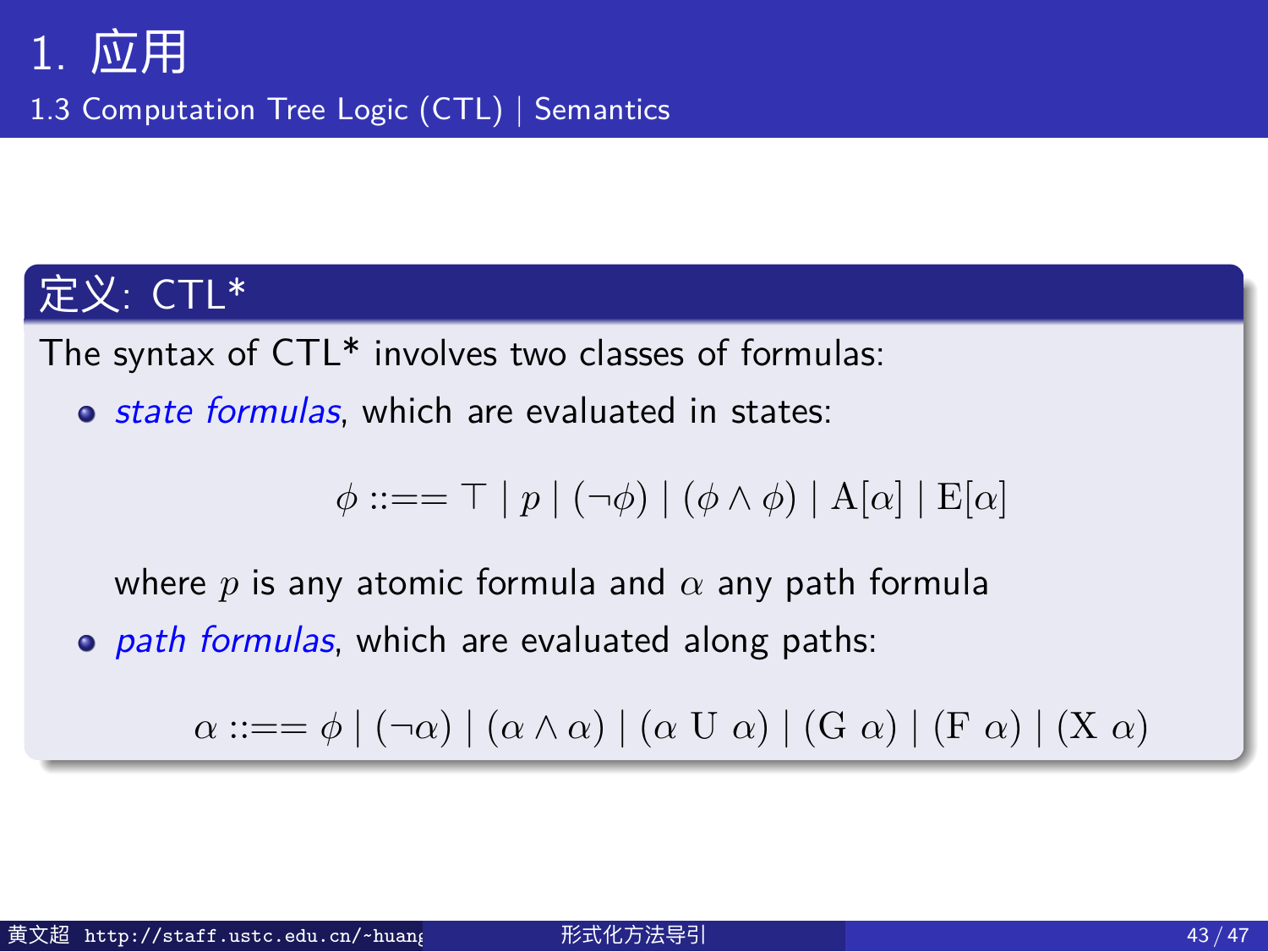1.3 Computation Tree Logic (CTL) | Semantics

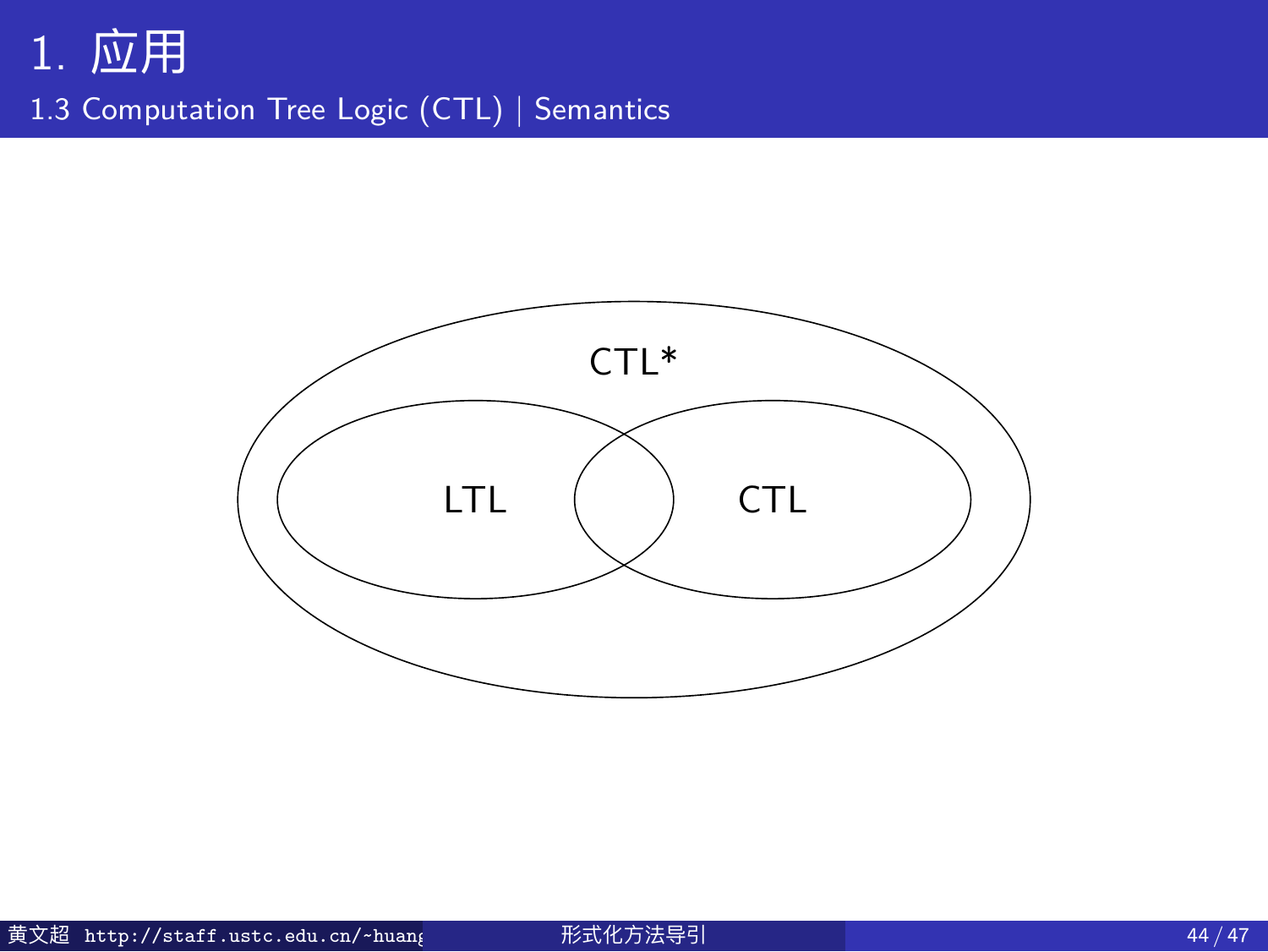1.3 Computation Tree Logic (CTL) | Semantics

Concluding:

- LTL, CTL, CTL\* can be used to model *ϕ*, instead of propositional logics, first-order logics, higher-order logics
- Transition system can be used to model *M*, instead of logics 剩下的问题:
	- $\bullet$  How to program using LTL, CTL, CTL\*, transition system Using NuSMV (见第 1.4 节)
	- How to implement algorithms for NuSMV
		- (见第 2 节)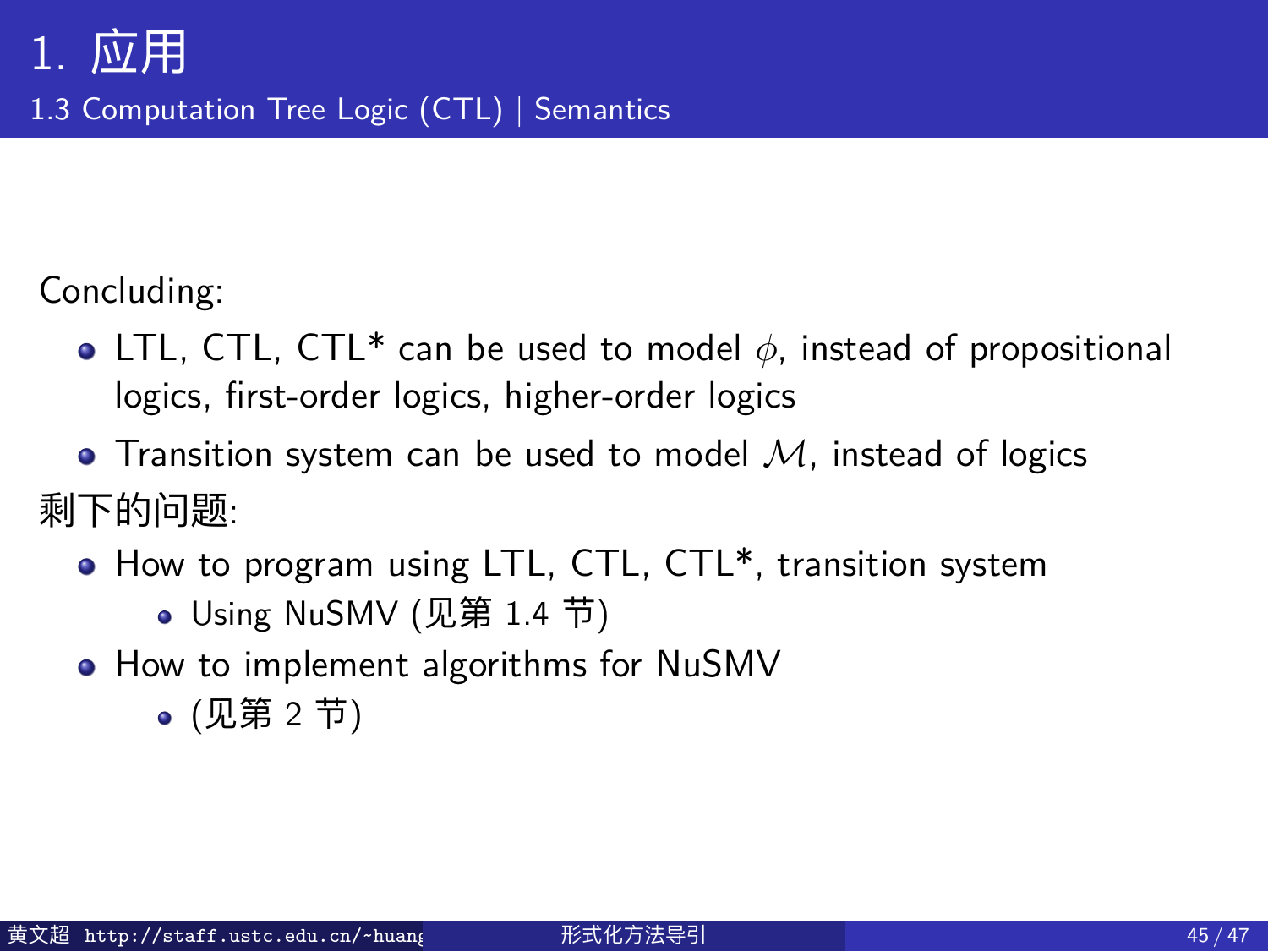## 作业



**Figure 3.39.** A model *M*.

- 2. Consider the system of Figure 3.39. For each of the formulas  $\phi\colon$ (a) G *a*
	- (b) *a* U *b*
	-
	- (c) *a* UX(*a* ∧ *¬b*) (d) X *¬b* ∧ G (*¬a* ∨ *¬b*)
	-
	- (e)  $X(a \wedge b) \wedge F(\neg a \wedge \neg b)$ <br>(i) Find a path from the initial state  $q_3$  which satisfies  $\phi$ .

 $246$  Verification by model checking  $\sim$  100  $\mu$  model checking  $\sim$ 

(ii) Determine whether  $\mathcal{M}, q_3 \vDash \phi$ .